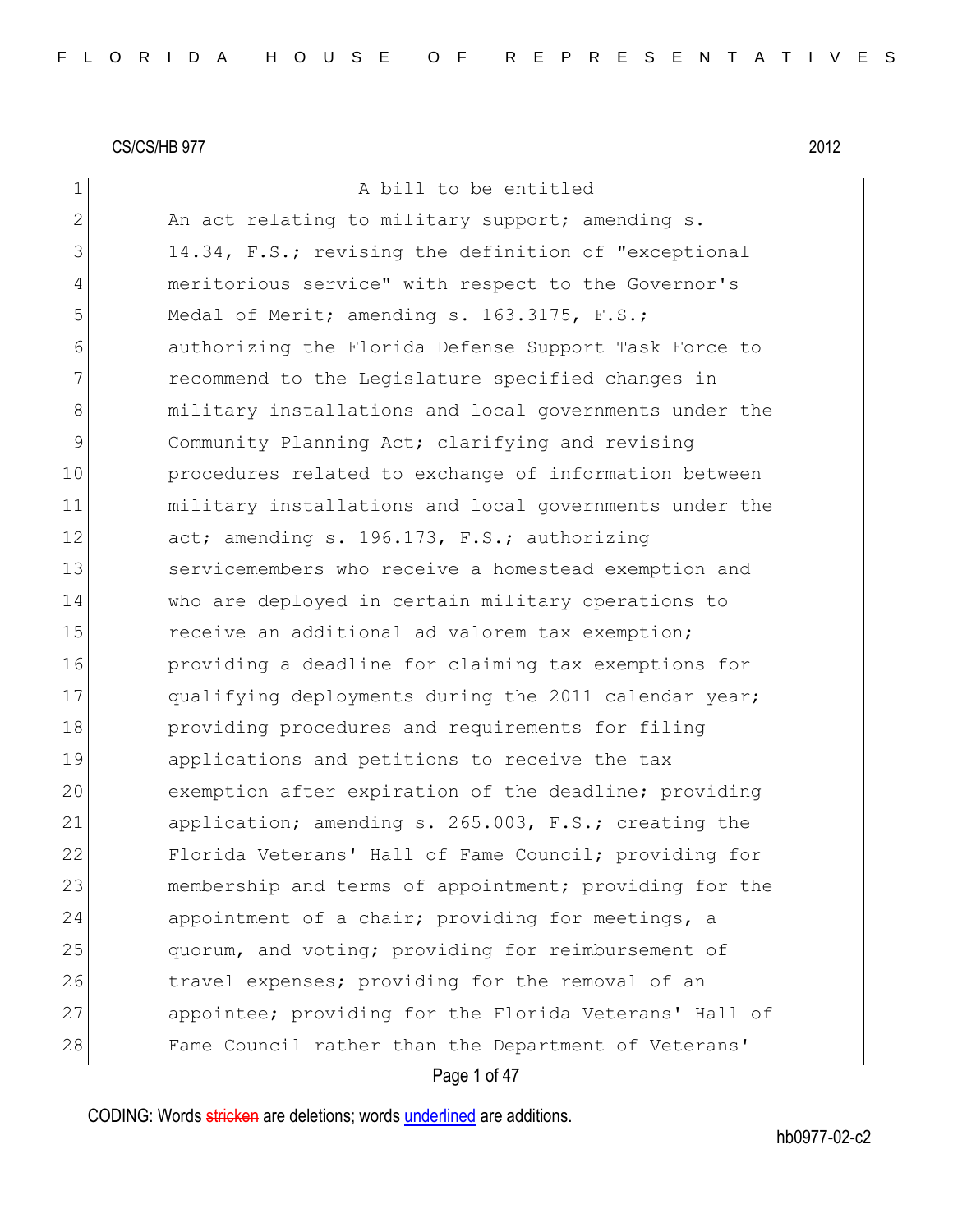Affairs to select nominees for induction into the Florida Veterans' Hall of Fame and to establish the 31 criteria for selection; amending s. 288.972, F.S.; 32 revising legislative intent with respect to proposed 33 closure or reuse of military bases; amending s. 288.980, F.S.; creating the Military Base Protection 35 Program within the Department of Economic Opportunity; **providing for use of program funds; revising**  provisions relating to the award of grants for 38 retention of military installations; revising a definition; eliminating the Florida Economic Reinvestment Initiative; establishing the Florida Defense Reinvestment Grant Program to be administered 42 by the Department of Economic Opportunity; specifying purposes of the program; specifying activities for which grant awards may be provided; eliminating the Defense-Related Business Adjustment Program, the Florida Defense Planning Grant Program, the Florida 47 Defense Implementation Grant Program, the Florida Military Installation Reuse Planning and Marketing Grant Program, and the Retention of Military Installations Program; transferring and reassigning 51 bthe functions and responsibilities of the Florida Council on Military Base and Mission Support within 53 the Department of Economic Opportunity to the Florida Defense Support Task Force within the Department of 55 Economic Opportunity by type two transfer; repealing s. 288.984, F.S., which establishes the Florida

Page 2 of 47

CODING: Words stricken are deletions; words underlined are additions.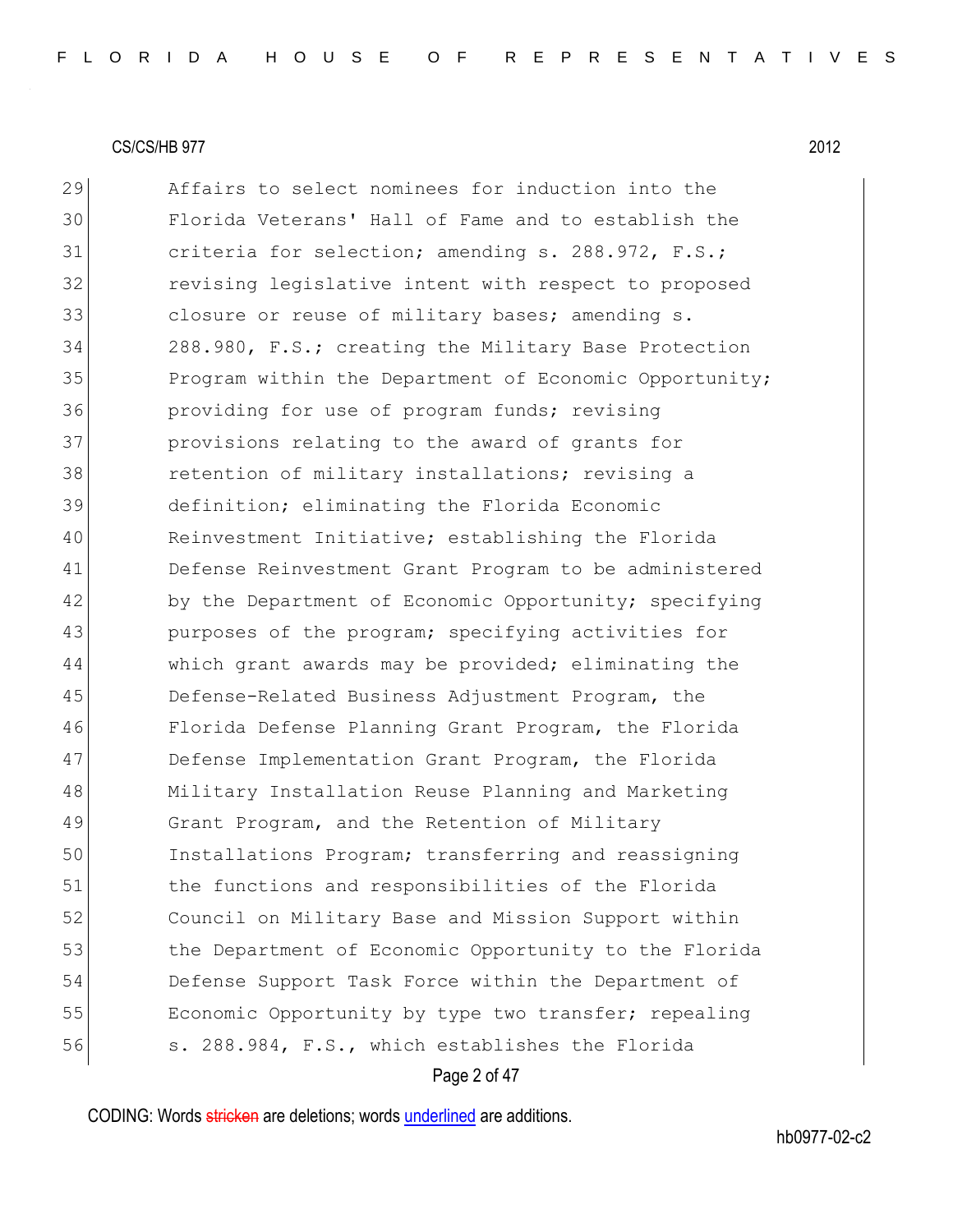57 Council on Military Base and Mission Support and 58 provides purposes thereof; amending s. 288.985, F.S.; 59 conforming provisions relating to exempt records and 60 meetings of the Council on Military Base and Mission 61 Support; amending s. 288.987, F.S.; revising 62 provisions relating to the Florida Defense Support 63 Task Force, to conform; amending s. 295.187, F.S.; 64 revising legislative intent; renaming and revising the 65 Florida Service-Disabled Veteran Business Enterprise 66 Opportunity Act to expand the vendor preference in 67 state contracting to include certain businesses owned 68 and operated by wartime veterans or veterans of a 69 period of war; amending s. 320.089, F.S.; providing 70 for the issuance of a Combat Infantry Badge license 71 plate; providing qualifications and requirements for 72 the plate; providing for the use of proceeds from the 73 Sale of the plate; providing for issuance of a Vietnam 74 War Veterans' license plate and the Korean Conflict 75 Veterans' license plate; providing qualifications and 76 requirements for the plates; creating s. 320.0892, 77 F.S.; providing for the Department of Highway Safety 78 and Motor Vehicles to issue Silver Star, Distinguished 79 Service Cross, Navy Cross, and Air Force Cross license 80 plates, without payment of the license tax, to persons 81 meeting specified criteria; creating s. 683.146, F.S.; 82 designating August 7 of each year as "Purple Heart 83 Day"; providing a short title; creating s. 394.47891, 84 F.S.; authorizing the chief judge of each judicial

Page 3 of 47

CODING: Words stricken are deletions; words underlined are additions.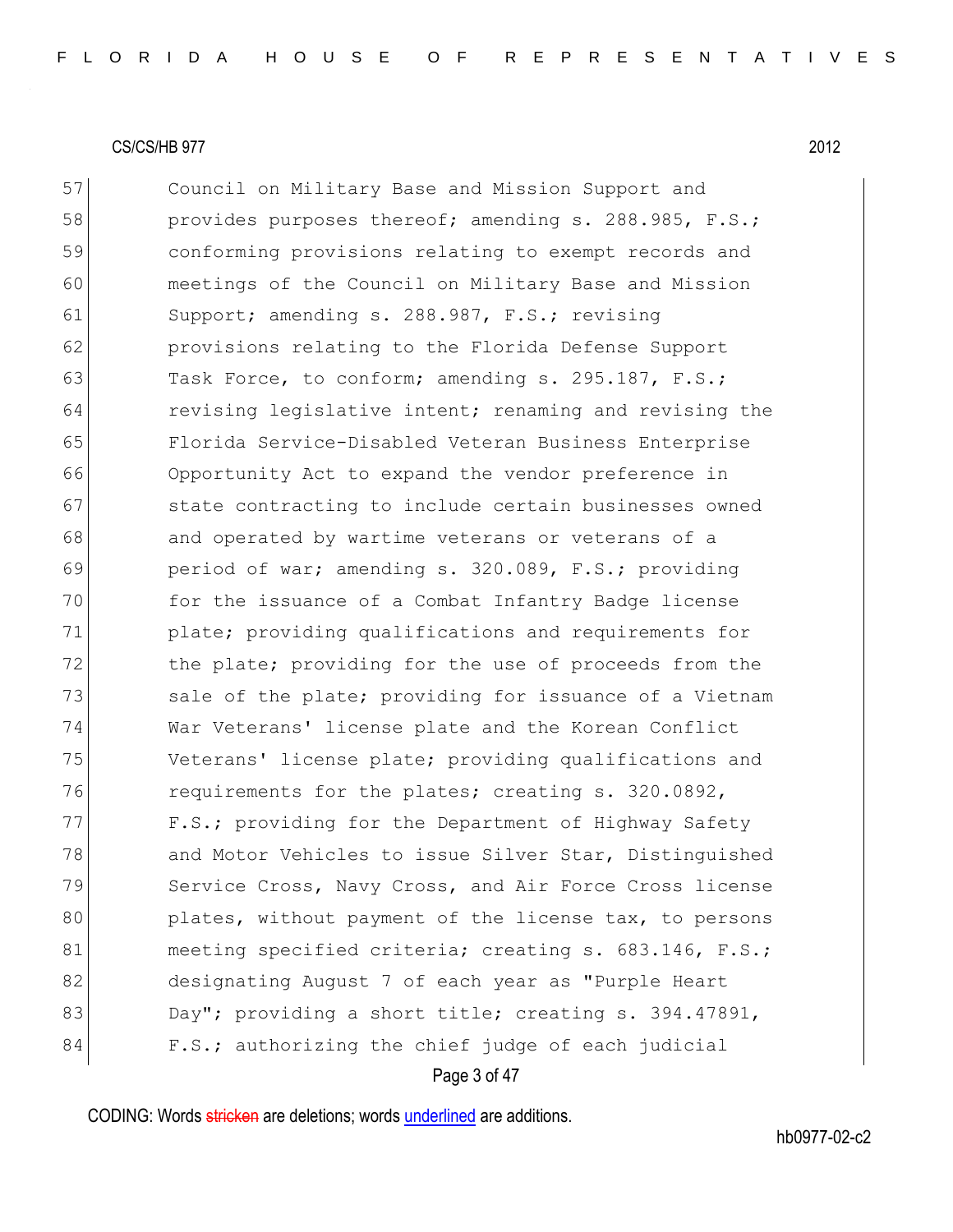85 circuit to establish a Military Veterans and 86 Servicemembers Court Program for specified veterans 87 and servicemembers; providing criteria for entry into 88 black the program; authorizing a judge to impose a condition 89 of supervision upon specified probationers and 90 community controllees requiring such person to 91 participate in a treatment program; requiring the 92 court to give preference to certain treatment 93 programs; providing that the Department of Corrections 94 is not required to spend state funds to implement 95 these provisions; amending s. 948.08, F.S.; creating a 96 pretrial veterans' and servicemembers' treatment 97 intervention program; providing requirements for a 98 defendant to be voluntarily admitted to the pretrial 99 program; providing certain exceptions to such 100 admission; providing for the disposition of pending 101 charges following a defendant's completion of the 102 **pretrial intervention program;** providing for the 103 charges to be expunged under certain circumstances; 104 amending s. 948.16, F.S.; creating a misdemeanor 105 **pretrial veterans' treatment intervention program;** 106 **providing requirements for voluntary admission to the** 107 misdemeanor pretrial program; providing for the 108 misdemeanor charges to be expunged under certain 109 circumstances; exempting treatment services provided 110 by the Department of Veterans' Affairs or the United 111 States Department of Veterans Affairs from certain 112 contract requirements; creating s. 948.21, F.S.;

Page 4 of 47

CODING: Words stricken are deletions; words underlined are additions.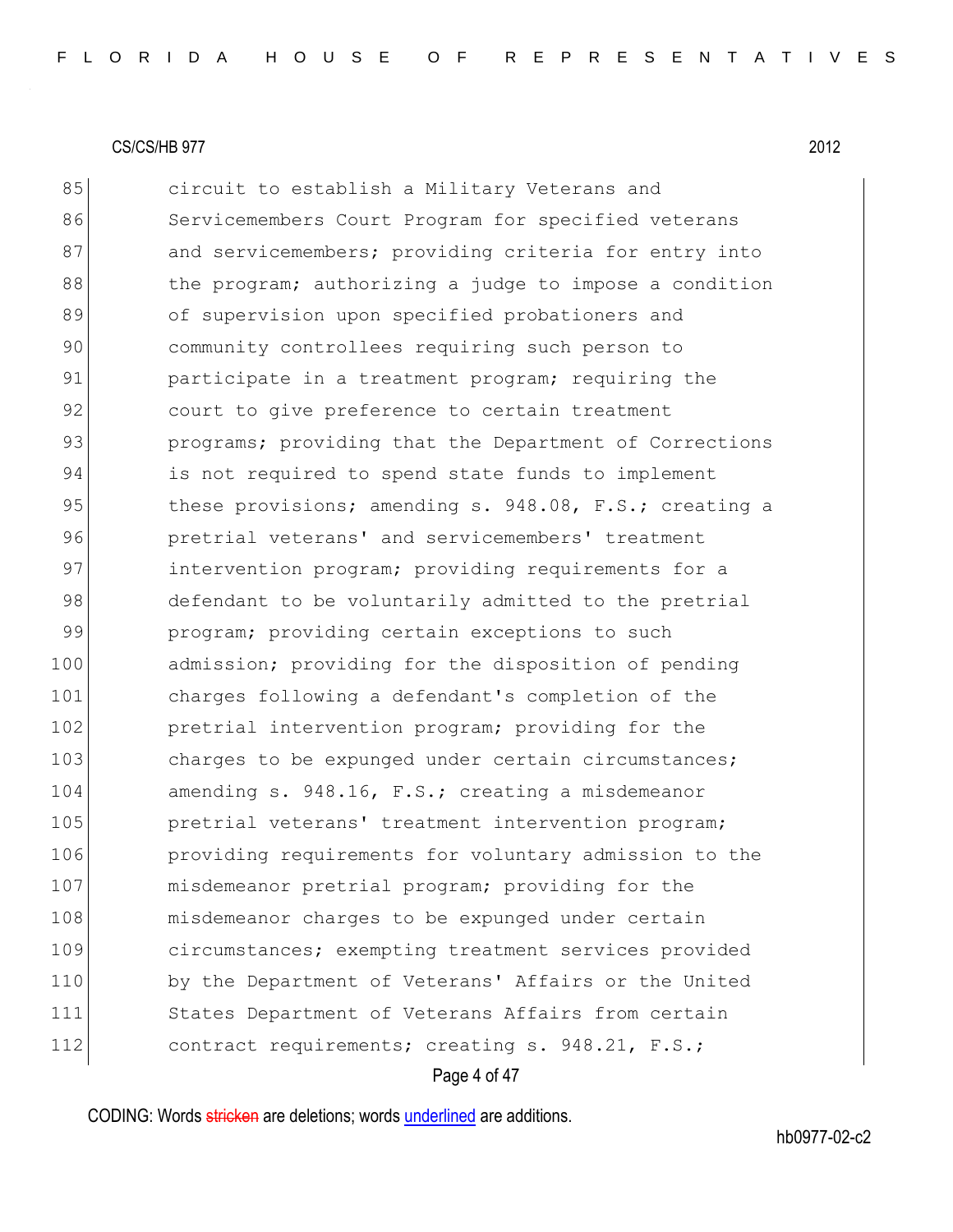113 authorizing a judge to impose a condition of 114 supervision upon specified probationers and community 115 controllees requiring such person to participate in a 116 treatment program; requiring the court to give 117 preference to certain treatment programs; providing 118 that the Department of Corrections is not required to 119 spend state funds to implement these provisions; 120 creating s. 1004.075, F.S.; requiring certain Florida 121 College System institutions and state universities to 122 provide priority course registration for veterans; 123 **providing eligibility requirements;** creating s. 124 1005.09, F.S.; encouraging certain independent 125 postsecondary educational institutions to provide 126 **priority course registration for veterans;** providing 127 honorary designations of certain transportation 128 facilities in specified counties; directing the 129 Department of Transportation to erect suitable 130 markers; providing effective dates. 131 132 Be It Enacted by the Legislature of the State of Florida: 133 134 Section 1. Subsection (1) of section 14.34, Florida 135 Statutes, is amended to read: 136 14.34 Governor's Medal of Merit.-137 (1) The Governor may present, in the name of the State of 138 Florida, a medal to be known as the "Governor's Medal of Merit," 139 which shall bear a suitable inscription and ribbon of 140 appropriate design, to:

# Page 5 of 47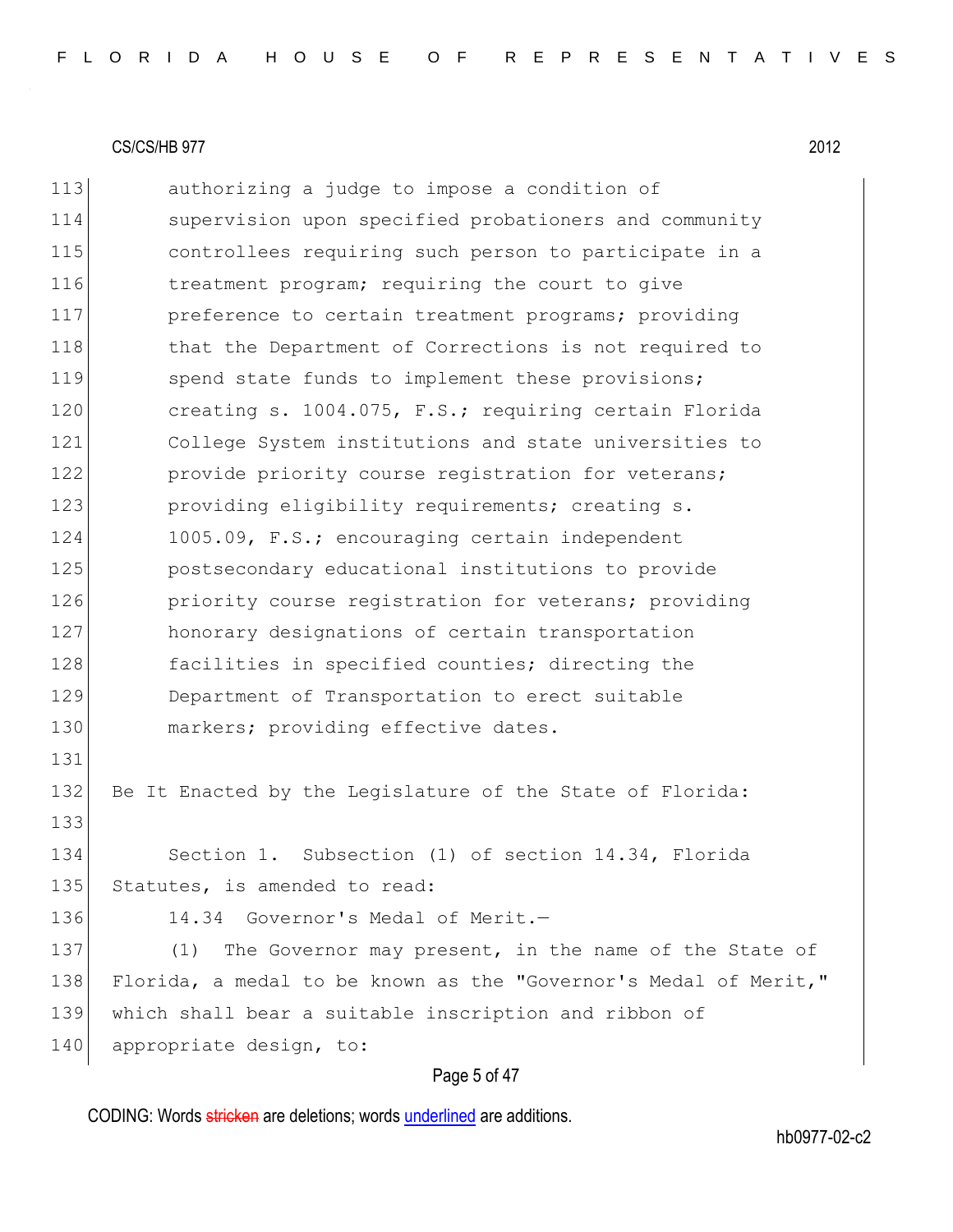Page 6 of 47 141 (a) Any legal resident of this state who has rendered 142 exceptional meritorious service to the citizens of this state; 143 (b) Any legal resident of this state who is serving under 144 honorable conditions on active duty as a member of the United 145 States Armed Forces, the Florida National Guard, or the United 146 States Reserve Forces and has rendered exceptional meritorious 147 service to the citizens of this state while on active duty; or 148 (c) Any legal resident of this state who has been 149 honorably discharged from active duty as a member of the United 150 States Armed Forces, the Florida National Guard, or the United 151 States Reserve Forces and, while on active duty, rendered 152 exceptional meritorious service to the citizens of this state. 153 154 As used in this subsection, the term "exceptional meritorious 155 service" means acts of bravery above and beyond the level of 156 duty normally required by that person's respective military or 157 civilian position. 158 Section 2. Subsections (3), (5), and (6) of section 159 163.3175, Florida Statutes, are amended to read: 160 163.3175 Legislative findings on compatibility of 161 development with military installations; exchange of information 162 between local governments and military installations.-163 (3) The Florida Defense Support Task Force Council on 164 Military Base and Mission Support may recommend to the 165 Legislature changes to the military installations and local 166 governments specified in subsection (2) based on a military 167 base's potential for impacts from encroachment, and incompatible 168 land uses and development.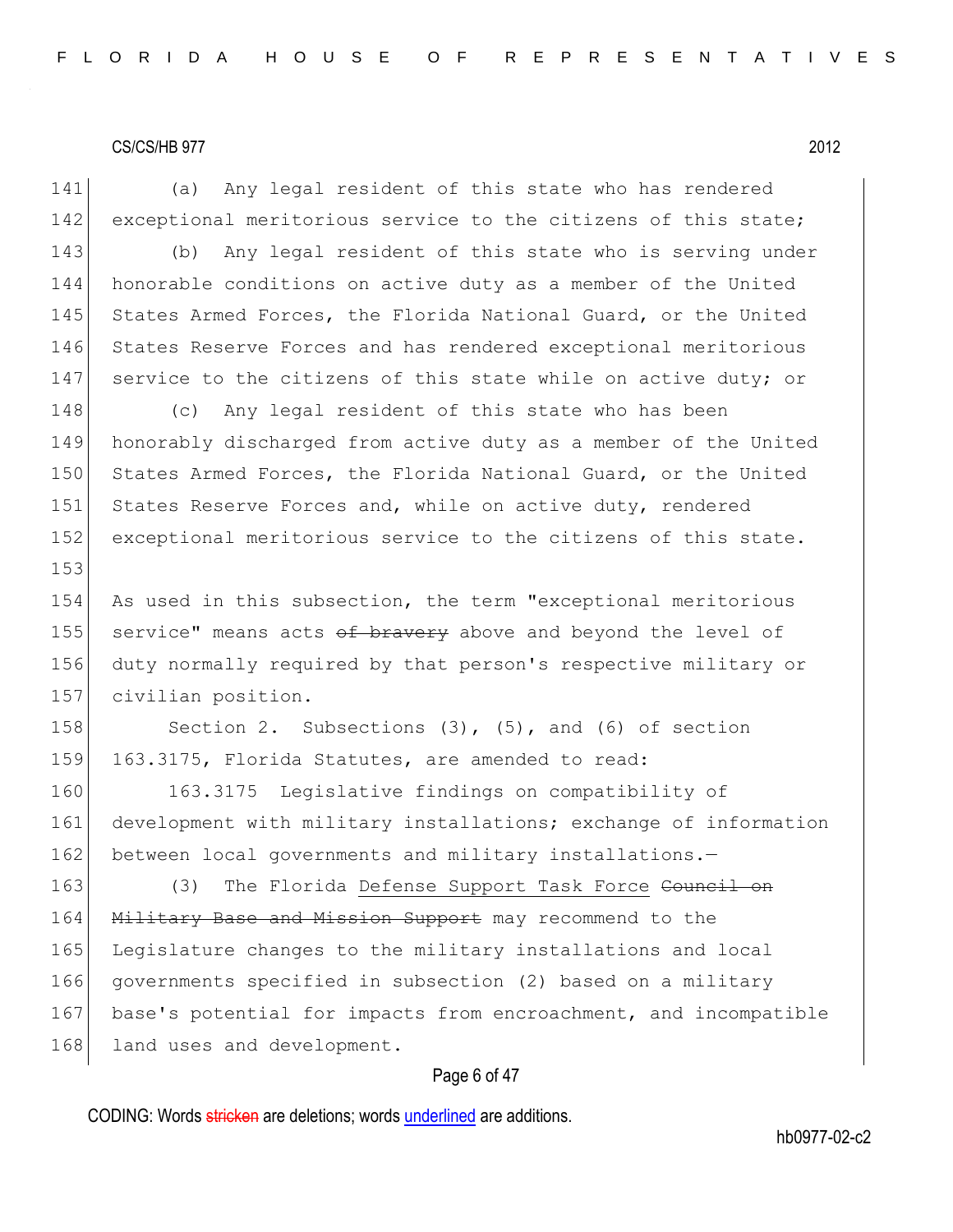188

169 (5) The commanding officer or his or her designee may 170 provide advisory comments to the affected local government on 171 the impact such proposed changes may have on the mission of the 172 military installation. Such advisory comments shall be based on 173 appropriate data and analyses provided with the comments and may 174 include:

175 (a) If the installation has an airfield, whether such 176 proposed changes will be incompatible with the safety and noise 177 standards contained in the Air Installation Compatible Use Zone 178 (AICUZ) adopted by the military installation for that airfield;

179 (b) Whether such changes are incompatible with the 180 Installation Environmental Noise Management Program (IENMP) of 181 the United States Army;

182 (c) Whether such changes are incompatible with the 183 findings of a Joint Land Use Study (JLUS) for the area if one 184 has been completed; and

185 (d) Whether the military installation's mission will be 186 adversely affected by the proposed actions of the county or 187 affected local government.

189 The commanding officer's comments, underlying studies, and 190 reports shall be considered by the local government in the same 191 manner as the comments received from other reviewing agencies 192 pursuant to s. 163.3184 are not binding on the local government. 193 (6) The affected local government shall take into 194 consideration any comments and accompanying data and analyses 195 provided by the commanding officer or his or her designee 196 pursuant to subsection (4) as they relate to the strategic

# Page 7 of 47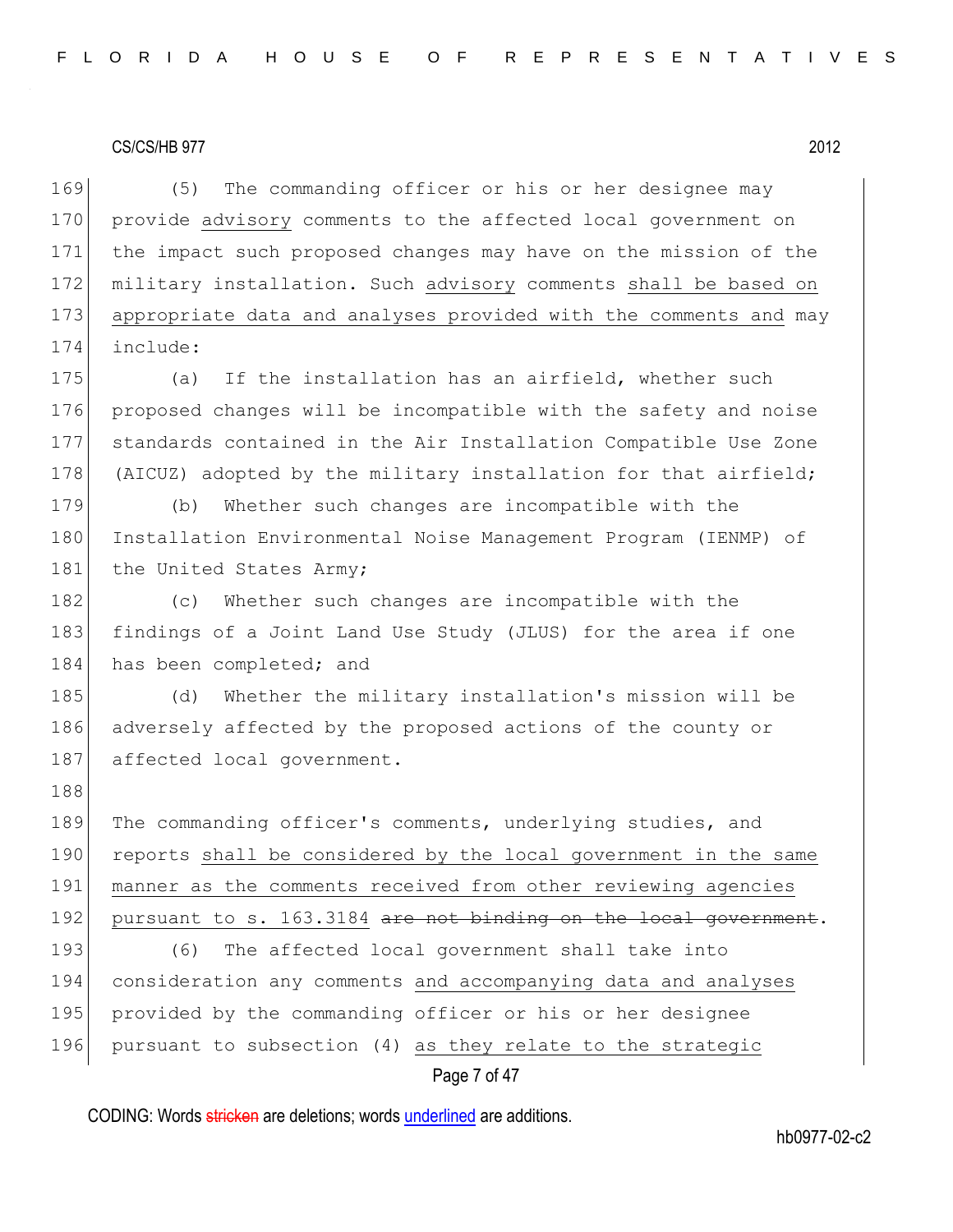197 mission of the base, public safety, and the economic vitality 198 associated with the base's operations, while also respecting and 199 must also be sensitive to private property rights and not being  $200$  be unduly restrictive on those rights. The affected local 201 government shall forward a copy of any comments regarding 202 comprehensive plan amendments to the state land planning agency. 203 Section 3. Effective upon becoming a law and first 204 applying to ad valorem tax rolls for 2012, subsection (2) of 205 section 196.173, Florida Statutes, is amended to read: 206 196.173 Exemption for deployed servicemembers.-207 (2) The exemption is available to servicemembers who were 208 deployed during the preceding calendar year on active duty 209 outside the continental United States, Alaska, or Hawaii in 210 support of: 211 (a) Operation Noble Eagle, which began on September 15, 212 2001; 213 (b)  $(a)$  Operation Enduring Freedom, which began on October 214 7, 2001; 215  $(c)$   $(b)$  Operation Iraqi Freedom, which began on March 19, 216 2003, and ended on August 31, 2010;  $\theta$ r 217 (d) (e) Operation New Dawn, which began on September 1, 218 2010, and ended on December 15, 2011; or 219 (e) Operation Odyssey Dawn, which began on March 19, 2011, 220 and ended on October 31, 2011. 221 222 The Department of Revenue shall notify all property appraisers 223 and tax collectors in this state of the designated military 224 operations.

# Page 8 of 47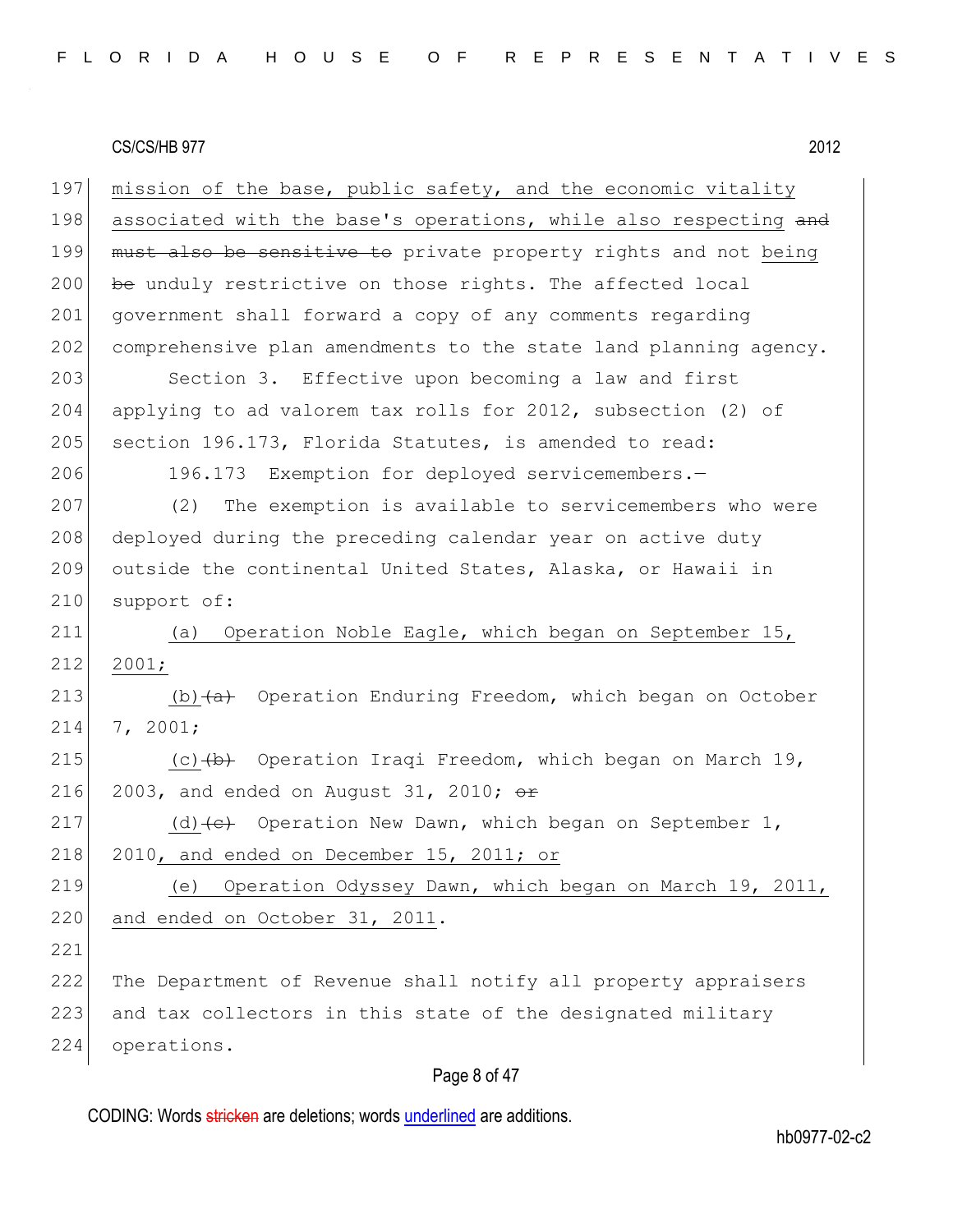225 Section 4. This section is effective upon becoming a law. 226 Notwithstanding the application deadline in s. 196.173(5), 227 Florida Statutes, the deadline for an eligible servicemember to 228 file a claim for an additional ad valorem tax exemption for a 229 qualifying deployment during the 2011 calendar year is June 1, 230 2012. Any applicant who seeks to claim the additional exemption 231 and who fails to file an application by June 1 must file an 232 application for the exemption with the property appraiser on or 233 before the 25th day following the mailing by the property 234 appraiser of the notices required under s. 194.011(1), Florida 235 Statutes. Upon receipt of sufficient evidence, as determined by 236 the property appraiser, demonstrating the applicant was unable 237 to apply for the exemption in a timely manner or otherwise 238 demonstrating extenuating circumstances judged by the property 239 appraiser to warrant granting the exemption, the property 240 appraiser may grant the exemption. If the applicant fails to 241 produce sufficient evidence demonstrating the applicant was 242 unable to apply for the exemption in a timely manner or 243 otherwise demonstrating extenuating circumstances as judged by 244 the property appraiser, the applicant may file, pursuant to s.  $245$  194.011(3), Florida Statutes, a petition with the value 246 adjustment board requesting that the exemption be granted. Such 247 petition must be filed during the taxable year on or before the 248 25th day following the mailing of the notice by the property 249 appraiser as provided in s. 194.011(1), Florida Statutes. 250 Notwithstanding s. 194.013, Florida Statutes, the applicant is 251 not required to pay a filing fee for such a petition. Upon 252 reviewing the petition, if the applicant is qualified to receive

Page 9 of 47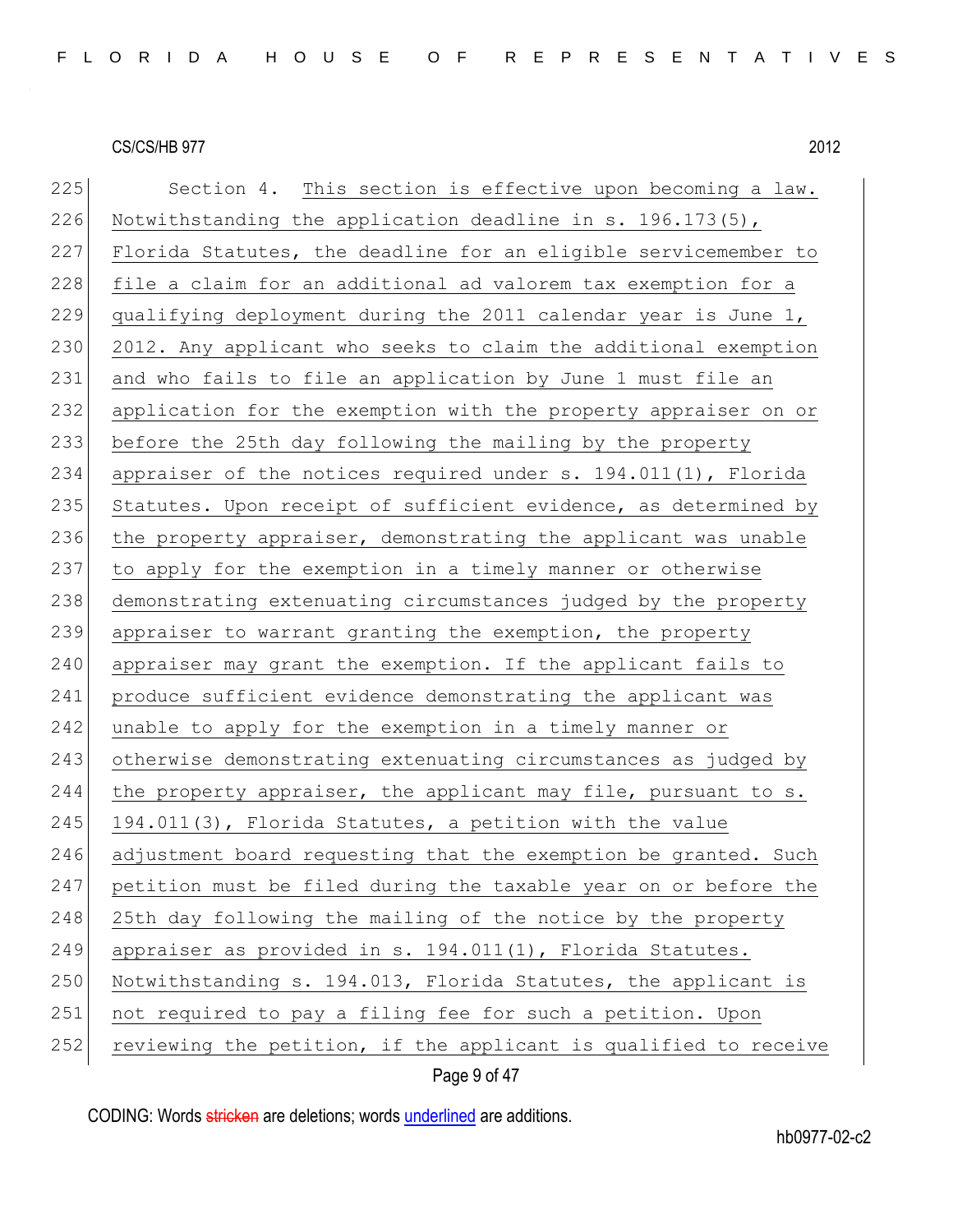253 the exemption and demonstrates particular extenuating 254 circumstances judged by the value adjustment board to warrant 255 granting the exemption, the value adjustment board may grant the 256 exemption for the current year. 257 Section 5. Section 265.003, Florida Statutes, is amended 258 to read: 259 265.003 Florida Veterans' Hall of Fame.-260 (1) It is the intent of the Legislature to recognize and 261 honor those military veterans who, through their works and lives 262 during or after military service, have made a significant 263 contribution to the State of Florida. 264 (2) There is established the Florida Veterans' Hall of 265 Fame. 266 (a) The Florida Veterans' Hall of Fame is administered by 267 the Florida Department of Veterans' Affairs without 268 appropriation of state funds. 269 (b) The Department of Management Services shall set aside 270 an area on the Plaza Level of the Capitol Building along the 271 northeast front wall and shall consult with the Department of 272 Veterans' Affairs regarding the design and theme of the area. 273 (c) Each person who is inducted into the Florida Veterans' 274 Hall of Fame shall have his or her name placed on a plaque 275 displayed in the designated area of the Capitol Building. 276 (3)(a) The Florida Veterans' Hall of Fame Council is 277 created within the Department of Veterans' Affairs as an 278 advisory council, as defined in s. 20.03(7), consisting of seven 279 members who shall all be honorably discharged veterans, and at 280 least four of whom must be members of a congressionally

# Page 10 of 47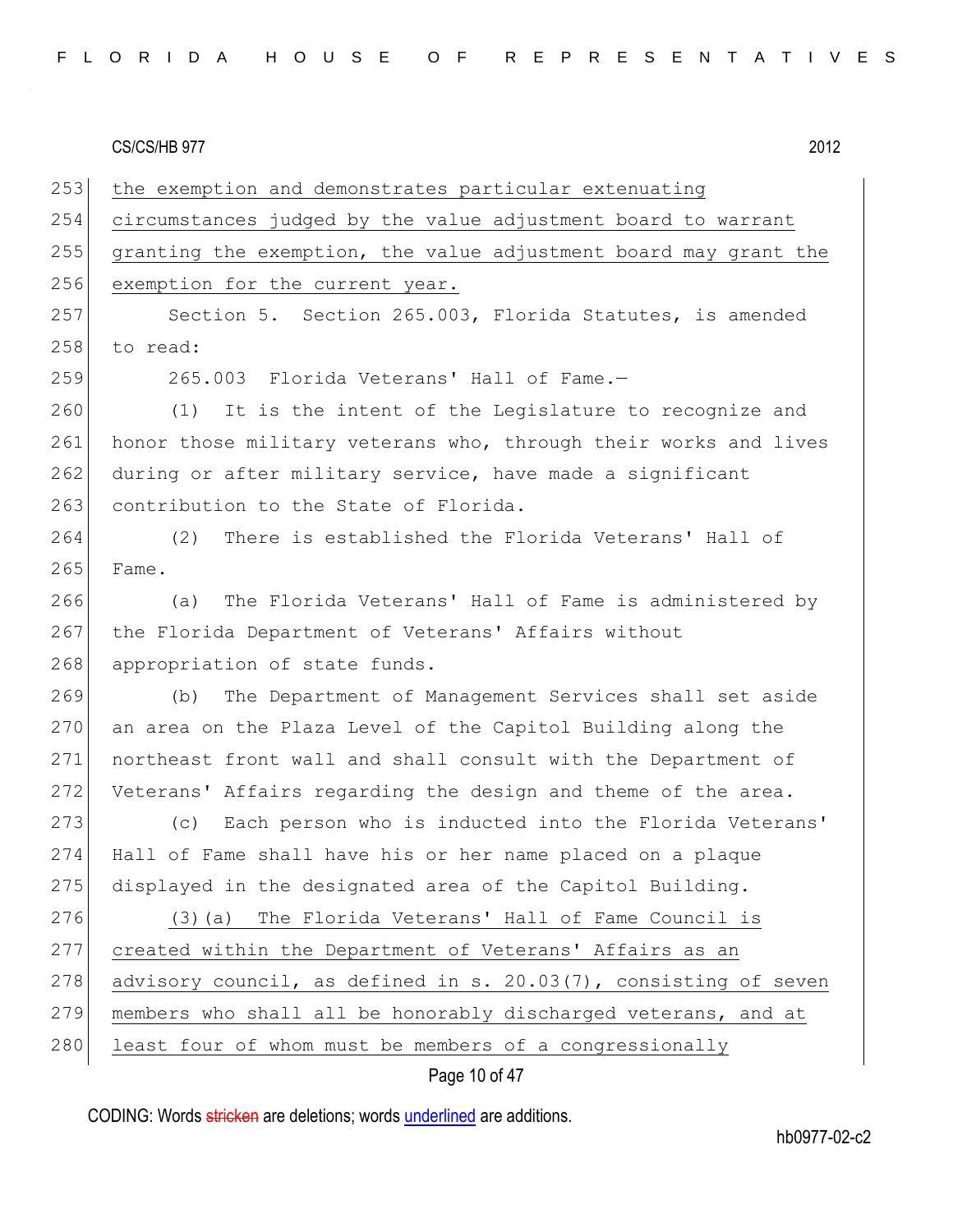281 chartered veterans service organization. The Governor, the 282 President of the Senate, the Speaker of the House of 283 Representatives, the Attorney General, the Chief Financial 284 Officer, the Commissioner of Agriculture, and the executive 285 director of the Department of Veterans' Affairs shall each 286 appoint one member. For the purposes of ensuring staggered 287 terms, the council members appointed by the Governor, the 288 Attorney General, the Chief Financial Officer, and the 289 Commissioner of Agriculture shall be appointed to 4-year terms 290 beginning on January 1 of the year of appointment, and the 291 council members appointed by the President of the Senate, the 292 Speaker of the House of Representatives, and the executive 293 director of the Department of Veterans' Affairs shall be 294 appointed to 2-year terms beginning on January 1 of the year of 295 appointment. After the initial appointments, all appointees 296 shall be appointed to  $4$ -year terms. A member whose term expires 297 shall continue to serve on the council until such time as a 298 replacement is appointed. 299 (b) The members shall annually elect a chair from among 300 their number. The council shall meet at the call of its chair, 301 at the request of the executive director of the Department of 302 Veterans' Affairs, or at such times as may be prescribed by the 303 council. A majority of the members of the council currently 304 appointed constitutes a quorum, and a meeting may not be held 305 unless a quorum is present. The affirmative vote of a majority 306 of the members of the council present is necessary for any 307 official action by the council. 308 (c) Members of the council may not receive compensation or

Page 11 of 47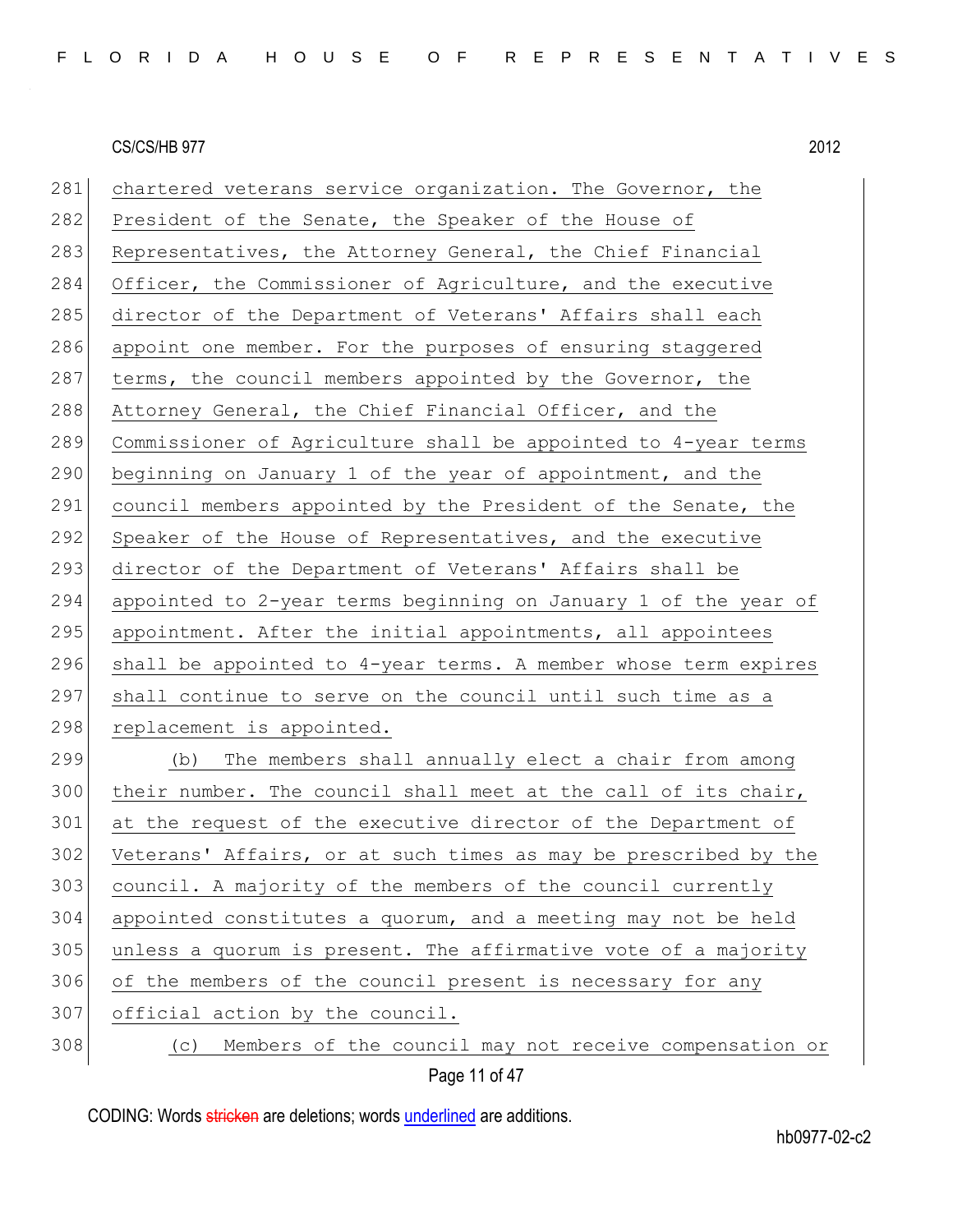honorarium for their services. Members may be reimbursed for travel expenses incurred in the performance of their duties, as provided in s. 112.061, however, no state funds may be used for 312 this purpose. (d) The original appointing authority may remove his or her appointee from the council for misconduct or malfeasance in office, neglect of duty, incompetence, or permanent inability to perform official duties or if the member is adjudicated guilty of a felony.  $(4)$   $(3)$  (a) The Florida Veterans' Hall of Fame Council 319 Department of Veterans' Affairs shall annually accept nominations of persons to be considered for induction into the 321 Florida Veterans' Hall of Fame and shall then transmit a list of up to 20 nominees its recommendations to the Department of Veterans' Affairs for submission to the Governor and the Cabinet who will select the nominees to be inducted. (b) In selecting its nominees for submission  $\frac{1}{10}$  making its **recommendations** to the Governor and the Cabinet, the Florida 327 Veterans' Hall of Fame Council Department of Veterans' Affairs 328 shall give preference to veterans who were born in Florida or adopted Florida as their home state or base of operation and who 330 have made a significant contribution to the state in civic, business, public service, or other pursuits. (5)<del>(4)</del> The Florida Veterans' Hall of Fame Council 333 Department of Veterans' Affairs may establish criteria and set specific time periods for acceptance of nominations and for the process of selection of nominees for membership and establish a

#### Page 12 of 47

CODING: Words stricken are deletions; words underlined are additions.

formal induction ceremony to coincide with the annual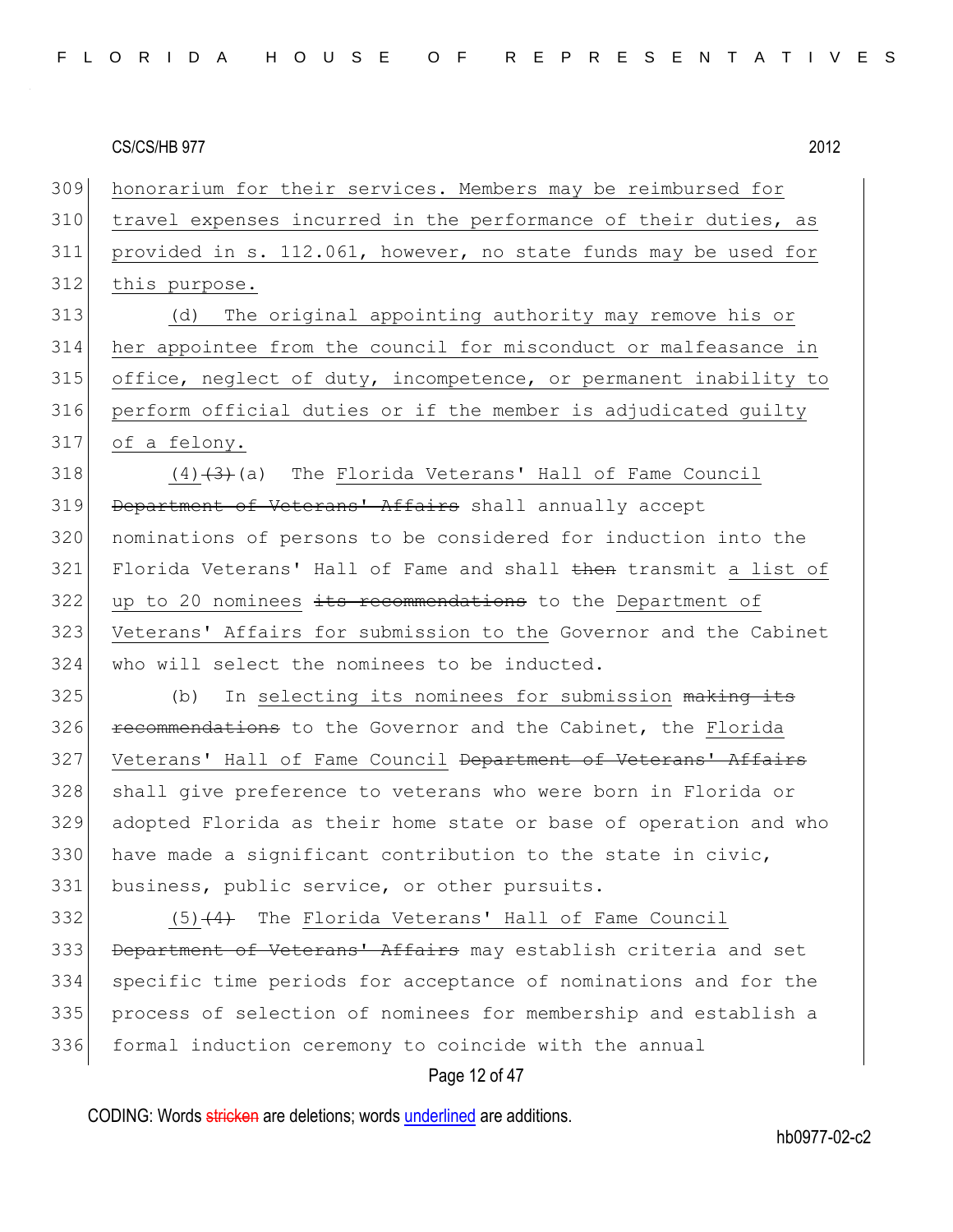Page 13 of 47 337 commemoration of Veterans' Day. 338 Section 6. Subsections (9) and (10) of section 288.972, 339 Florida Statutes, are amended to read: 340 288.972 Legislative intent.—It is the policy of this 341 state, once the Federal Government has proposed any base closure 342 or has determined that military bases, lands, or installations 343 are to be closed and made available for reuse, to: 344 (9) Coordinate the development of the Defense-Related 345 Business Adjustment Program to increase commercial technology 346 development by defense companies.  $347$  (9)<del>(10)</del> Coordinate the development, maintenance, and 348 analysis of a workforce database to assist workers adversely 349 affected by defense-related activities in their relocation 350 efforts. 351 Section 7. Section 288.980, Florida Statutes, is amended 352 to read: 353 288.980 Military base retention; legislative intent; 354 grants program.— 355 (1)(a) It is the intent of this state to provide the 356 necessary means to assist communities with military 357 installations in supporting and sustaining those installations 358 that would be adversely affected by federal base realignment or 359 closure actions. It is further the intent to encourage 360 communities to initiate a coordinated program of response and 361 plan of action in advance of future actions of the federal 362 government relating to realignments and closures Base 363 Realignment and Closure Commission. It is critical that elosure-364 vulnerable communities develop and implement strategies such a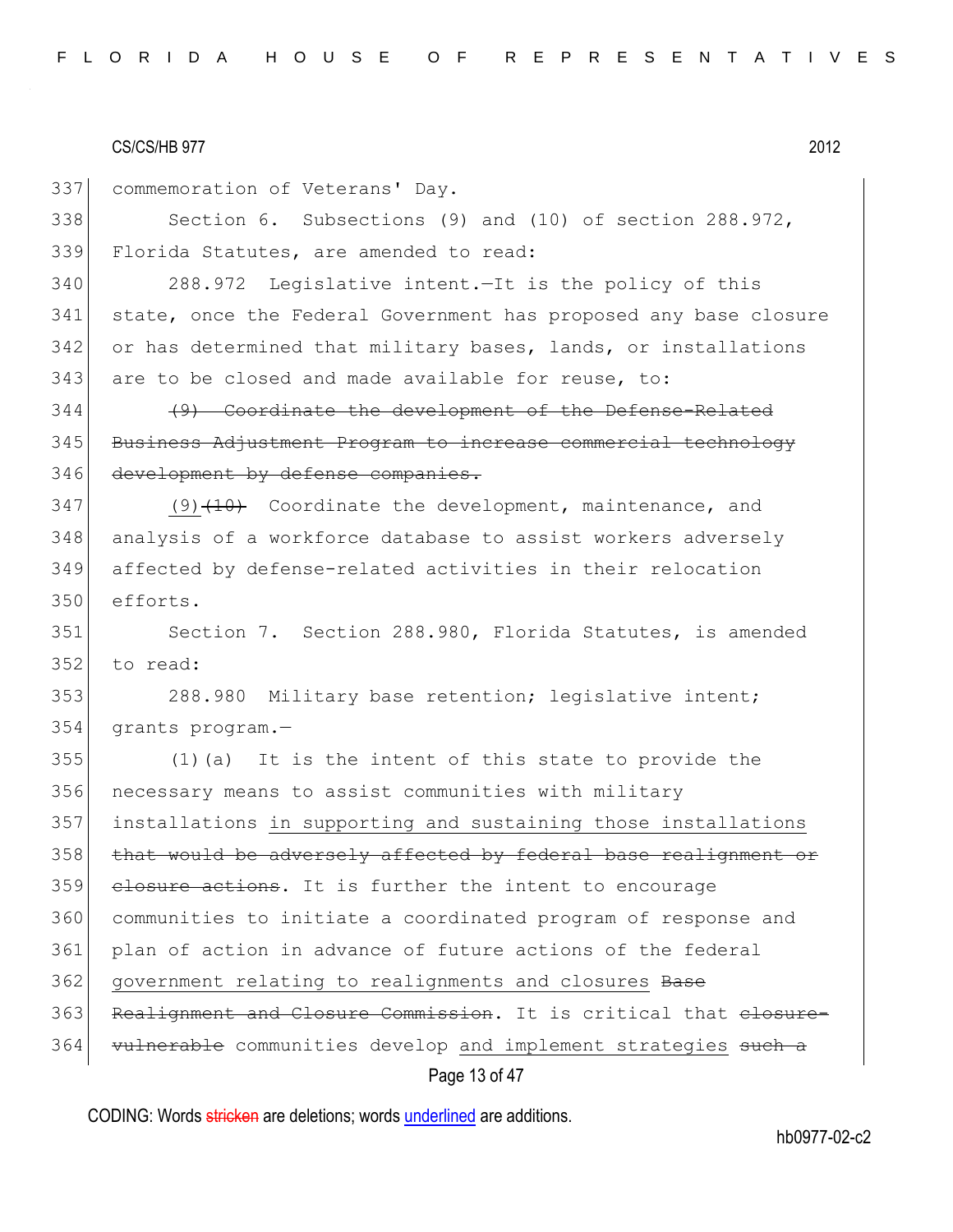365 program to preserve and protect affected military installations. The Legislature hereby recognizes that the state needs to 367 coordinate all efforts that can support facilitate the retention of all remaining military installations throughout in the state. The Legislature, therefore, declares that providing such assistance to support the defense-related initiatives within this section is a public purpose for which public money may be 372 used.

373 (b) The Florida Defense Alliance, an organization within 374 Enterprise Florida, is designated as the organization to ensure 375 that Florida, its resident military bases and missions, and its 376 military host communities are in competitive positions as the 377 United States continues its defense realignment and downsizing. 378 The defense alliance shall serve as an overall advisory body for 379 defense-related activity of Enterprise Florida, Inc. The Florida 380 Defense Alliance may receive funding from appropriations made 381 for that purpose administered by the department.

382 (2) The Military Base Protection Program is created. Funds 383 appropriated to this program may be used to address emergent 384 needs relating to mission sustainment and base retention. All 385 funds appropriated for the purposes of this program are eligible 386 to be used for matching of federal funds. The department shall 387 coordinate and implement this program.

 $(3)(2)$  (3)  $(2)$  (a) The department is authorized to award grants on a competitive basis from any funds available to it to support activities related to the Florida Defense Reinvestment Grant Program and the Florida Defense Infrastructure Grant Program 392 retention of military installations potentially affected by

Page 14 of 47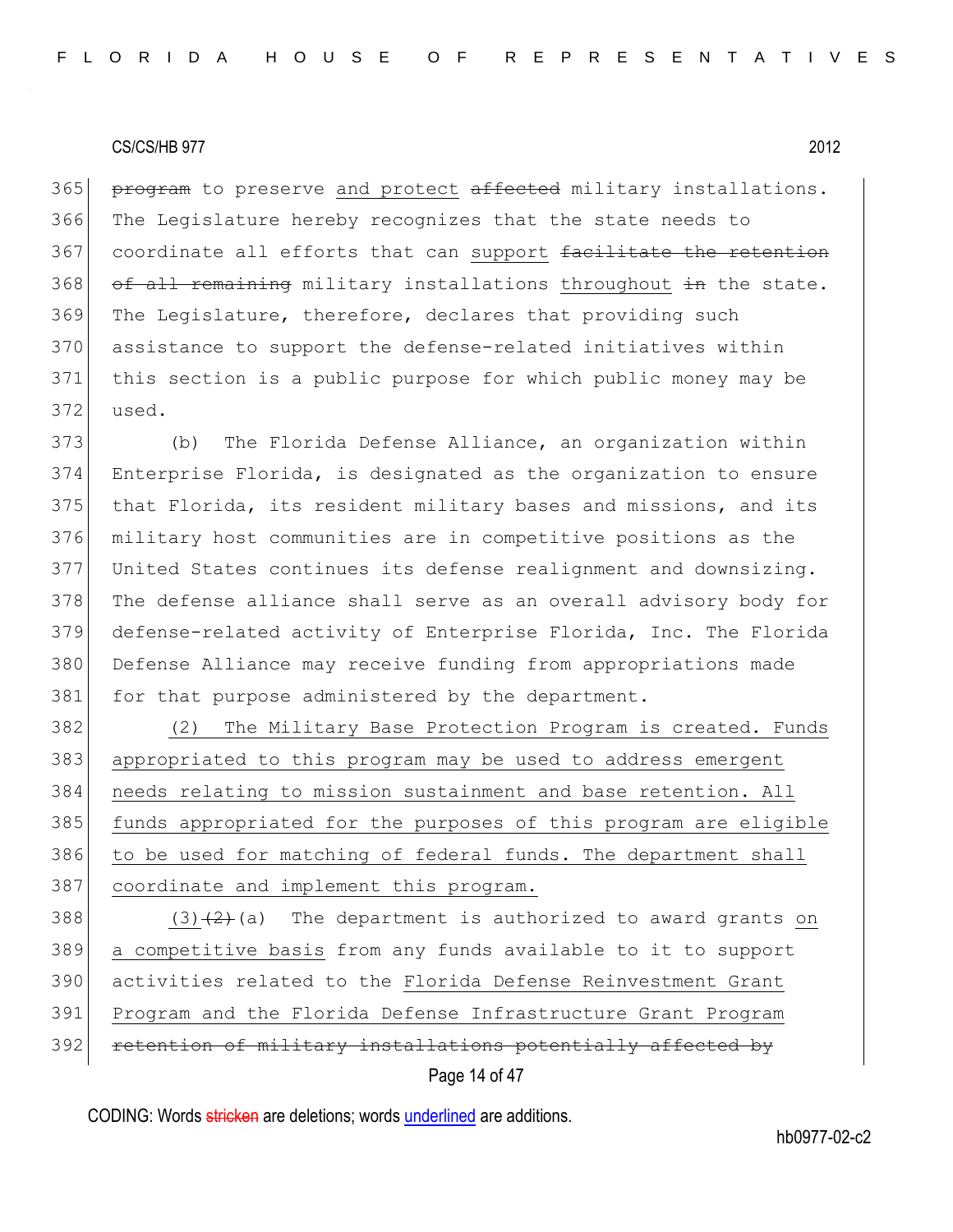393 federal base closure or realignment.

 (b) The term "activities" as used in this section means studies, presentations, analyses, plans, and modeling. For the purposes of the Florida Defense Infrastructure Grant Program, 397 the term "activities" also includes, but is not limited to, construction, land purchases, and easements. Staff salaries are not considered an "activity" for which grant funds may be 400 awarded. Travel costs and costs incidental thereto incurred by a grant recipient shall be considered an "activity" for which 402 grant funds may be awarded.

403 (c) Except for grants issued pursuant to the Florida 404 Military Installation Reuse Planning and Marketing Grant Program  $405$  as described in paragraph (3)(c), the amount of any grant 406 provided to an applicant may not exceed \$250,000. The department 407 shall require that an applicant:

408 1. Represent a local government with a military 409 installation or military installations that could be adversely 410 affected by federal actions base realignment or closure.

411 2. Agree to match at least 30 percent of any grant 412 awarded.

413 3. Prepare a coordinated program or plan of action 414 delineating how the eligible project will be administered and 415 accomplished.

416 4. Provide documentation describing the potential for 417 changes to the mission realignment or closure of a military 418 installation located in the applicant's community and the 419 potential adverse impacts such changes realignment or closure 420 will have on the applicant's community.

#### Page 15 of 47

CODING: Words stricken are deletions; words underlined are additions.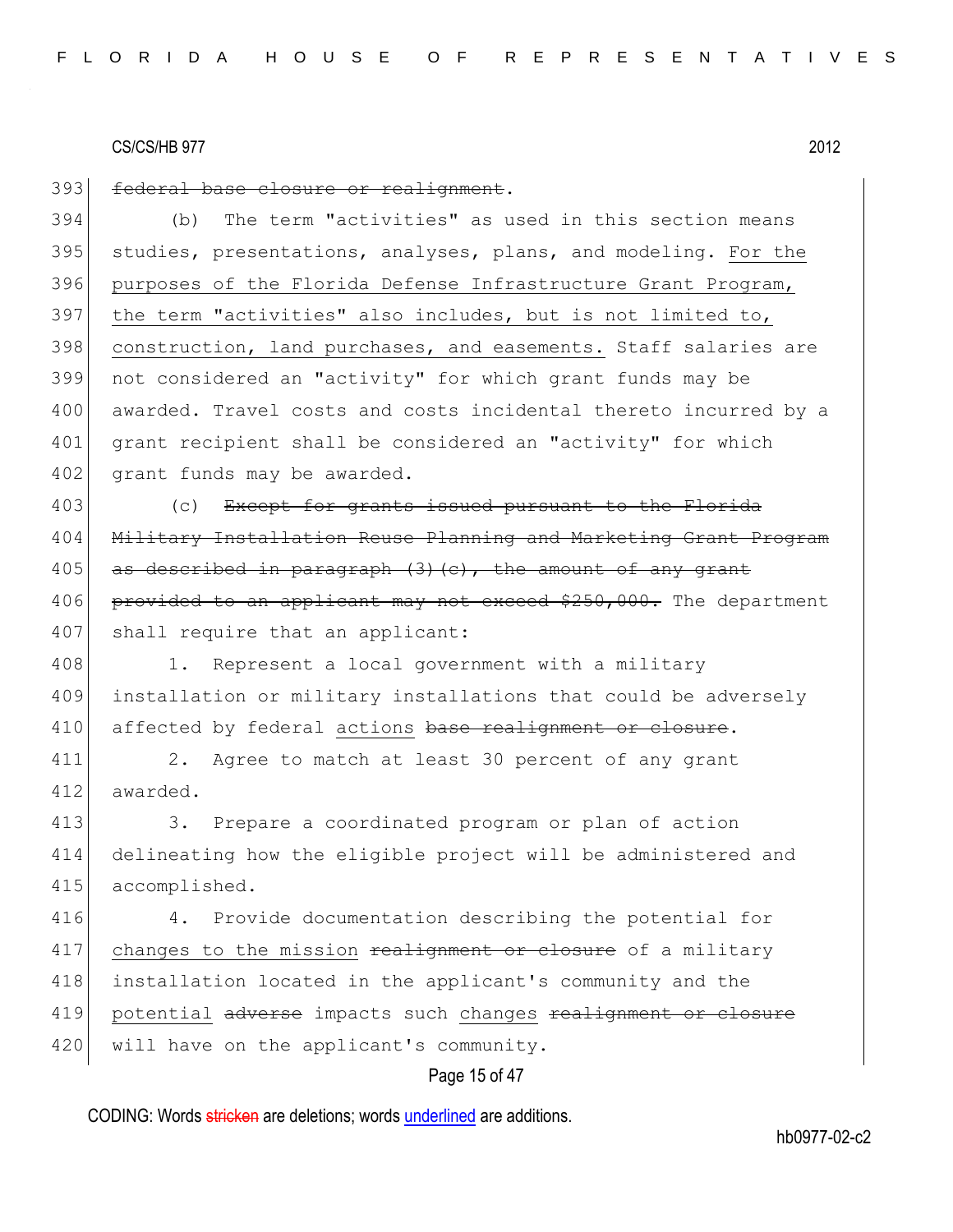421  $\vert$  (d) In making grant awards the department office shall 422 consider, at a minimum, the following factors:

423 1. The relative value of the particular military 424 installation in terms of its importance to the local and state 425 economy relative to other military installations vulnerable to  $426$   $e$   $e$   $e$ .

427 2. The potential job displacement within the local 428 community should the mission of the military installation be 429 changed elosed.

430 3. The potential adverse impact on industries and 431 technologies which service the military installation.

Page 16 of 47 432 (4) $(4)$  The Florida Defense Reinvestment Grant Program 433 Economic Reinvestment Initiative is established to respond to 434 the need for this state to work in conjunction with defense-435 dependent communities in developing and implementing strategies 436 and approaches that will help communities support the missions 437 of military installations, and in developing and implementing 438 and defense-dependent communities in this state to develop 439 alternative economic diversification strategies to transition 440 from a defense economy to a nondefense economy lessen reliance 441 on national defense dollars in the wake of base closures and 442 reduced federal defense expenditures and the need to formulate 443 specific base reuse plans and identify any specific 444 infrastructure needed to facilitate reuse. Eligible applicants 445 include defense-dependent counties and cities, and local 446 economic development councils located within such communities. 447 The program initiative shall consist of the following two 448 distinct grant programs to be administered by the department and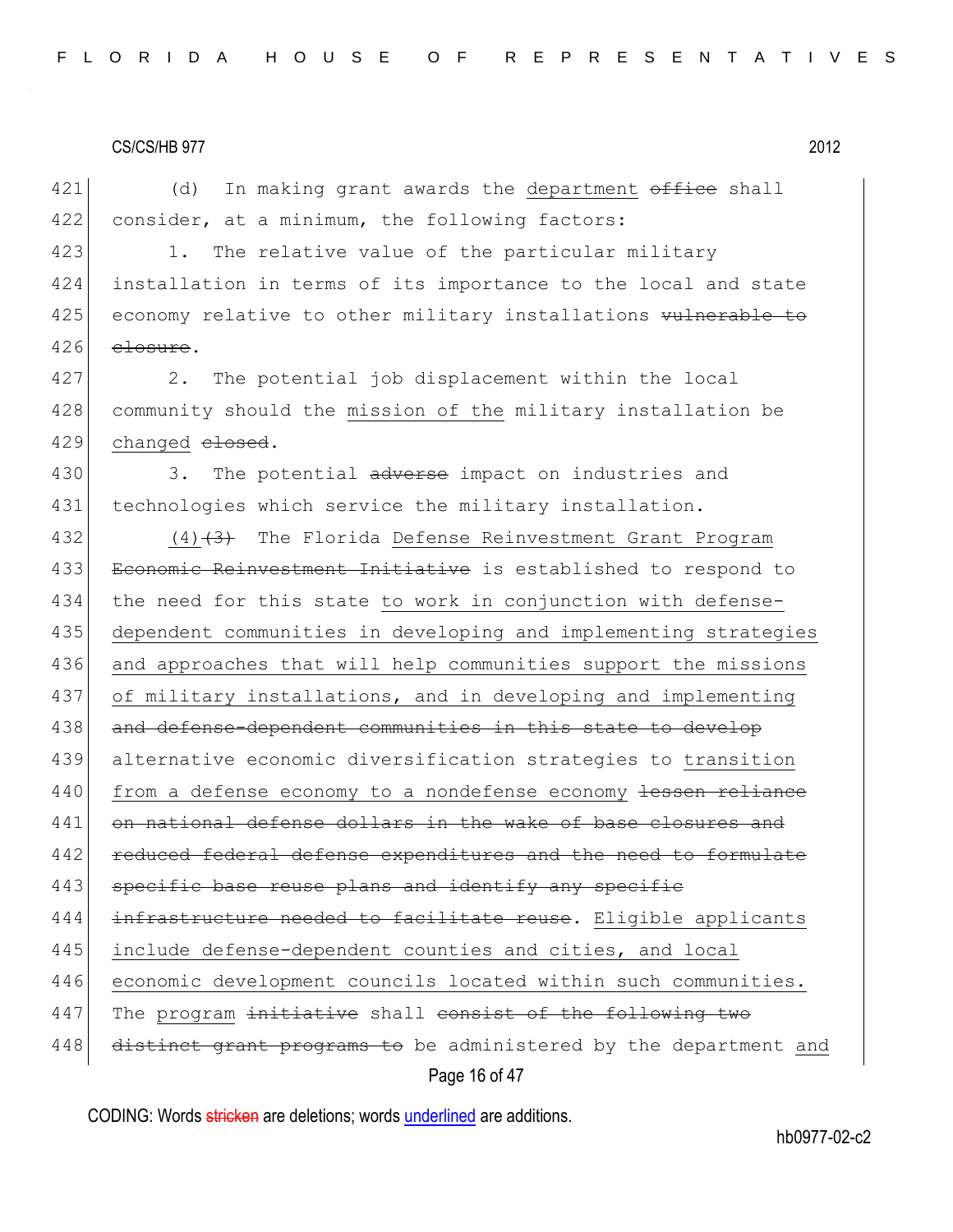449 grant awards may be provided to support community-based 450 activities that:

451 (a) Protect existing military installations; The Florida 452 Defense Planning Grant Program, through which funds shall be 453 used to analyze the extent to which the state is dependent on 454 defense dollars and defense infrastructure and prepare 455 alternative economic development strategies. The state shall 456 work in conjunction with defense-dependent communities in 457 developing strategies and approaches that will help communities 458 make the transition from a defense economy to a nondefense 459 economy. Grant awards may not exceed \$250,000 per applicant and 460 shall be available on a competitive basis.

461 (b) Diversify the economy of a defense-dependent  $462$  community; or The Florida Defense Implementation Grant Program, 463 through which funds shall be made available to defense-dependent 464 communities to implement the diversification strategies 465 developed pursuant to paragraph (a). Eligible applicants include 466 defense-dependent counties and cities, and local economic 467 development councils located within such communities. Grant 468 awards may not exceed \$100,000 per applicant and shall be 469 available on a competitive basis. Awards shall be matched on a 470 one-to-one basis.

471 (c) The Florida Military Installation Reuse Planning and 472 Marketing Grant Program, through which funds shall be used to 473 help counties, cities, and local economic development councils 474 Develop and implement plans for the reuse of closed or realigned 475 military installations, including any plans necessary for 476 infrastructure improvements needed to facilitate reuse and

# Page 17 of 47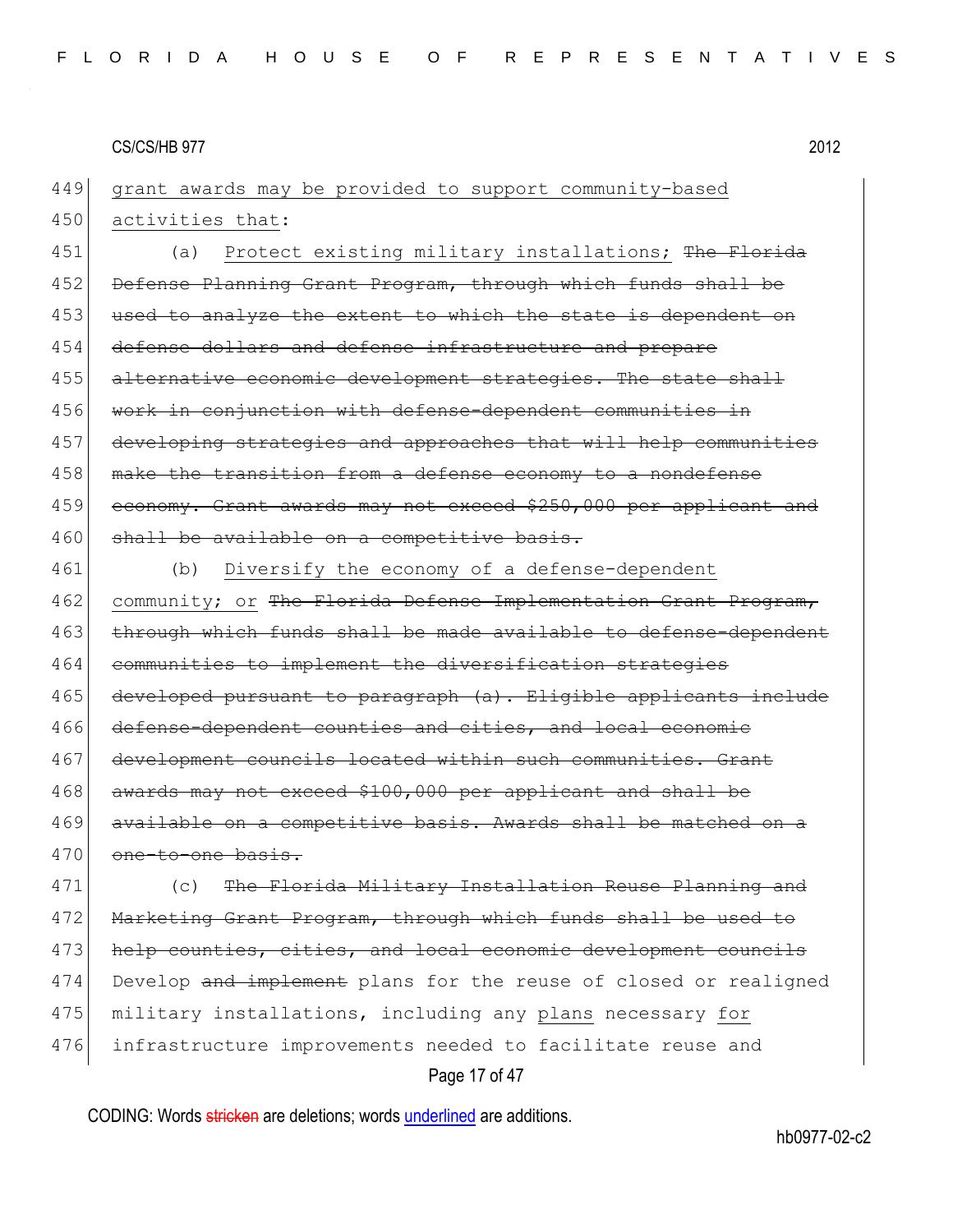478

477 related marketing activities.

479 Applications for grants under this subsection must include a 480 coordinated program of work or plan of action delineating how 481 the eligible project will be administered and accomplished, 482 which must include a plan for ensuring close cooperation between 483 civilian and military authorities in the conduct of the funded 484 activities and a plan for public involvement.

485  $(5)$   $(4)$  The Defense Infrastructure Grant Program is 486 created. The department shall coordinate and implement this 487 program, the purpose of which is to support local infrastructure 488 projects deemed to have a positive impact on the military value 489 of installations within the state. Funds are to be used for 490 projects that benefit both the local community and the military 491 installation. It is not the intent, however, to fund on-base 492 military construction projects. Infrastructure projects to be 493 funded under this program include, but are not limited to, those 494 related to encroachment, transportation and access, utilities, 495 communications, housing, environment, and security. Grant 496 requests will be accepted only from economic development 497 applicants serving in the official capacity of a governing board 498 of a county, municipality, special district, or state agency 499 that will have the authority to maintain the project upon 500 completion. An applicant must represent a community or county in 501 which a military installation is located. There is no limit as 502 to the amount of any grant awarded to an applicant. A match by 503 the county or local community may be required. The program may 504 not be used to fund on-base military construction projects. The

# Page 18 of 47

CODING: Words stricken are deletions; words underlined are additions.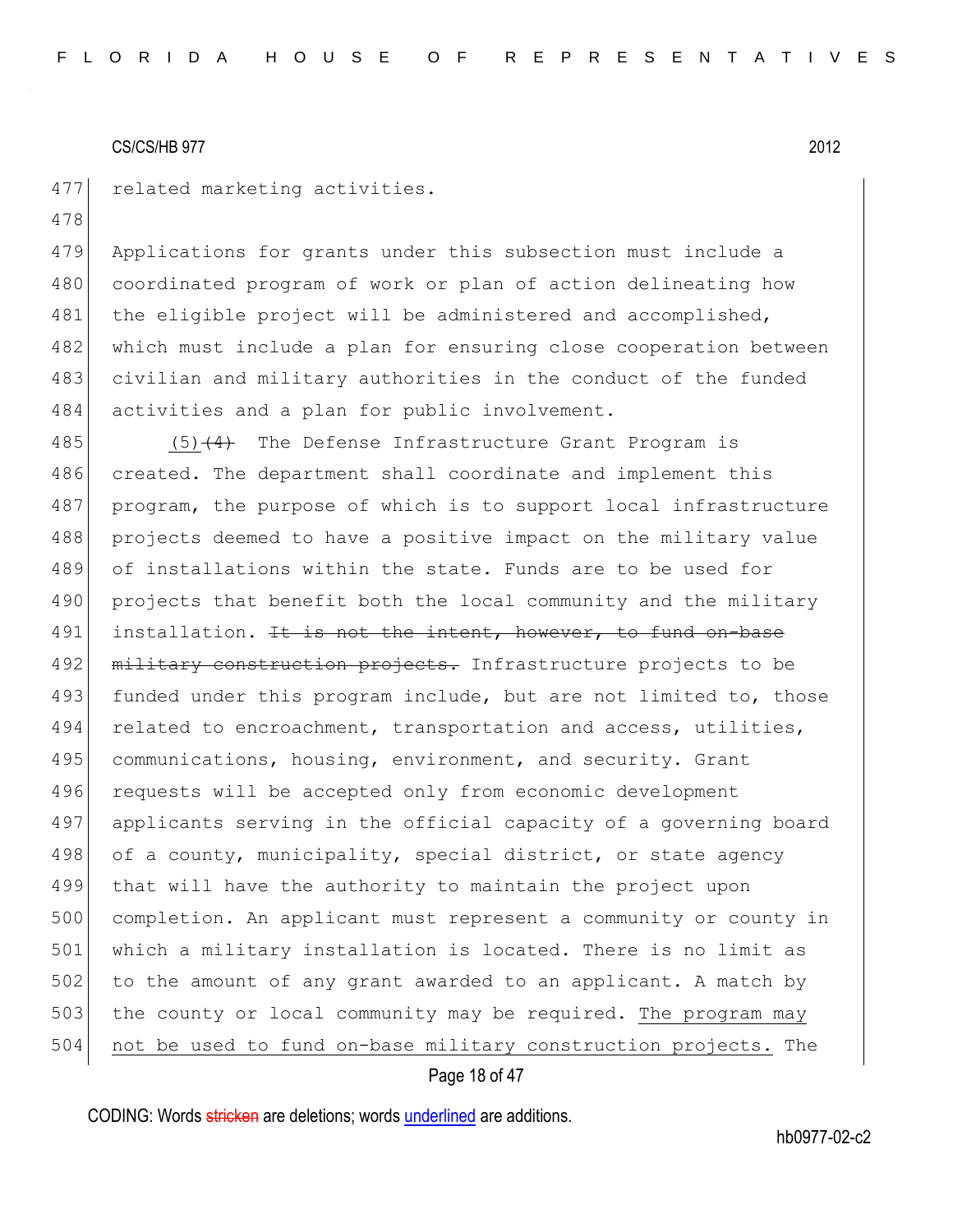505 department shall establish guidelines to implement the purpose 506 of this subsection.

507 (5)(a) The Defense-Related Business Adjustment Program is 508 hereby created. The department shall coordinate the development 509 of the Defense-Related Business Adjustment Program. Funds shall 510 be available to assist defense-related companies in the creation 511 of increased commercial technology development through 512 investments in technology. Such technology must have a direct 513 impact on critical state needs for the purpose of generating 514 investment-grade technologies and encouraging the partnership of 515 the private sector and government defense-related business 516 adjustment. The following areas shall receive precedence in 517 consideration for funding commercial technology development: law 518 enforcement or corrections, environmental protection, 519 transportation, education, and health care. Travel and costs 520 incidental thereto, and staff salaries, are not considered an 521 "activity" for which grant funds may be awarded.

522 (b) The department shall require that an applicant:

 $523$  1. Be a defense-related business that could be adversely 524 affected by federal base realignment or closure or reduced 525 defense expenditures.

 $526$  2. Agree to match at least 50 percent of any funds awarded 527 by the United States Department of Defense in cash or in-kind 528 services. Such match shall be directly related to activities for 529 which the funds are being sought.

# 530 3. Prepare a coordinated program or plan delineating how 531 the funds will be administered.

Page 19 of 47 532 4. Provide documentation describing how defense-related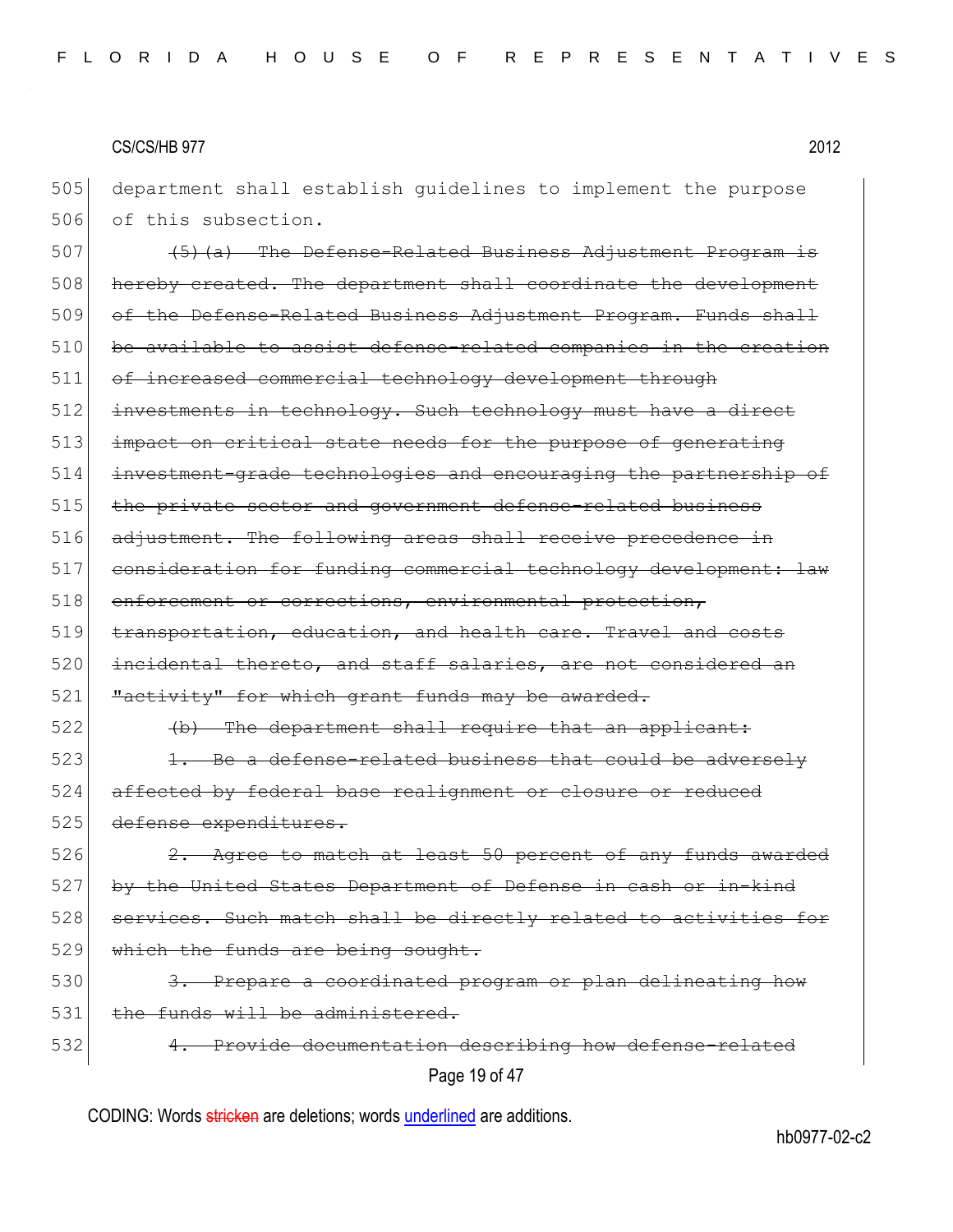533 realignment or closure will adversely impact defense-related 534 companies.

535 (6) The Retention of Military Installations Program is 536 created. The department shall coordinate and implement this 537 <del>program.</del>

538  $(6)$  (6)  $(7)$  The department may award nonfederal matching funds 539 specifically appropriated for construction, maintenance, and 540 analysis of a Florida defense workforce database. Such funds 541 will be used to create a registry of worker skills that can be 542 used to match the worker needs of companies that are relocating 543 to this state or to assist workers in relocating to other areas 544 within this state where similar or related employment is 545 available.

546  $(7)$   $(8)$  Payment of administrative expenses shall be limited 547 to no more than 10 percent of any grants issued pursuant to this 548 section.

549  $(8)$   $(9)$  The department shall establish quidelines to 550 implement and carry out the purpose and intent of this section.

551 Section 8. The powers, duties, functions, records, 552 personnel, property, pending issues, existing contracts, 553 administrative authority, administrative rules, and unexpended 554 balances of appropriations, allocations, and other funds of the 555 Florida Council on Military Base and Mission Support within the 556 Department of Economic Opportunity are transferred by a type two 557 transfer, as defined in s. 20.06(2), Florida Statutes, to the 558 Florida Defense Support Task Force within the Department of 559 Economic Opportunity. 560 Section 9. Section 288.984, Florida Statutes, is repealed.

Page 20 of 47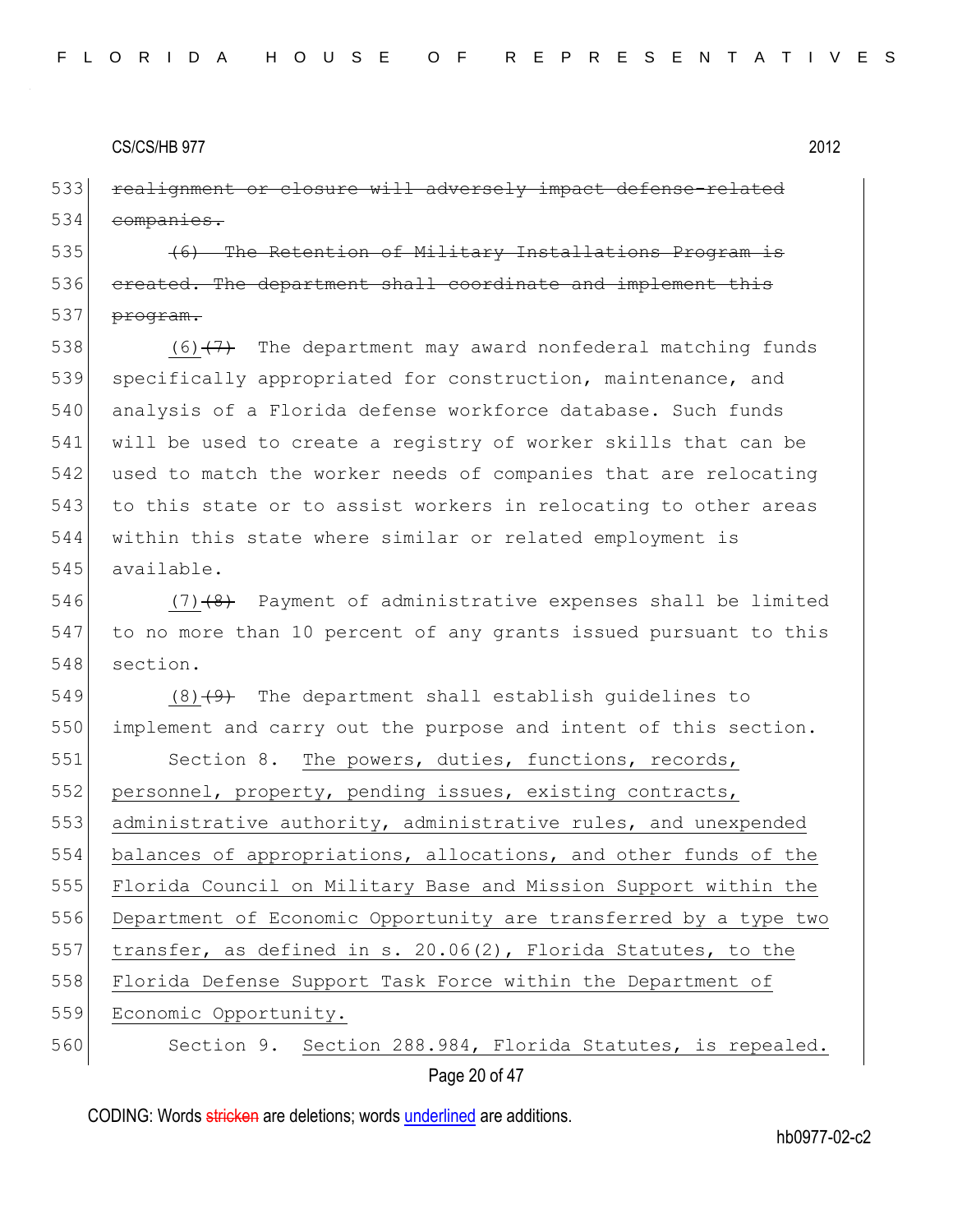561 Section 10. Subsections (1) and (2) of section 288.985, 562 Florida Statutes, are amended to read:

563 288.985 Exemptions from public records and public meetings 564 requirements.—

565 (1) The following records held by the Florida Defense 566 Support Task Force Council on Military Base and Mission Support 567 are exempt from s. 119.07(1) and s. 24(a), Art. I of the State 568 Constitution:

 (a) That portion of a record which relates to strengths 570 and weaknesses of military installations or military missions in this state relative to the selection criteria for the realignment and closure of military bases and missions under any United States Department of Defense base realignment and closure 574 process.

575 (b) That portion of a record which relates to strengths 576 and weaknesses of military installations or military missions in 577 other states or territories and the vulnerability of such 578 installations or missions to base realignment or closure under 579 the United States Department of Defense base realignment and 580 closure process, and any agreements or proposals to relocate or 581 realign military units and missions from other states or 582 territories.

583 (c) That portion of a record which relates to the state's 584 strategy to retain its military bases during any United States 585 Department of Defense base realignment and closure process and 586 any agreements or proposals to relocate or realign military 587 units and missions.

588 (2) Meetings or portions of meetings of the Florida

# Page 21 of 47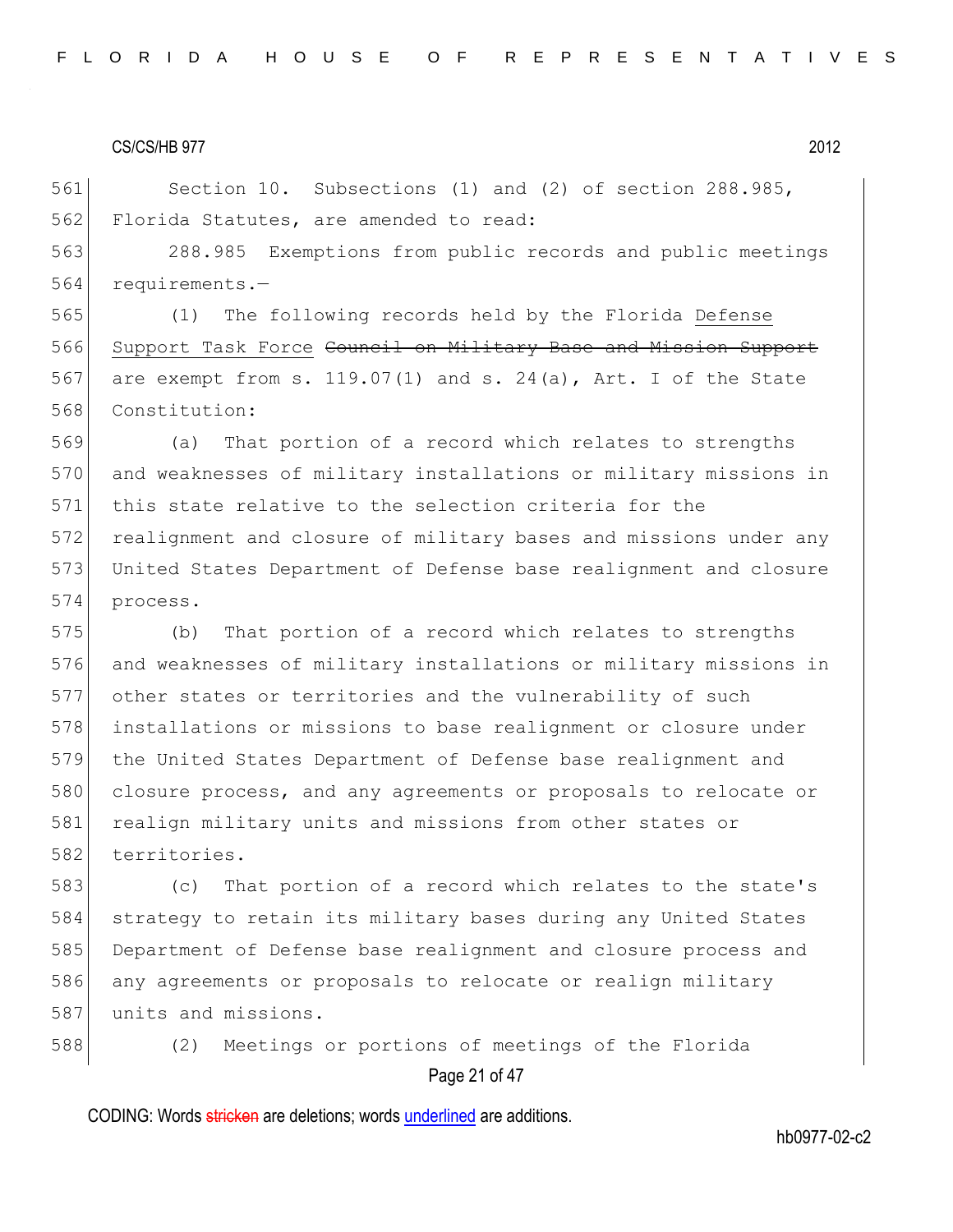589 Defense Support Task Force Council on Military Base and Mission 590 Support, or a workgroup of the task force council, at which 591 records are presented or discussed which are exempt under 592 subsection (1) are exempt from s. 286.011 and s. 24(b), Art. I 593 of the State Constitution.

594 Section 11. Subsections (2), (5), (6), and (7) of section 595 288.987, Florida Statutes, are amended to read:

596 288.987 Florida Defense Support Task Force.—

597 (2) The mission of the task force is to make 598 recommendations to prepare the state to effectively compete in 599 any federal base realignment and closure action, to support the 600 state's position in research and development related to or 601 arising out of military missions and contracting, and to improve 602 the state's military-friendly environment for service members, 603 military dependents, military retirees, and businesses that 604 bring military and base-related jobs to the state.

605 (5) The executive director of Department of Economic 606 Opportunity the Office of Tourism, Trade, and Economic 607 Development within the Executive Office of the Governor, or his 608 or her designee, shall serve as the ex officio, nonvoting 609 executive director of the task force.

 $610$  (6) The chair shall schedule and conduct the first meeting 611 of the task force by October 1, 2011. The task force shall 612 submit an annual  $a$  progress report and work plan  $f$ or the 613 **remainder of the 2011-2012 fiscal year** to the Governor, the 614 President of the Senate, and the Speaker of the House of 615 Representatives by February 1, 2012, and shall submit an annual 616 **report** each February 1 thereafter.

#### Page 22 of 47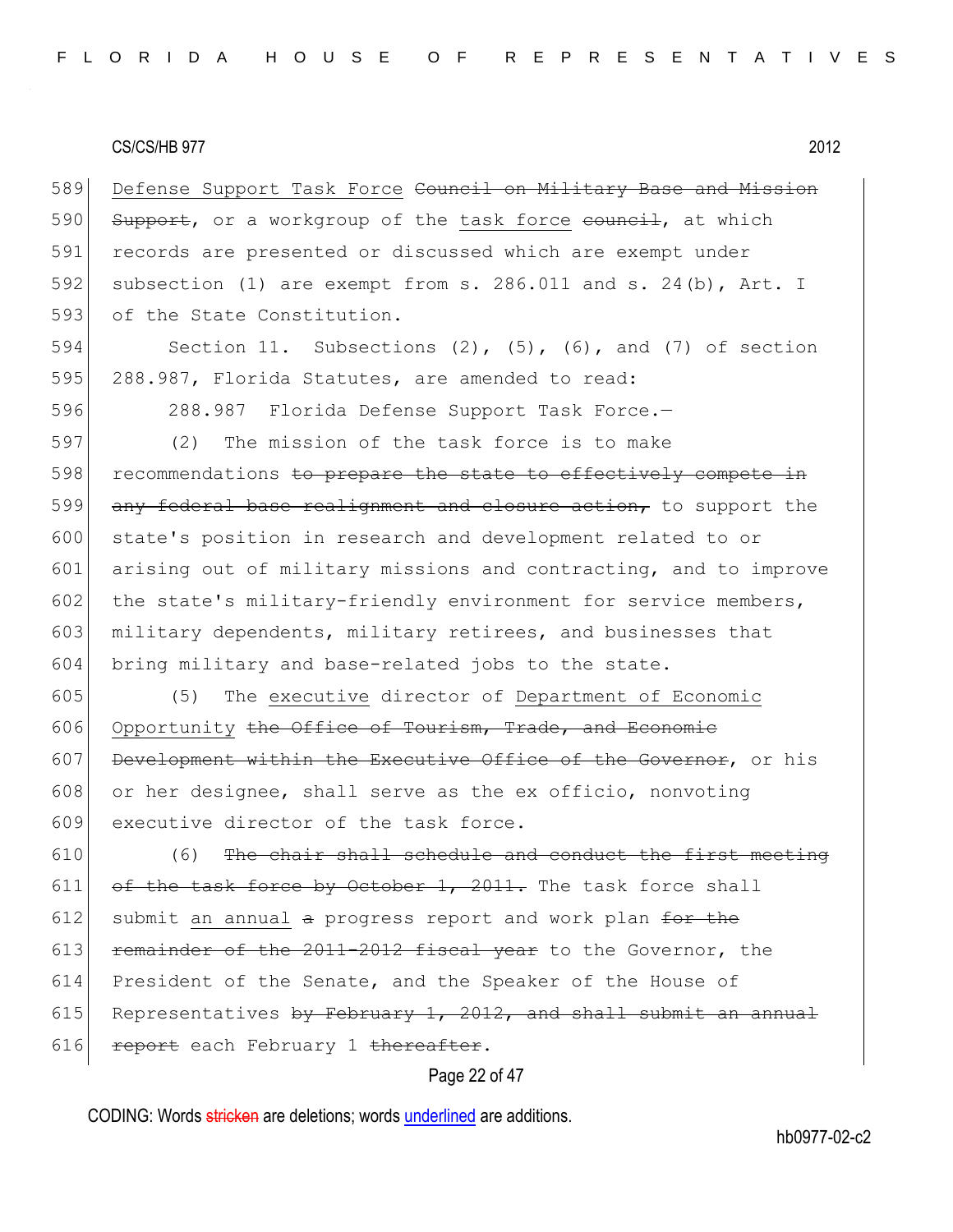617  $(7)$  The department  $\theta$ ffice of Tourism, Trade, and Economic 618 Development shall contract with the task force for expenditure 619 of appropriated funds, which may be used by the task force for 620 economic and product research and development, joint planning 621 | with host communities to accommodate military missions and 622 prevent base encroachment, advocacy on the state's behalf with 623 federal civilian and military officials, assistance to school 624 districts in providing a smooth transition for large numbers of 625 additional military-related students, job training and placement 626 for military spouses in communities with high proportions of 627 active duty military personnel, and promotion of the state to 628 military and related contractors and employers. The task force 629 may annually spend up to \$200,000 of funds appropriated to the 630 department Executive Office of the Governor, Office of Tourism, 631 Trade, and Economic Development, for the task force for staffing 632 and administrative expenses of the task force, including travel 633 and per diem costs incurred by task force members who are not 634 otherwise eligible for state reimbursement.

635 Section 12. Section 295.187, Florida Statutes, is amended 636 to read:

637 295.187 Florida Service-Disabled Veteran Business 638 Enterprise Opportunity Act.-

639 (1) SHORT TITLE.—This section may be cited as the "Florida 640 Service-Disabled Veteran Business Enterprise Opportunity Act."

 (2) INTENT.—It is the intent of the Legislature to rectify 642 the economic disadvantage of service-disabled veterans, who are statistically the least likely to be self-employed when compared to the veteran population as a whole and who have made

# Page 23 of 47

CODING: Words stricken are deletions; words underlined are additions.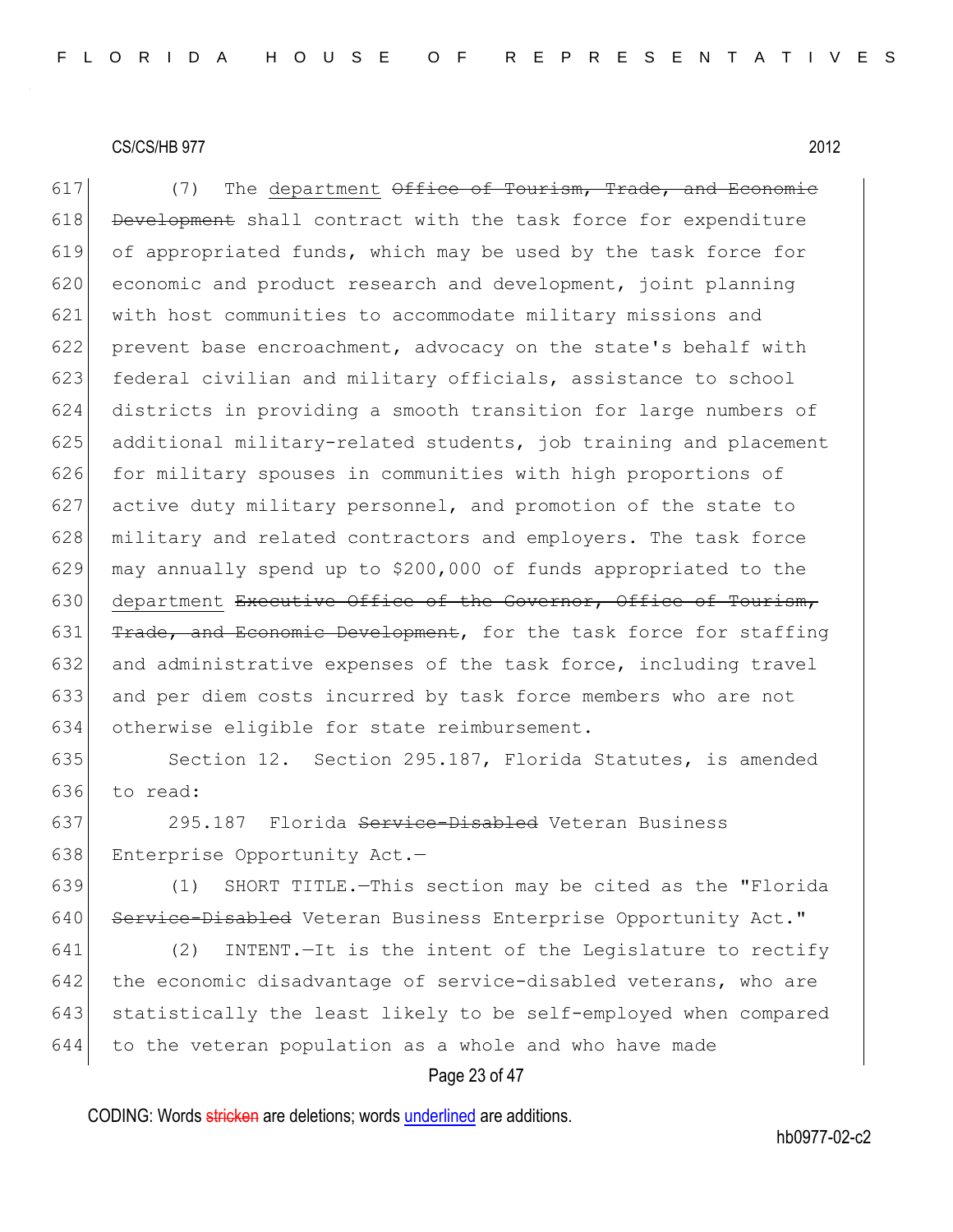645 extraordinary sacrifices on behalf of the nation, the state, and 646 the public, by providing opportunities for service-disabled 647 veteran business enterprises as set forth in this section. The 648 Legislature also intends to recognize wartime veterans and 649 veterans of a period of war for their sacrifices as set forth in 650 this section.

651 (3) DEFINITIONS.—For the purpose of this section, the 652 term:

653 (a) "Certified service-disabled veteran business 654 enterprise" means a business that has been certified by the 655 Department of Management Services to be a service-disabled 656 veteran business enterprise as defined in paragraph  $(c)$ .

657 (b) "Service-disabled veteran" means a veteran who is a 658 permanent Florida resident with a service-connected disability 659 as determined by the United States Department of Veterans 660 Affairs or who has been terminated from military service by 661 reason of disability by the United States Department of Defense.

662 (c) "Service-disabled Veteran business enterprise" means 663 an independently owned and operated business that:

664 1. Employs 200 or fewer permanent full-time employees;

665 2. Together with its affiliates has a net worth of  $$5$ 666 million or less or, if a sole proprietorship, has a net worth of 667 \$5 million or less including both personal and business 668 investments;

```
669 3. Is organized to engage in commercial transactions;
670 4. Is domiciled in this state:
671 5. Is at least 51 percent owned by one or more wartime
```
672 veterans or service-disabled veterans; and

# Page 24 of 47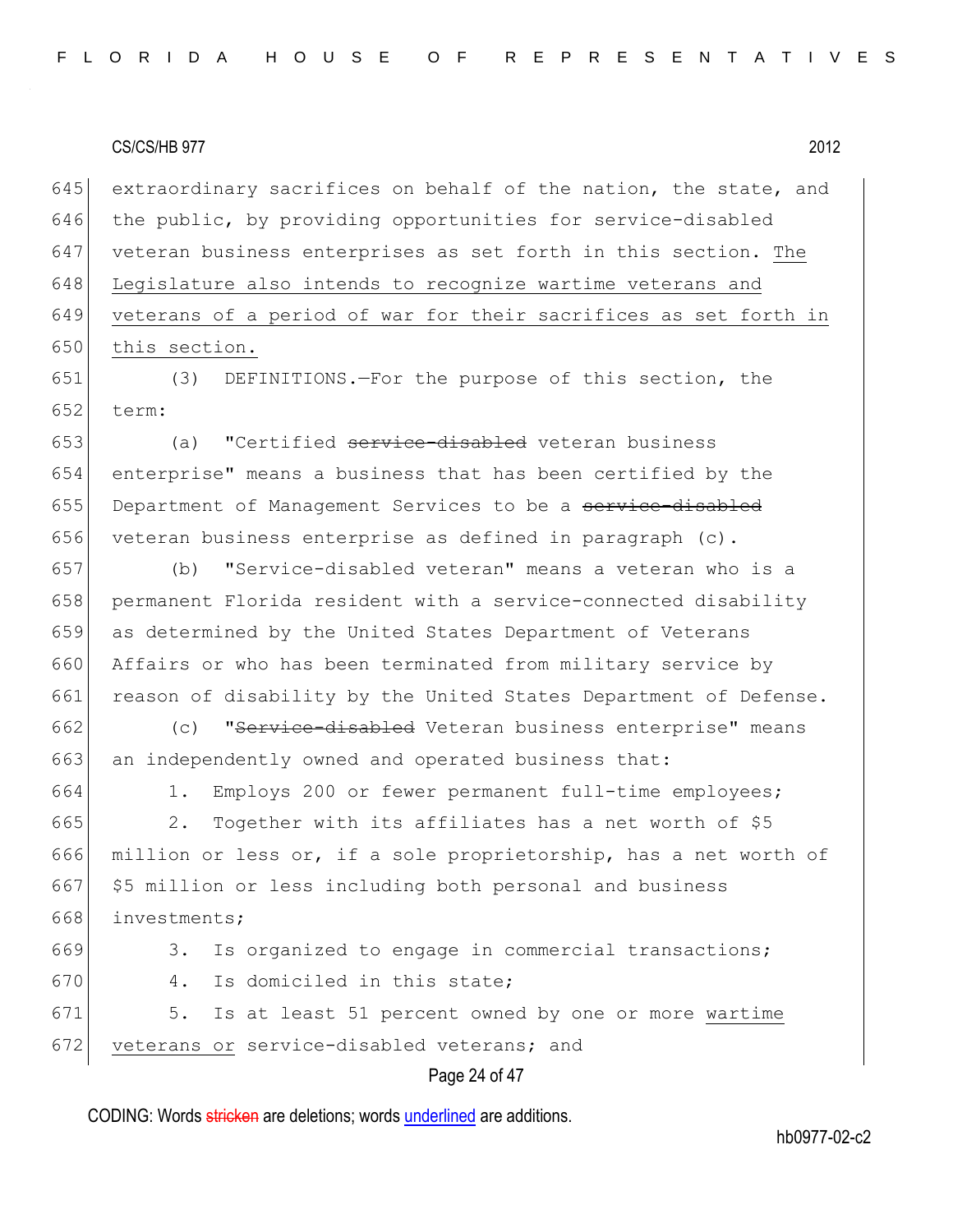673 6. The management and daily business operations of which 674 are controlled by one or more wartime veterans or service-675 disabled veterans or, for a service-disabled veteran having with  $676$  a permanent and total disability, by the spouse or permanent 677 caregiver of the veteran.

678 (d) "Wartime veteran" means:

- 679 1. A wartime veteran as defined in s.  $1.01(14)$ ; or 680 2. A veteran of a period of war, as used in 38 U.S.C. s. 681 1521, who served in the active military, naval, or air service: 682 a. For 90 days or more during a period of war; 683 b. During a period of war and was discharged or released 684 from such service for a service-connected disability;
- 685 c. For a period of 90 consecutive days or more and such 686 period began or ended during a period of war; or
- 687 d. For an aggregate of 90 days or more in two or more 688 separate periods of service during more than one period of war. 689 (4) VENDOR PREFERENCE.—

690 (a) A state agency, when considering two or more bids, proposals, or replies for the procurement of commodities or contractual services, at least one of which is from a certified 693 service-disabled veteran business enterprise, which that are equal with respect to all relevant considerations, including price, quality, and service, shall award such procurement or 696 contract to the certified service-disabled veteran business enterprise.

698  $(b)$  Notwithstanding s. 287.057(11), if a service-disabled 699 veteran business enterprise entitled to the vendor preference 700 under this section and one or more businesses entitled to this

# Page 25 of 47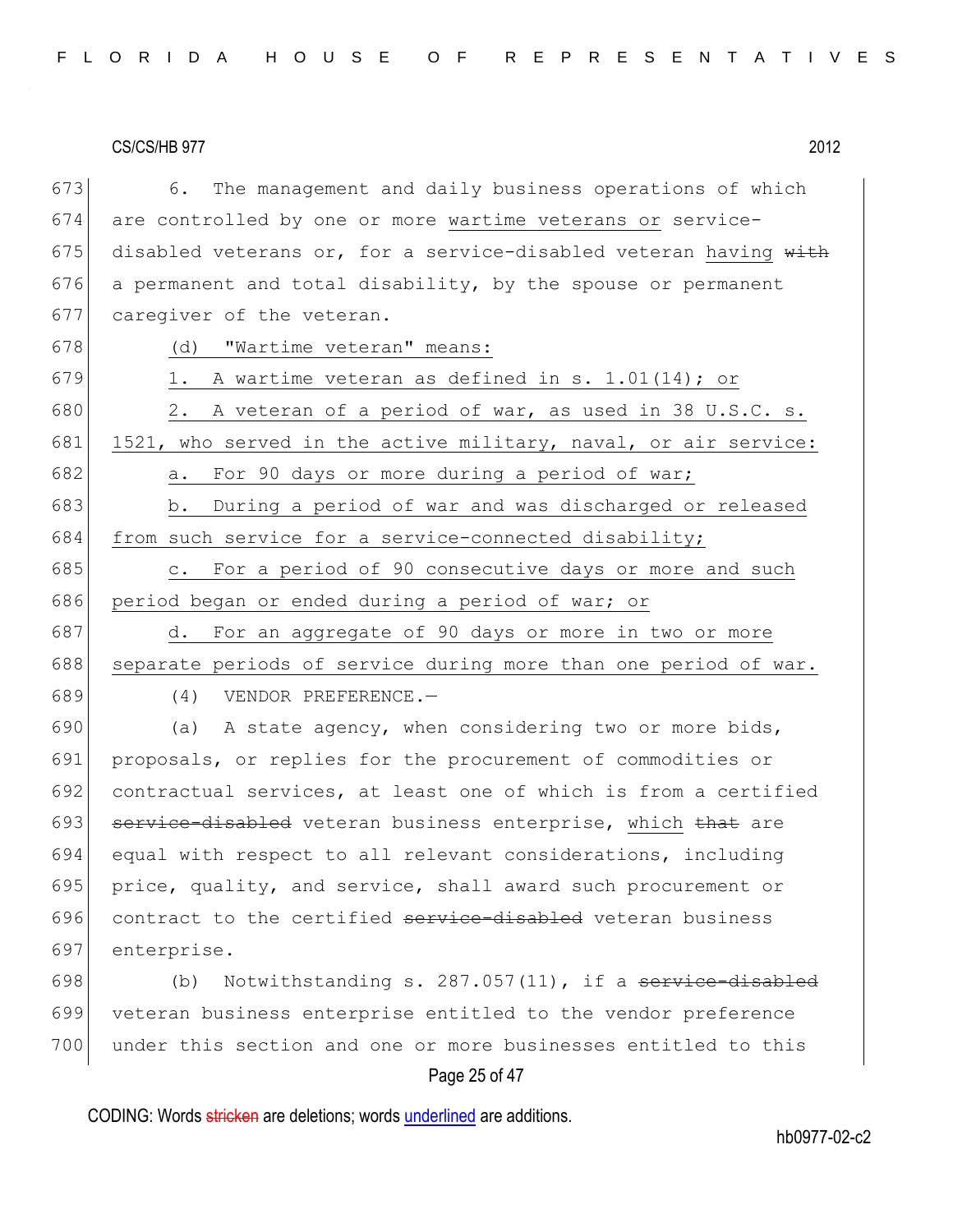701 preference or another vendor preference provided by law submit 702 bids, proposals, or replies for procurement of commodities or 703 contractual services which that are equal with respect to all 704 relevant considerations, including price, quality, and service, 705 then the state agency shall award the procurement or contract to 706 the business having the smallest net worth.

707 (c) Political subdivisions of the state are encouraged to 708 offer a similar consideration to businesses certified under this 709 section.

710 (5) CERTIFICATION PROCEDURE.

711 (a) The application for certification as a service-712 disabled veteran business enterprise must, at a minimum, 713 include:

714 1. The name of the business enterprise applying for 715 certification and the name of the service-disabled veteran 716 submitting the application on behalf of the business enterprise.

 $717$  2. The names of all owners of the business enterprise, 718 including owners who are wartime veterans, service-disabled 719 veterans, and owners who are not a wartime veteran or a service-720 disabled veteran veterans, and the percentage of ownership 721 interest held by each owner.

722 3. The names of all persons involved in both the 723 management and daily operations of the business, including the 724 spouse or permanent caregiver of a veteran who has  $with a$ 725 permanent and total disability.

726 4. The service-connected disability rating of all persons 727 listed under subparagraphs 1., 2., and 3., as applicable, with 728 supporting documentation from the United States Department of

# Page 26 of 47

CODING: Words stricken are deletions; words underlined are additions.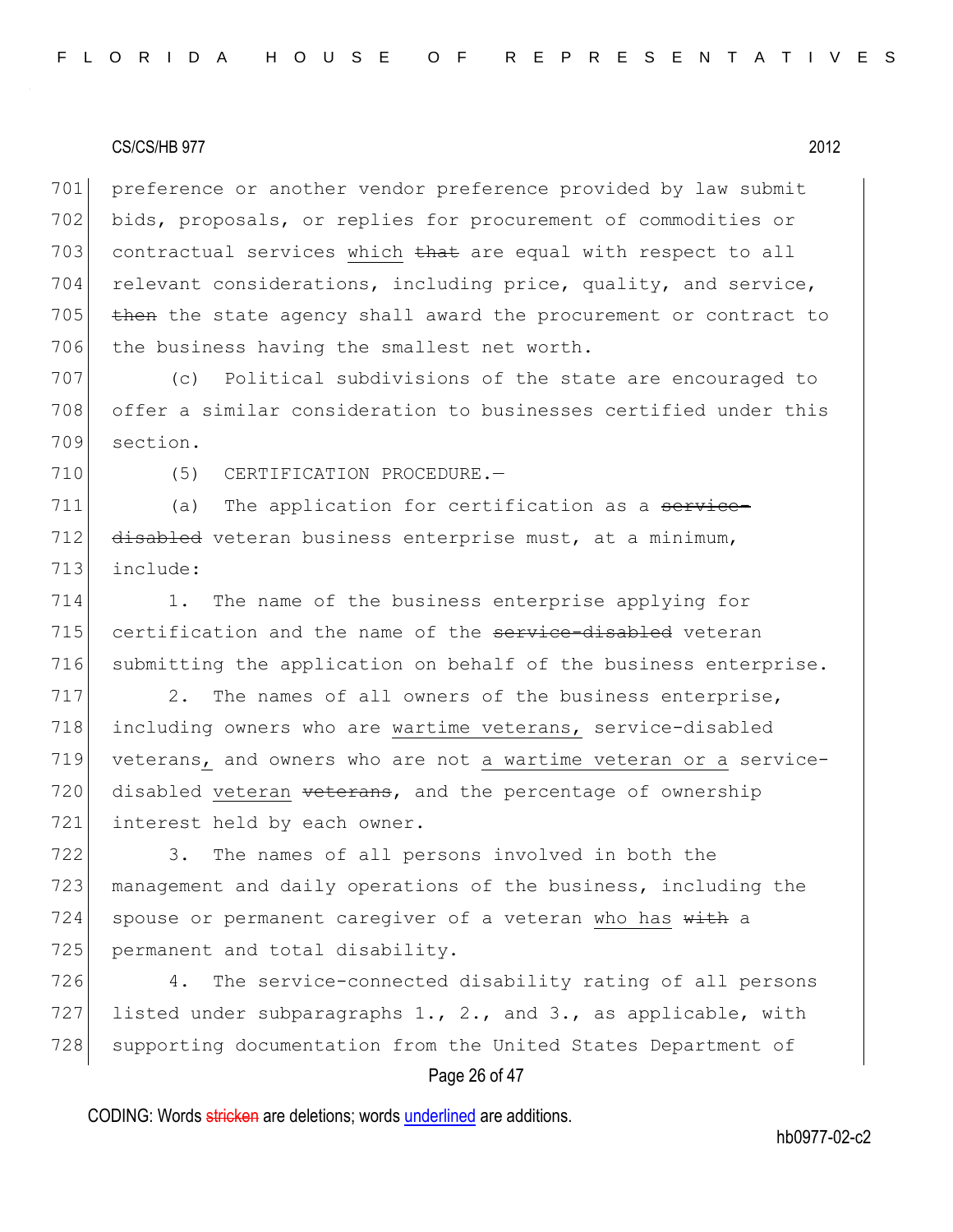729 Veterans Affairs or the United States Department of Defense. 730 5. Documentation of the wartime service of all persons 731 listed under subparagraphs 1., 2., and 3., as applicable, from 732 the United States Department of Veterans Affairs or the United 733 States Department of Defense.

734 6.5. The number of permanent full-time employees. 735  $\vert$  7.<del>6.</del> The location of the business headquarters.

736 8.7. The total net worth of the business enterprise and 737 its affiliates. In the case of a sole proprietorship, the net 738 worth includes personal and business investments.

739 (b) To maintain certification, a service-disabled veteran 740 business enterprise shall renew its certification biennially.

741 (c) The provisions of Chapter 120, relating to 742 application, denial, and revocation procedures, applies shall 743  $\left| \right|$  apply to certifications under this section.

744 (d) A certified service-disabled veteran business 745 enterprise must notify the Department of Management Services 746 within 30 business days after any event that may significantly 747 affect the certification of the business, including, but not 748 limited to, a change in ownership or change in management and 749 daily business operations.

750 (e) The certification of a service-disabled veteran 751 business enterprise shall be revoked for 12 months if the 752 Department of Management Services determines that the business 753 enterprise violated paragraph (d). An owner of a certified 754 service-disabled veteran business enterprise whose certification 755 is revoked may  $\frac{1}{15}$  not permitted to reapply for certification 756 under this section as an owner of any business enterprise during

# Page 27 of 47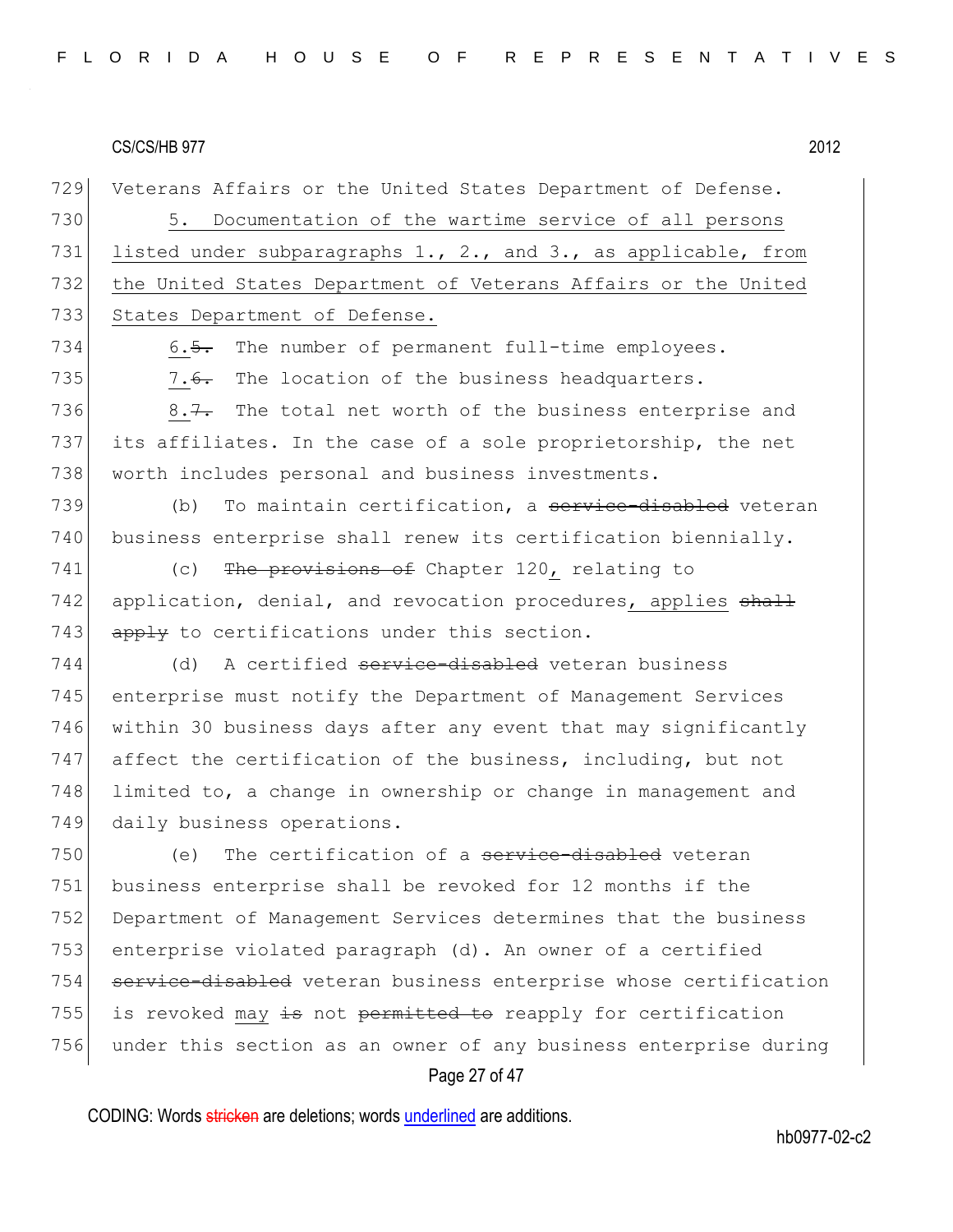757 the 12-month revocation period.

758 1. During the 12-month revocation period, a service-759 disabled veteran business enterprise whose certification has 760 been revoked may bid on state contracts but is not eligible for 761 any preference available under this section.

762 2. A service-disabled veteran business enterprise whose certification has been revoked may apply for certification at the conclusion of the 12-month revocation period by complying with requirements applicable to initial certifications.

766 (6) DUTIES OF THE DEPARTMENT OF VETERANS' AFFAIRS.—The 767 department shall:

768 (a) Assist the Department of Management Services in 769 establishing a certification procedure, which shall be reviewed 770 biennially and updated as necessary.

771 (b) Identify eligible service-disabled veteran business 772 enterprises by any electronic means, including electronic mail 773 or Internet website, or by any other reasonable means.

774 (c) Encourage and assist eligible service-disabled veteran 775 business enterprises to apply for certification under this 776 section.

777 (d) Provide information regarding services that are 778 available from the Office of Veterans' Business Outreach of the 779 Florida Small Business Development Center to service-disabled 780 veteran business enterprises.

781 (7) DUTIES OF THE DEPARTMENT OF MANAGEMENT SERVICES.—The 782 department shall:

783 (a) With assistance from the Department of Veterans' 784 Affairs, establish a certification procedure, which shall be

# Page 28 of 47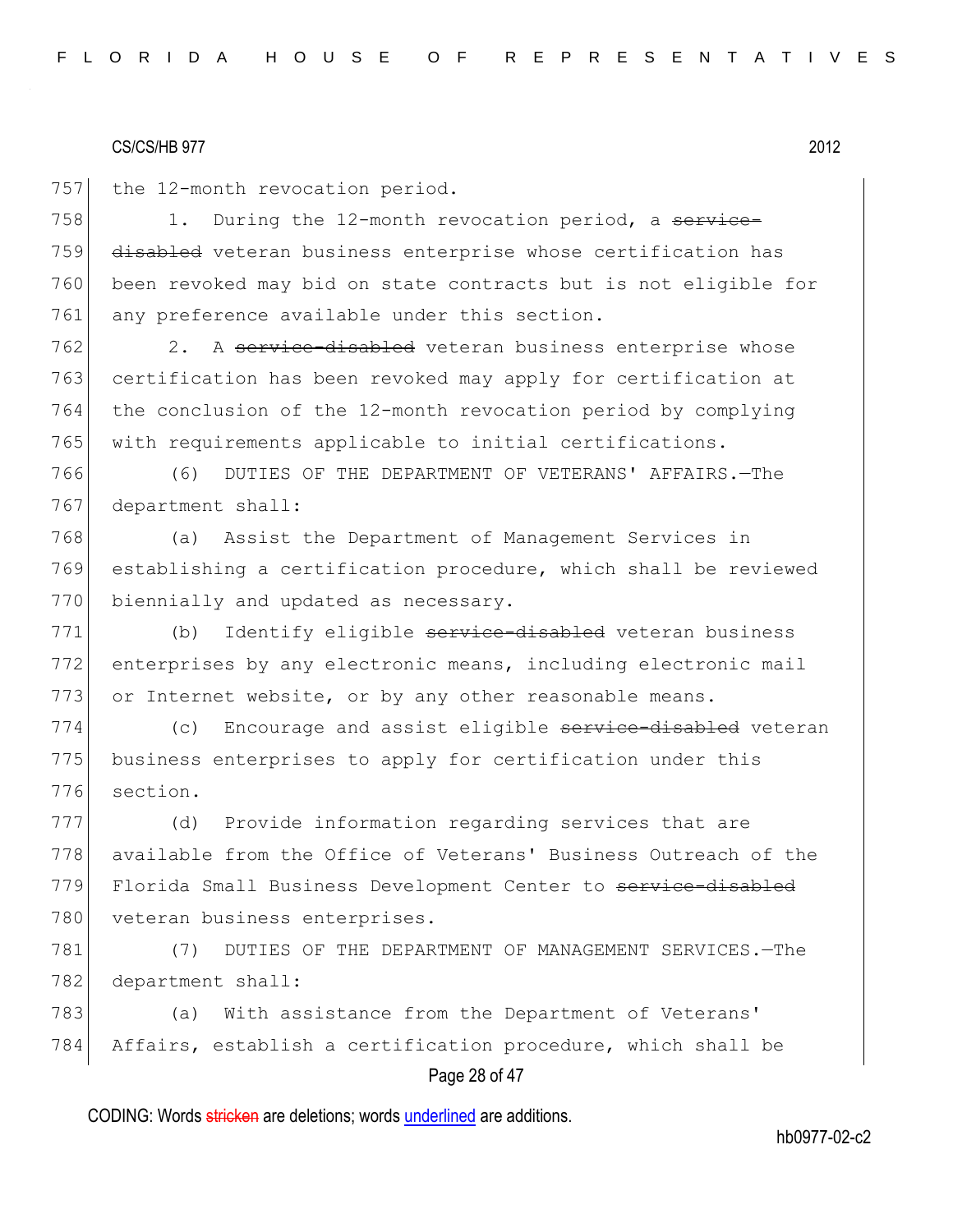785 reviewed biennially and updated as necessary.

786 (b) Grant, deny, or revoke the certification of a service-787 disabled veteran business enterprise under this section.

788 (c) Maintain an electronic directory of certified service-789 disabled veteran business enterprises for use by the state, 790 political subdivisions of the state, and the public.

791 (8) REPORT.—The Small Business Development Center shall 792 include in its report required by s. 288.705 the percentage of 793 certified service-disabled veteran business enterprises using 794 the statewide contracts register.

795 (9) RULES.—The Department of Veterans' Affairs and the 796 Department of Management Services, as appropriate, may adopt 797 rules as necessary to administer this section.

798 Section 13. Effective October 1, 2012, section 320.089, 799 Florida Statutes, is amended to read:

800 320.089 Members of National Guard and active United States 801 Armed Forces reservists; former prisoners of war; survivors of 802 Pearl Harbor; Purple Heart medal recipients; Operation Iraqi 803 Freedom and Operation Enduring Freedom Veterans; Combat Infantry 804 Badge recipients; Vietnam War Veterans; Korean Conflict 805 Veterans; special license plates; fee.-

806 (1)(a) Each owner or lessee of an automobile or truck for 807 private use or recreational vehicle as specified in s.  $808$  320.08(9)(c) or (d), which is not used for hire or commercial 809 use, who is a resident of the state and an active or retired 810 | member of the Florida National Guard, a survivor of the attack 811 on Pearl Harbor, a recipient of the Purple Heart medal,  $\Theta$  an 812 active or retired member of any branch of the United States

# Page 29 of 47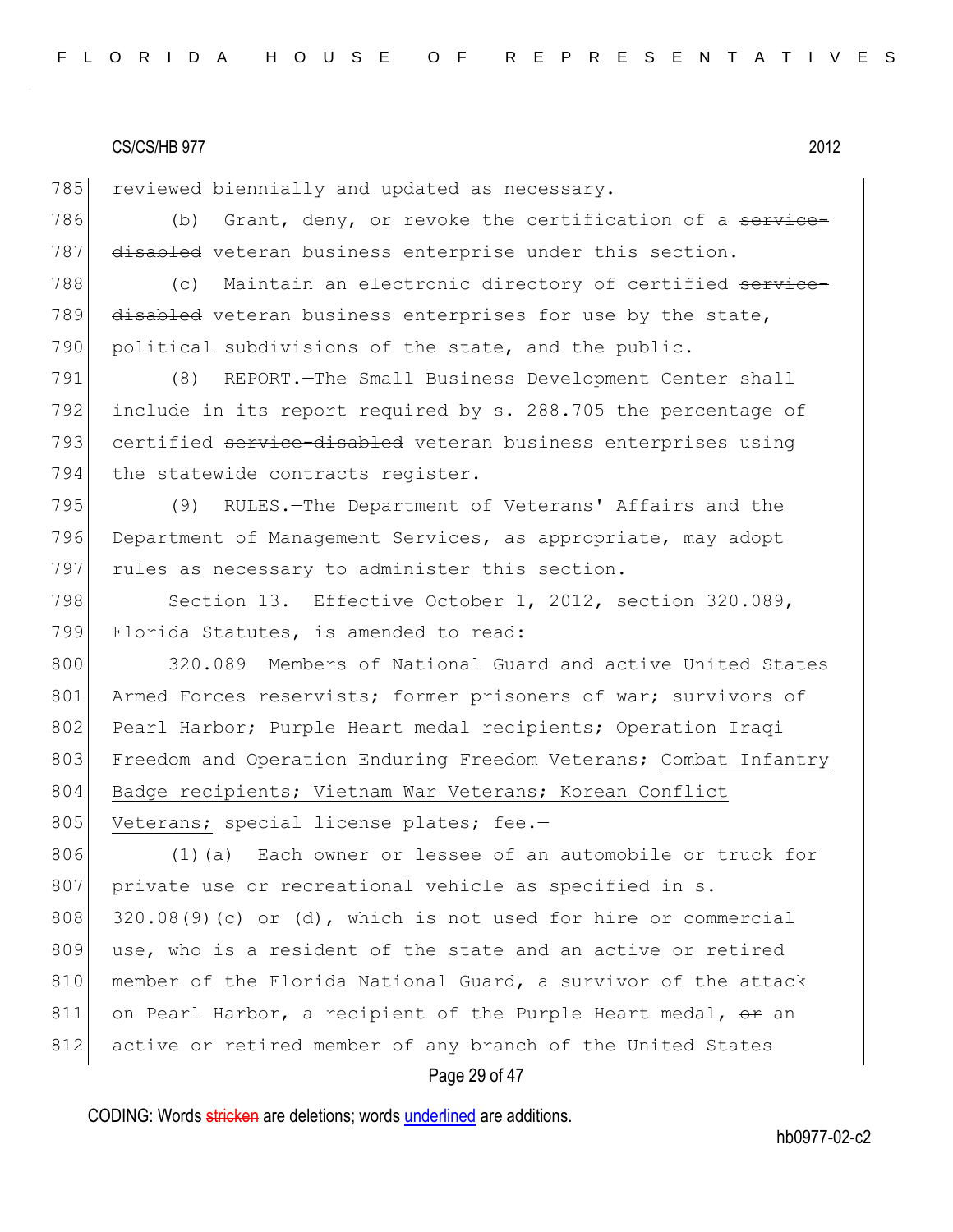813 Armed Forces Reserve, or a recipient of the Combat Infantry 814 Badge shall, upon application to the department, accompanied by 815 proof of active membership or retired status in the Florida 816 National Guard, proof of membership in the Pearl Harbor 817 Survivors Association or proof of active military duty in Pearl 818 Harbor on December 7, 1941, proof of being a Purple Heart medal 819 recipient,  $\Theta$  proof of active or retired membership in any 820 branch of the Armed Forces Reserve, or proof of membership in 821 the Combat Infantrymen's Association, Inc., or other proof of 822 being a recipient of the Combat Infantry Badge, and upon payment 823 of the license tax for the vehicle as provided in s. 320.08, be 824 issued a license plate as provided by s. 320.06, upon which, in 825 lieu of the serial numbers prescribed by s. 320.06, shall be 826 stamped the words "National Guard," "Pearl Harbor Survivor," 827  $|$  "Combat-wounded veteran,"  $\theta$ r "U.S. Reserve," or "Combat Infantry 828 Badge," as appropriate, followed by the serial number of the 829 license plate. Additionally, the Purple Heart plate may have the 830 words "Purple Heart" stamped on the plate and the likeness of 831 the Purple Heart medal appearing on the plate.

832 (b) Notwithstanding any other provision of law to the 833 contrary, beginning with fiscal year 2002-2003 and annually 834 thereafter, the first \$100,000 in general revenue generated from 835 the sale of license plates issued under this section shall be 836 deposited into the Grants and Donations Trust Fund, as described 837 in s. 296.38(2), to be used for the purposes established by law 838 for that trust fund. Any additional general revenue generated 839 from the sale of such plates shall be deposited into the State 840 Homes for Veterans Trust Fund and used solely to construct,

# Page 30 of 47

CODING: Words stricken are deletions; words underlined are additions.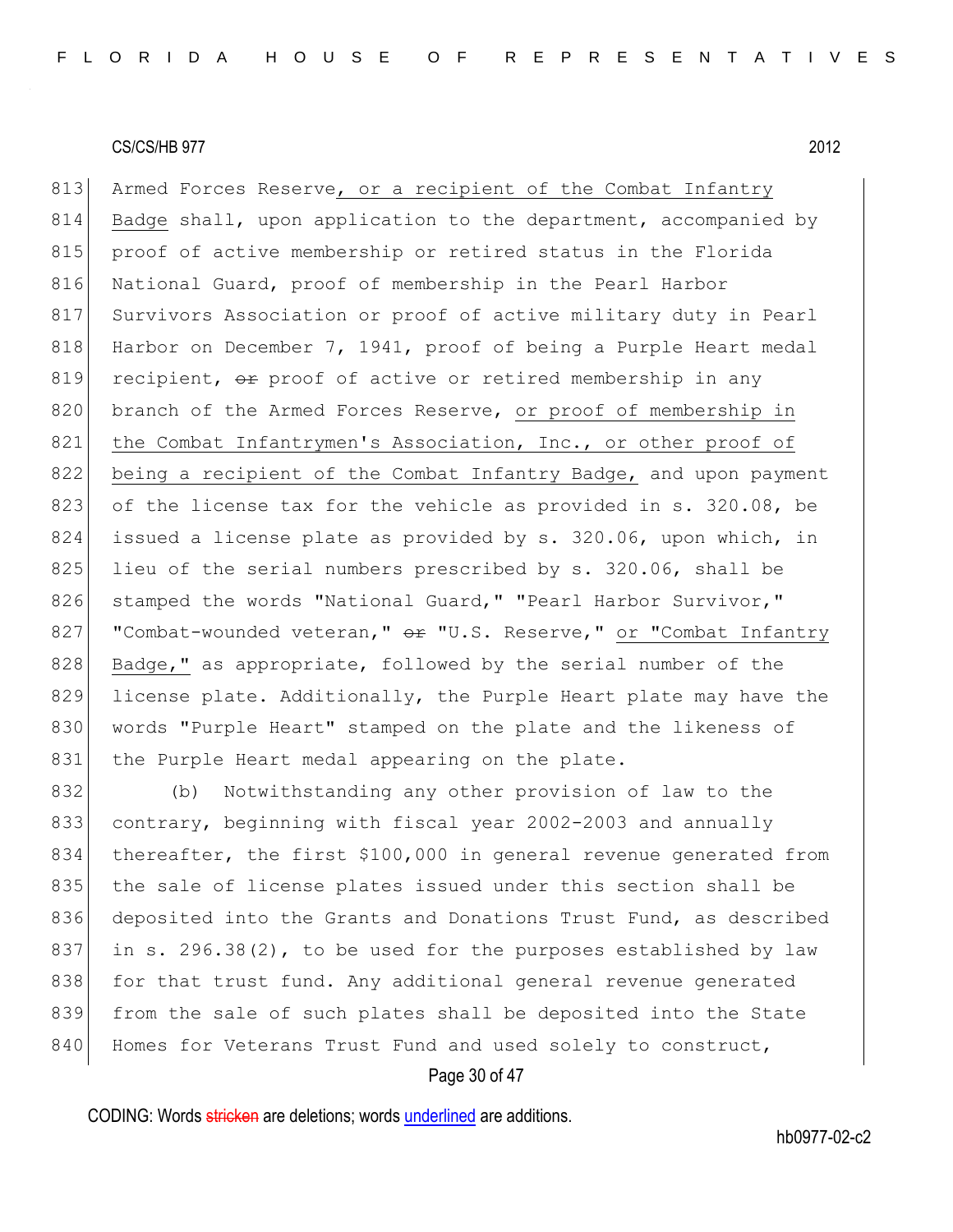841 operate, and maintain domiciliary and nursing homes for 842 veterans, subject to the requirements of chapter 216.

843 (c) Notwithstanding any provisions of law to the contrary, 844 an applicant for a Pearl Harbor Survivor license plate or a 845 Purple Heart license plate who also qualifies for a disabled 846 veteran's license plate under s. 320.084 shall be issued the 847 appropriate special license plate without payment of the license 848 tax imposed by s. 320.08.

849 (2) Each owner or lessee of an automobile or truck for 850 private use, truck weighing not more than 7,999 pounds, or 851 recreational vehicle as specified in s. 320.08(9)(c) or (d), 852 which is not used for hire or commercial use, who is a resident 853 of the state and who is a former prisoner of war, or their 854 unremarried surviving spouse, shall, upon application therefor 855 to the department, be issued a license plate as provided in s. 856 320.06, on which license plate are stamped the words "Ex-POW" 857 followed by the serial number. Each application shall be 858 accompanied by proof that the applicant meets the qualifications 859 specified in paragraph (a) or paragraph (b).

860 (a) A citizen of the United States who served as a member 861 of the Armed Forces of the United States or the armed forces of 862 a nation allied with the United States who was held as a 863 prisoner of war at such time as the Armed Forces of the United 864 States were engaged in combat, or their unremarried surviving 865 spouse, may be issued the special license plate provided for in 866 this subsection without payment of the license tax imposed by s. 867 320.08.

Page 31 of 47 868 (b) A person who was serving as a civilian with the

CODING: Words stricken are deletions; words underlined are additions.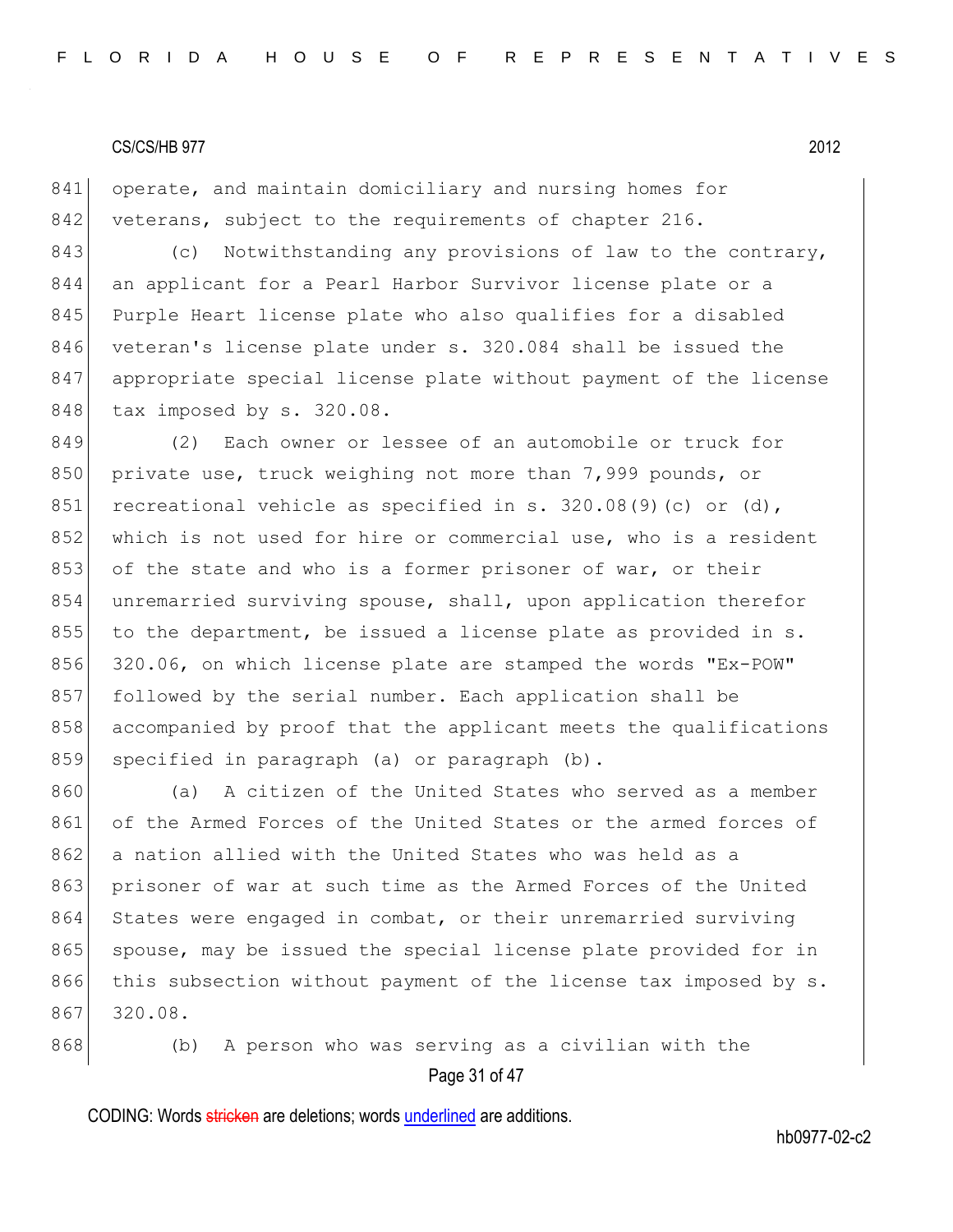869 consent of the United States Government, or a person who was a 870 member of the Armed Forces of the United States who was not a 871 United States citizen and was held as a prisoner of war when the 872 Armed Forces of the United States were engaged in combat, or 873 their unremarried surviving spouse, may be issued the special 874 license plate provided for in this subsection upon payment of 875 the license tax imposed by s. 320.08.

876 (3) Each owner or lessee of an automobile or truck for 877 private use, truck weighing not more than 7,999 pounds, or 878 recreational vehicle as specified in s. 320.08(9)(c) or (d), 879 which is not used for hire or commercial use, who is a resident 880 of this state and who is the unremarried surviving spouse of a 881 recipient of the Purple Heart medal shall, upon application 882 therefor to the department, with the payment of the required 883 fees, be issued a license plate as provided in s. 320.06, on 884 which license plate are stamped the words "Purple Heart" and the 885 likeness of the Purple Heart medal followed by the serial 886 number. Each application shall be accompanied by proof that the 887 applicant is the unremarried surviving spouse of a recipient of 888 the Purple Heart medal.

889 (4) The owner or lessee of an automobile or truck for 890 private use, a truck weighing not more than 7,999 pounds, or a 891 recreational vehicle as specified in s. 320.08(9)(c) or (d) 892 which automobile, truck, or recreational vehicle is not used for 893 hire or commercial use who is a resident of the state and a 894 current or former member of the United States military who was 895 deployed and served in Iraq during Operation Iraqi Freedom or in 896 Afghanistan during Operation Enduring Freedom shall, upon

# Page 32 of 47

CODING: Words stricken are deletions; words underlined are additions.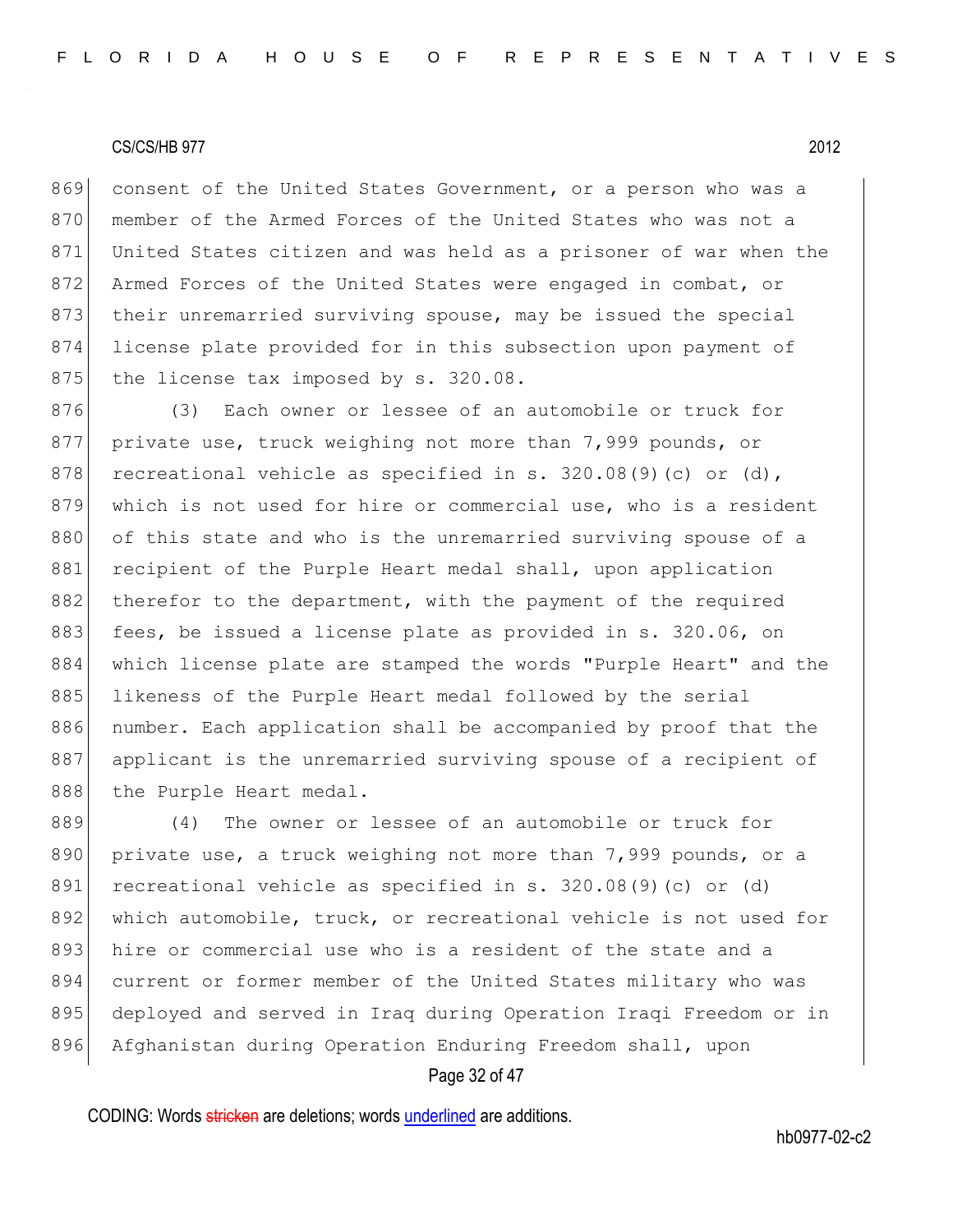897 application to the department, accompanied by proof of active 898 membership or former active duty status during one of these 899 operations, and upon payment of the license tax for the vehicle 900 as provided in s. 320.08, be issued a license plate as provided 901 by s. 320.06 upon which, in lieu of the registration license 902 number prescribed by s. 320.06, shall be stamped the words 903 "Operation Iraqi Freedom" or "Operation Enduring Freedom," as 904 appropriate, followed by the registration license number of the 905 plate.

906 (5) The owner or lessee of an automobile or truck for 907 private use, a truck weighing not more than 7,999 pounds, or a 908 recreational vehicle as specified in s. 320.08(9)(c) or (d) 909 which automobile, truck, or recreational vehicle is not used for 910 hire or commercial use, who is a resident of the state and a 911 current or former member of the United States military, and who 912 was deployed and served in Vietnam during United States military 913 deployment in Indochina shall, upon application to the 914 department, accompanied by proof of active membership or former 915 active duty status during these operations, and upon payment of 916 the license tax for the vehicle as provided in s. 320.08, be 917 issued a license plate as provided by s. 320.06 upon which, in 918 lieu of the registration license number prescribed by s. 320.06, 919 shall be stamped the words "Vietnam War Veteran," followed by 920 the registration license number of the plate. 921 (6) The owner or lessee of an automobile or truck for 922 private use, a truck weighing not more than 7,999 pounds, or a 923 recreational vehicle as specified in s.  $320.08(9)(c)$  or (d) 924 which automobile, truck, or recreational vehicle is not used for

```
Page 33 of 47
```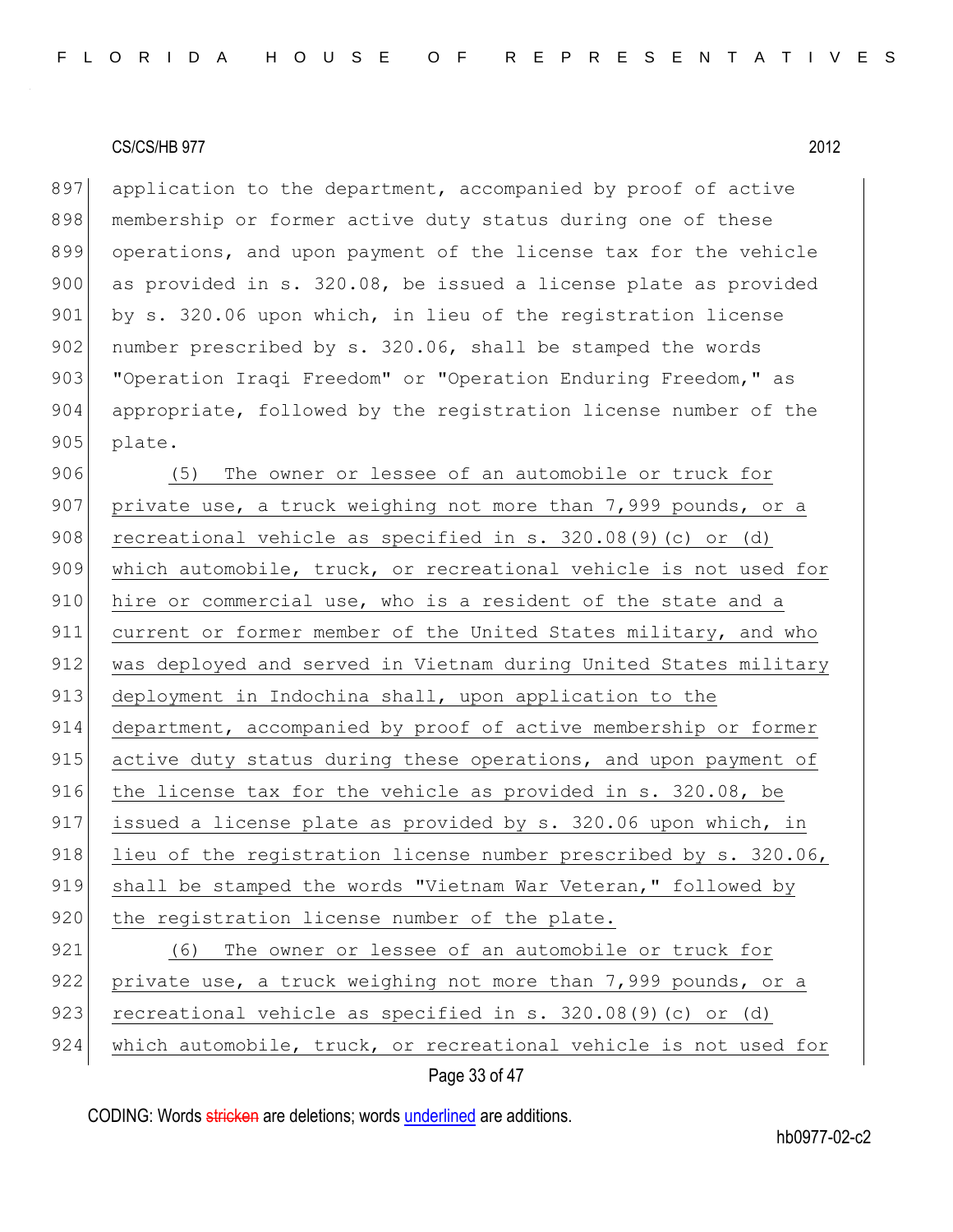$925$  hire or commercial use, who is a resident of the state and a 926 current or former member of the United States military, and who 927 was deployed and served in Korea during United States military 928 deployment in Korea shall, upon application to the department, 929 accompanied by proof of active membership or former active duty 930 status during these operations, and upon payment of the license 931 tax for the vehicle as provided in s. 320.08, be issued a 932 license plate as provided by s. 320.06 upon which, in lieu of 933 the registration license number prescribed by s. 320.06, shall 934 be stamped the words "Korean Conflict Veteran," followed by the 935 registration license number of the plate. 936 Section 14. Effective October 1, 2012, section 320.0892, 937 Florida Statutes, is created to read: 938 320.0892 Motor vehicle license plates for recipients of 939 the Silver Star, Distinguished Service Cross, Navy Cross, or Air 940 Force Cross.—Upon receipt of an application and proof that the 941 applicant meets the qualifications listed in this section for 942 the applicable license plate, the department shall issue the 943 license plate without payment of the license tax imposed under 944 s. 320.08: 945 (1) SILVER STAR.—Any United States citizen who is a 946 resident of Florida and who was awarded the Silver Star while 947 serving as a member of the United States Armed Forces shall be 948 issued a license plate on which is stamped the words "Silver" 949 Star" followed by the serial number. 950 (2) DISTINGUISHED SERVICE CROSS.—Any United States citizen 951 who is a resident of Florida and who was awarded the 952 Distinguished Service Cross while serving as a member of the

Page 34 of 47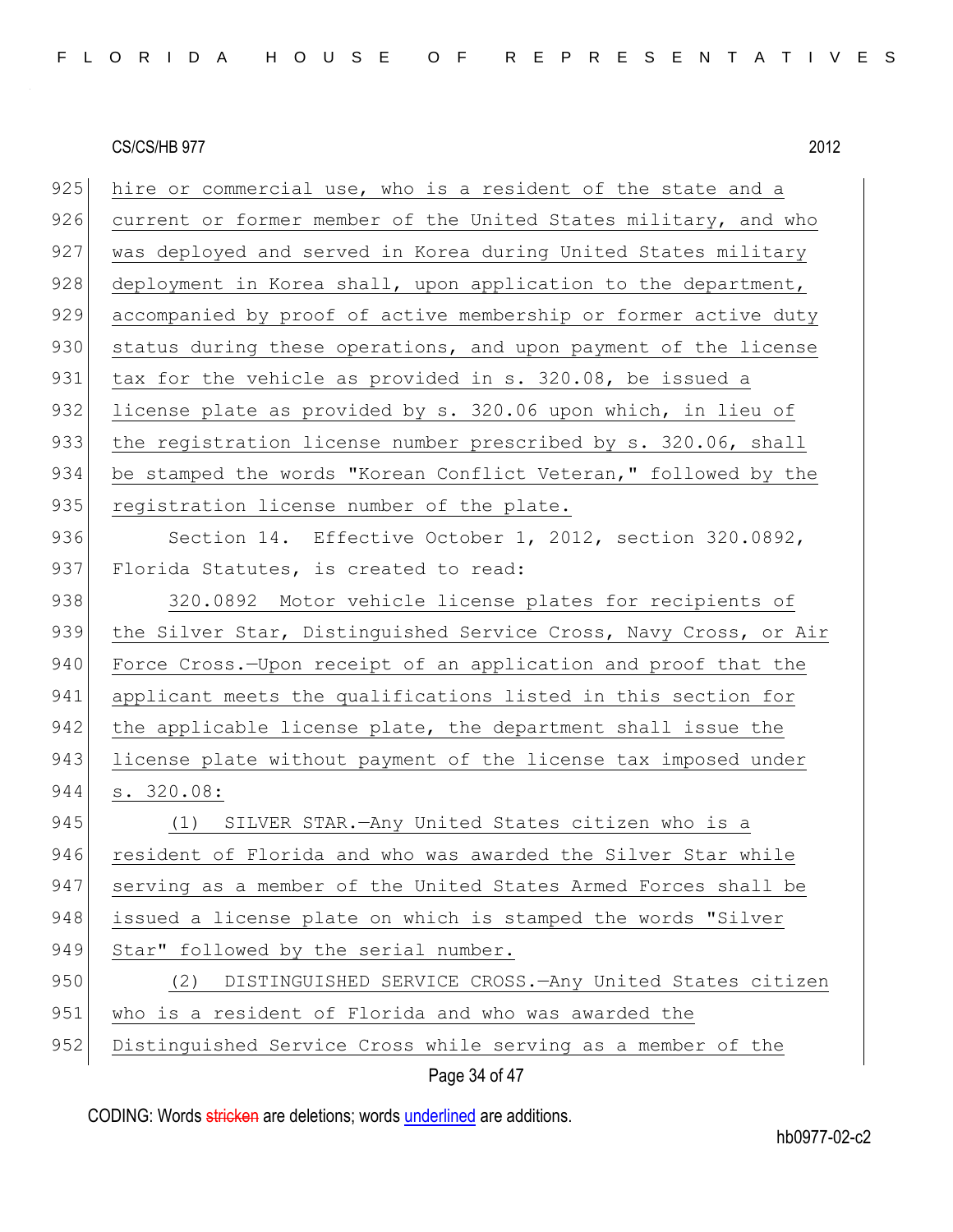| FLORIDA HOUSE OF REPRESENTATIVES |  |
|----------------------------------|--|
|----------------------------------|--|

953 United States Armed Forces shall be issued a license plate on 954 which is stamped the words "Distinguished Service Cross" 955 followed by the serial number. 956 (3) NAVY CROSS.—Any United States citizen who is a 957 resident of Florida and who was awarded the Navy Cross while 958 serving as a member of the United States Armed Forces shall be 959 issued a license plate on which is stamped the words "Navy 960 Cross" followed by the serial number. 961 (4) AIR FORCE CROSS.—Any United States citizen who is a 962 resident of Florida and who was awarded the Air Force Cross 963 while serving as a member of the United States Armed Forces 964 shall be issued a license plate on which is stamped the words 965 | "Air Force Cross" followed by the serial number. 966 Section 15. Section 683.146, Florida Statutes, is created 967 to read: 968 683.146 Purple Heart Day.-969 (1) August 7 of each year is designated as "Purple Heart 970 Day." 971 (2) The Governor may annually issue a proclamation 972 designating August 7 as "Purple Heart Day." Public officials, 973 schools, private organizations, and all residents of the state 974 are encouraged to commemorate Purple Heart Day and honor those 975 wounded or killed while serving in any branch of the United 976 States Armed Services. 977 Section 16. Sections 16 through 20 of this act may be 978 cited as the "T. Patt Maney Veterans' Treatment Intervention 979 Act."

# Page 35 of 47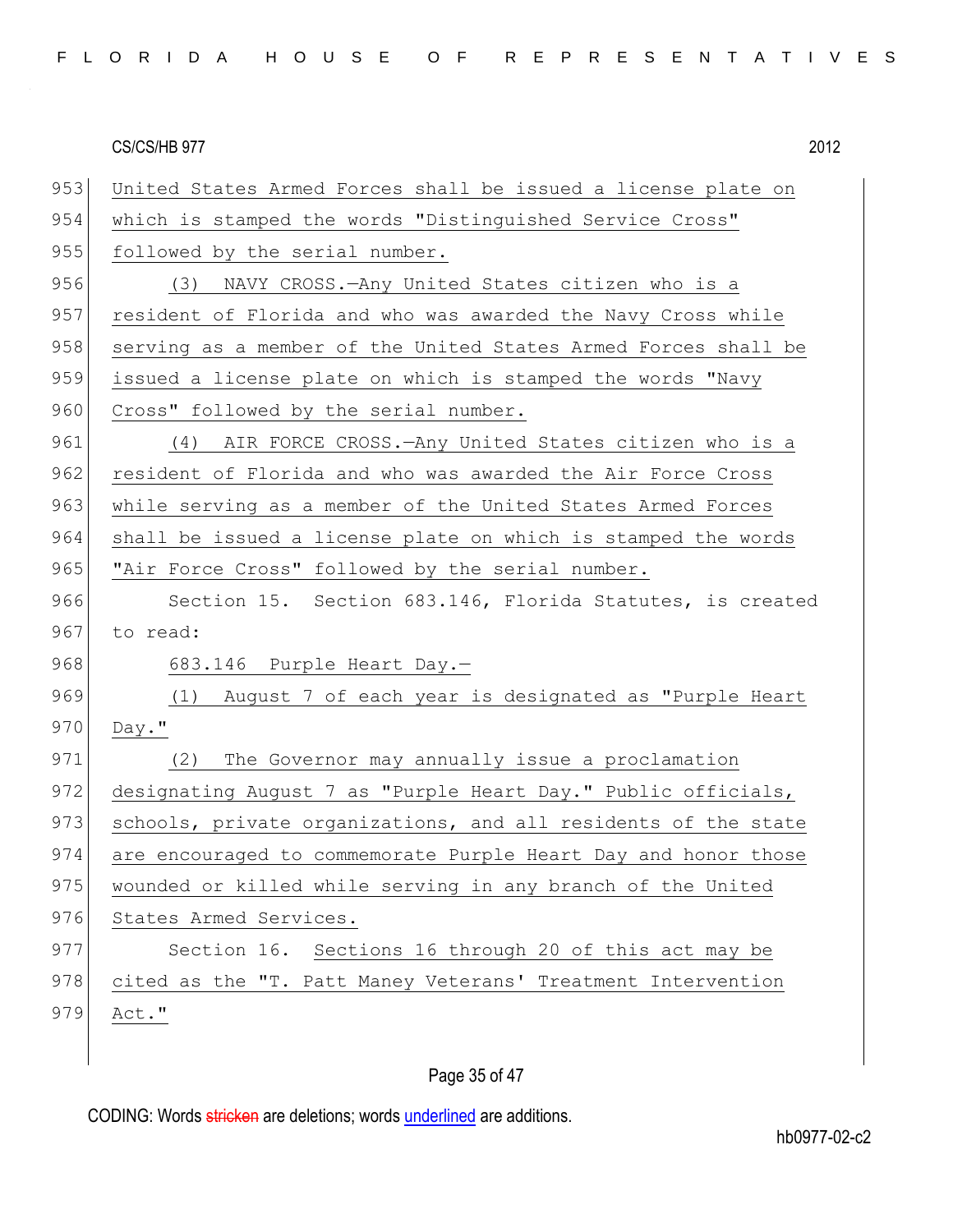980 Section 17. Section 394.47891, Florida Statutes, is

982 394.47891 Military veterans and servicemembers court

#### CS/CS/HB 977 2012

981 created to read:

983 programs.—The chief judge of each judicial circuit may establish 984 a Military Veterans and Servicemembers Court Program under which 985 veterans, as defined in s. 1.01, and servicemembers, as defined 986 in s. 250.01, who are convicted of a criminal offense and who 987 suffer from a mental illness, traumatic brain injury, or 988 substance abuse disorder as a result of their military service 989 can be sentenced in accordance with chapter 921 in a manner that 990 appropriately addresses the severity of the mental illness, 991 traumatic brain injury, or substance abuse disorder through 992 services tailored to the individual needs of the participant. 993 Entry into any Military Veterans and Servicemembers Court 994 Program must be based upon the sentencing court's assessment of 995 the defendant's criminal history, military service, substance 996 abuse treatment needs, mental health treatment needs, 997 amenability to the services of the program, the recommendation 998 of the state attorney and the victim, if any, and the 999 defendant's agreement to enter the program. 1000 Section 18. Present subsection (7) of section 948.08, 1001 Florida Statutes, is renumbered as subsection (8), and a new

1002 subsection (7) is added to that section, to read: 1003 948.08 Pretrial intervention program.-1004 (7)(a) Notwithstanding any provision of this section, a 1005 person who is charged with a felony, other than a felony listed 1006 in s. 948.06(8)(c), and identified as a servicemember, as 1007 defined in s. 250.01, or veteran, as defined in s. 1.01, who

# Page 36 of 47

CODING: Words stricken are deletions; words underlined are additions.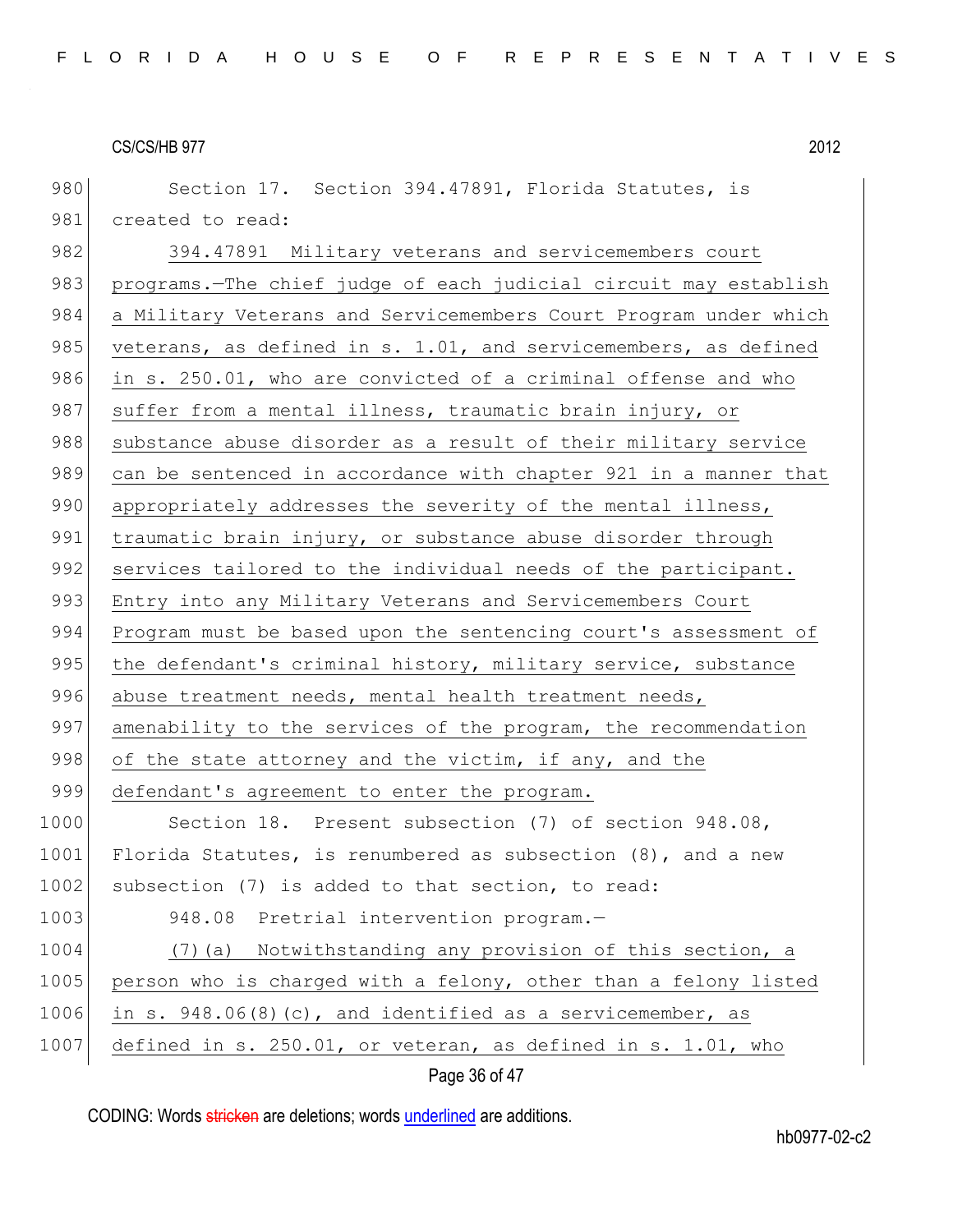| FLORIDA HOUSE OF REPRESENTATIVES |  |
|----------------------------------|--|
|----------------------------------|--|

| 1008 | suffers from a military service-related mental illness,          |
|------|------------------------------------------------------------------|
| 1009 | traumatic brain injury, substance use disorder, or psychological |
| 1010 | problem, is eligible for voluntary admission into a pretrial     |
| 1011 | veterans' treatment intervention program approved by the chief   |
| 1012 | judge of the circuit, upon motion of either party or the court's |
| 1013 | own motion, except:                                              |
| 1014 | 1. If a defendant was previously offered admission to a          |
| 1015 | pretrial veterans' treatment intervention program at any time    |
| 1016 | before trial and the defendant rejected that offer on the        |
| 1017 | record, the court may deny the defendant's admission to such a   |
| 1018 | program.                                                         |
| 1019 | 2. If a defendant previously entered a court-ordered             |
| 1020 | veterans' treatment program, the court may deny the defendant's  |
| 1021 | admission into the pretrial veterans' treatment program.         |
| 1022 | While enrolled in a pretrial intervention program<br>(b)         |
| 1023 | authorized by this subsection, the participant shall be subject  |
| 1024 | to a coordinated strategy developed by a veterans' treatment     |
| 1025 | intervention team. The coordinated strategy should be modeled    |
| 1026 | after the therapeutic jurisprudence principles and key           |
| 1027 | components in s. 397.334(4), with treatment specific to the      |
| 1028 | needs of servicemembers and veterans. The coordinated strategy   |
| 1029 | may include a protocol of sanctions that may be imposed upon the |
| 1030 | participant for noncompliance with program rules. The protocol   |
| 1031 | of sanctions may include, but need not be limited to, placement  |
| 1032 | in a treatment program offered by a licensed service provider or |
| 1033 | in a jail-based treatment program or serving a period of         |
| 1034 | incarceration within the time limits established for contempt of |
| 1035 | court. The coordinated strategy must be provided in writing to   |

Page 37 of 47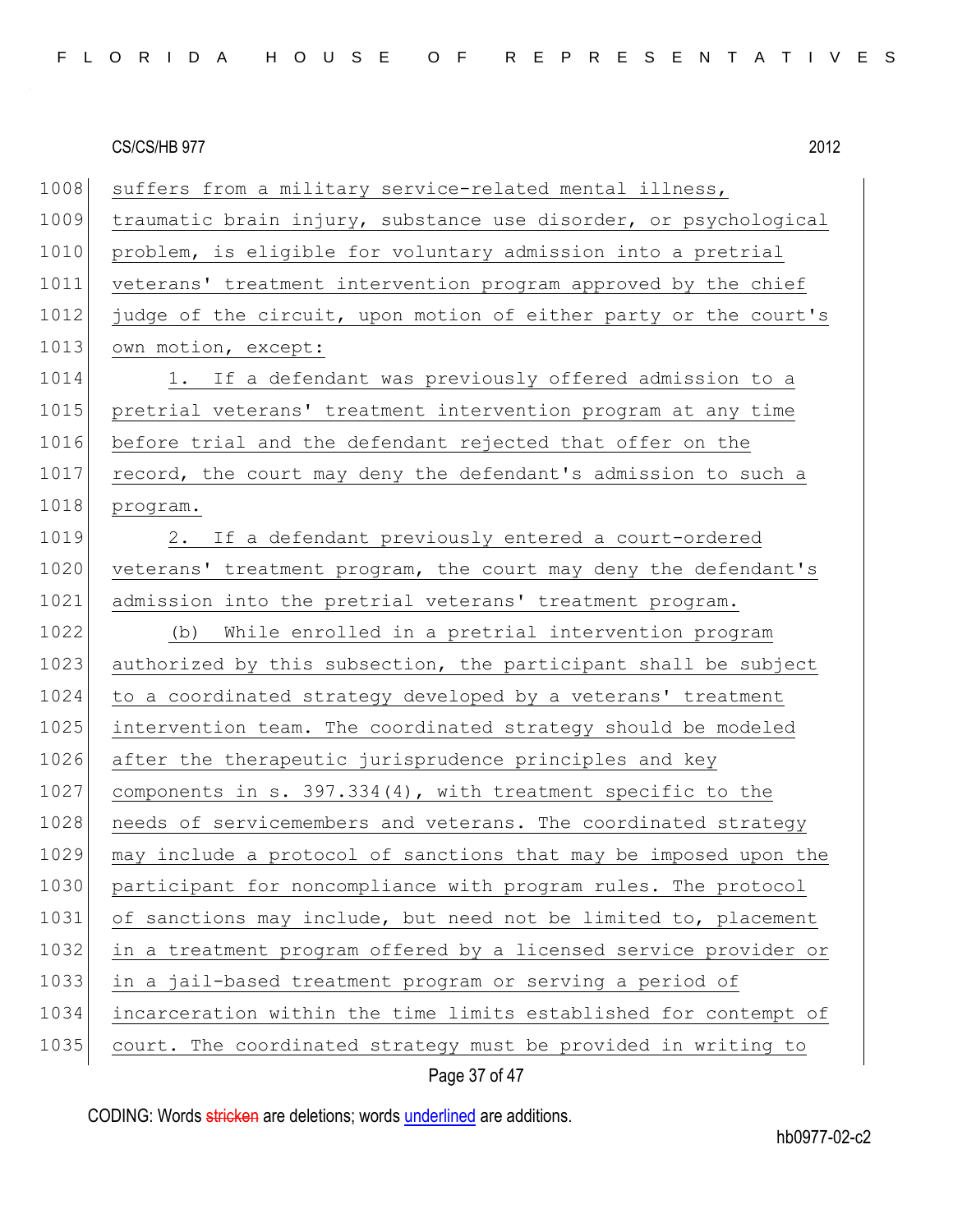| FLORIDA HOUSE OF REPRESENTATIVES |  |  |  |  |  |  |  |  |  |  |  |
|----------------------------------|--|--|--|--|--|--|--|--|--|--|--|
|----------------------------------|--|--|--|--|--|--|--|--|--|--|--|

Page 38 of 47 1036 the participant before the participant agrees to enter into a 1037 pretrial veterans' treatment intervention program or other 1038 pretrial intervention program. Any person whose charges are 1039 dismissed after successful completion of the pretrial veterans' 1040 treatment intervention program, if otherwise eligible, may have 1041 his or her arrest record to the dismissed charges expunged under 1042 s. 943.0585. 1043 (c) At the end of the pretrial intervention period, the 1044 court shall consider the recommendation of the treatment program 1045 and the recommendation of the state attorney as to disposition 1046 of the pending charges. The court shall determine, by written 1047 finding, whether the defendant has successfully completed the 1048 pretrial intervention program. If the court finds that the 1049 defendant has not successfully completed the pretrial 1050 intervention program, the court may order the person to continue 1051 in education and treatment, which may include treatment programs 1052 offered by licensed service providers or jail-based treatment 1053 programs, or order that the charges revert to normal channels 1054 for prosecution. The court shall dismiss the charges upon a 1055 finding that the defendant has successfully completed the 1056 pretrial intervention program. 1057 Section 19. Section 948.16, Florida Statutes, is amended 1058 to read: 1059 948.16 Misdemeanor pretrial substance abuse education and 1060 treatment intervention program; misdemeanor pretrial veterans' 1061 treatment intervention program.-1062 (1)(a) A person who is charged with a misdemeanor for 1063 possession of a controlled substance or drug paraphernalia under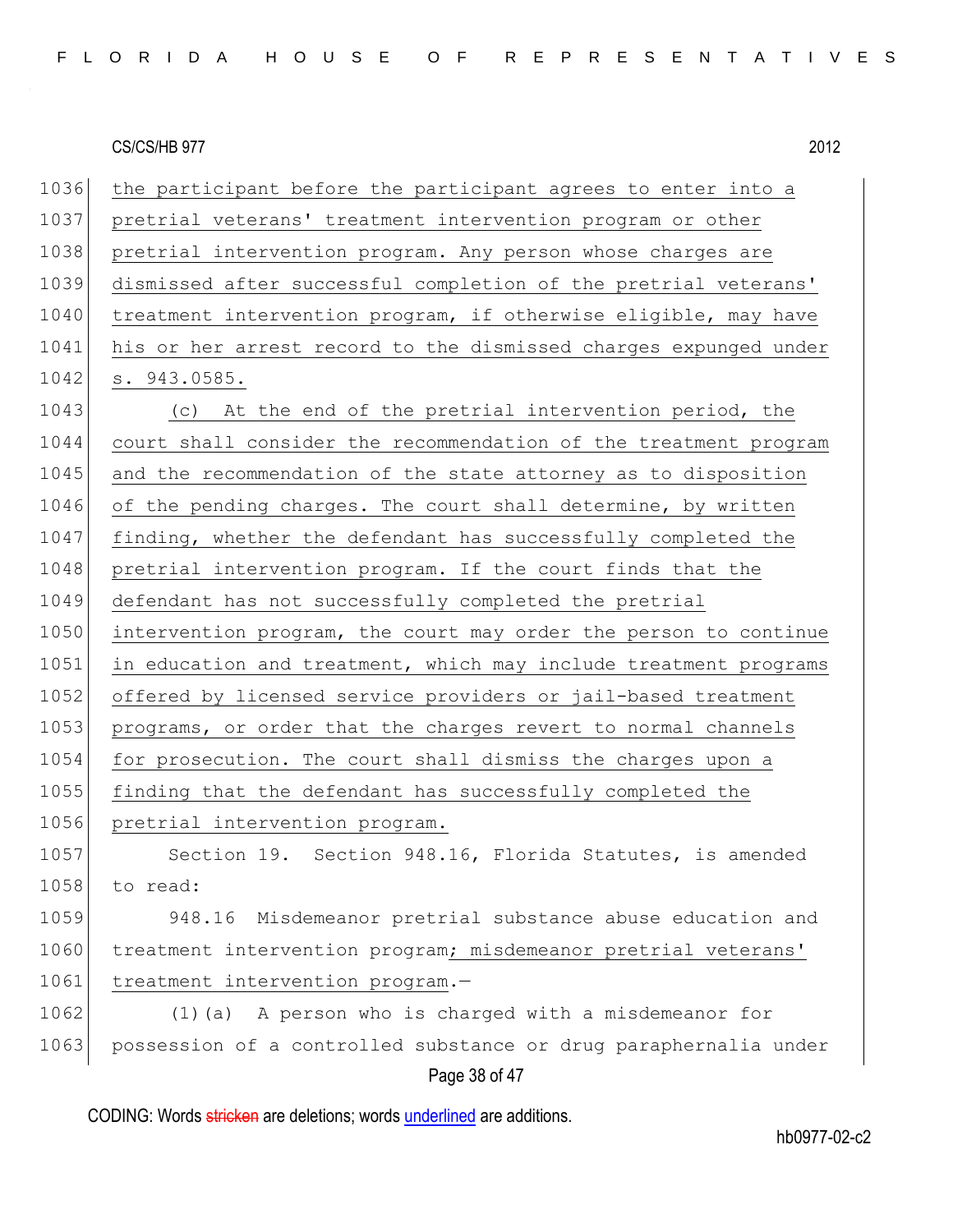1064 chapter 893, and who has not previously been convicted of a 1065 felony nor been admitted to a pretrial program, is eligible for 1066 voluntary admission into a misdemeanor pretrial substance abuse 1067 education and treatment intervention program, including a 1068 treatment-based drug court program established pursuant to s. 1069 397.334, approved by the chief judge of the circuit, for a 1070 period based on the program requirements and the treatment plan 1071 for the offender, upon motion of either party or the court's own 1072 motion, except, if the state attorney believes the facts and 1073 circumstances of the case suggest the defendant is involved in 1074 dealing and selling controlled substances, the court shall hold 1075 a preadmission hearing. If the state attorney establishes, by a 1076 preponderance of the evidence at such hearing, that the 1077 defendant was involved in dealing or selling controlled 1078 substances, the court shall deny the defendant's admission into 1079 the pretrial intervention program.

1080 (b) While enrolled in a pretrial intervention program 1081 authorized by this section, the participant is subject to a 1082 coordinated strategy developed by a drug court team under s. 1083 397.334(4). The coordinated strategy may include a protocol of 1084 sanctions that may be imposed upon the participant for 1085 | noncompliance with program rules. The protocol of sanctions may 1086 include, but is not limited to, placement in a substance abuse 1087 treatment program offered by a licensed service provider as 1088 defined in s. 397.311 or in a jail-based treatment program or 1089 serving a period of incarceration within the time limits 1090 established for contempt of court. The coordinated strategy must 1091 be provided in writing to the participant before the participant

# Page 39 of 47

CODING: Words stricken are deletions; words underlined are additions.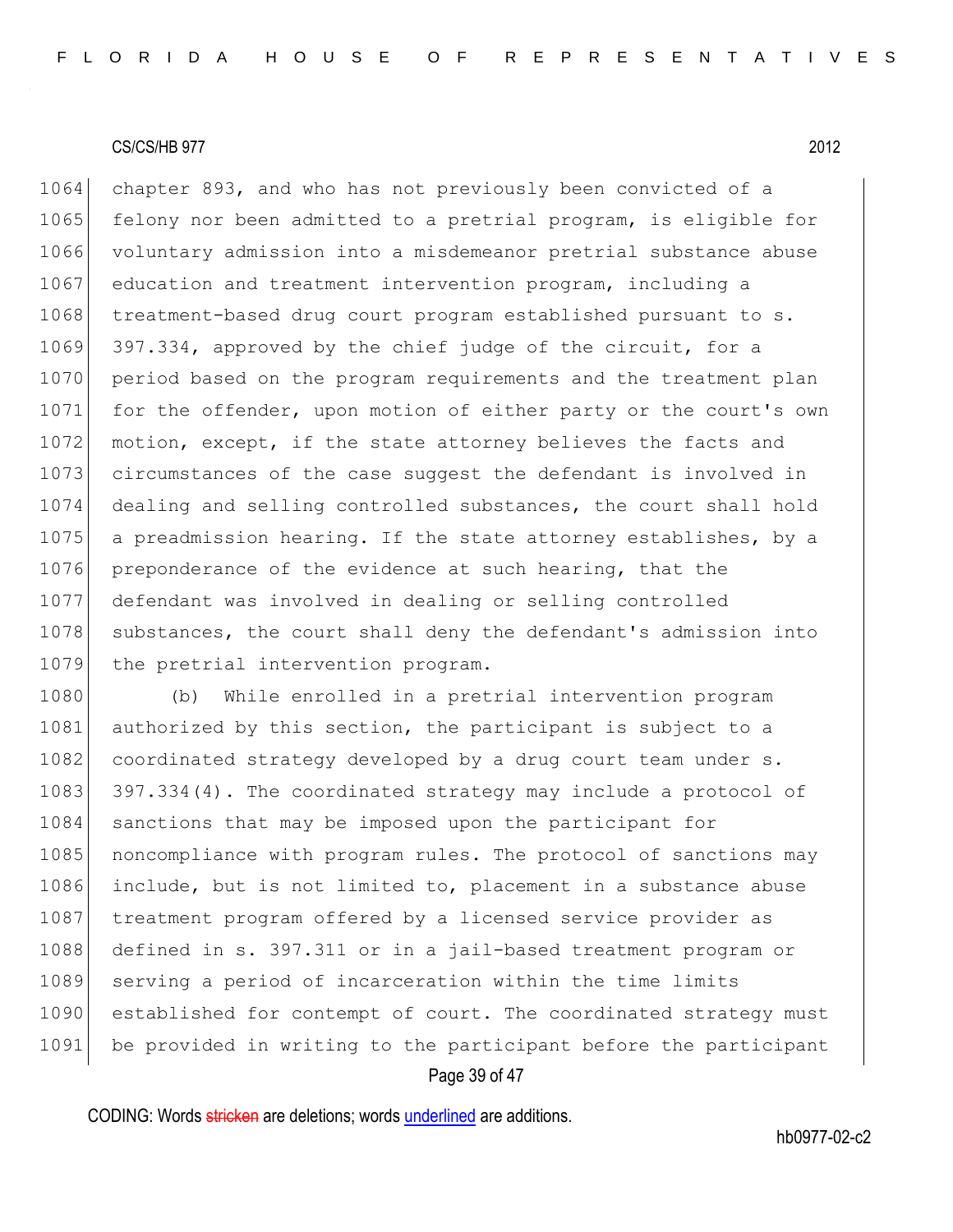1092 agrees to enter into a pretrial treatment-based drug court 1093 program or other pretrial intervention program. Any person whose 1094 charges are dismissed after successful completion of the 1095 treatment-based drug court program, if otherwise eligible, may 1096 have his or her arrest record and plea of nolo contendere to the 1097 dismissed charges expunged under s. 943.0585.

1098 (2)(a) A servicemember, as defined in s. 250.01, or 1099 veteran, as defined in s. 1.01, who suffers from a military 1100 service-related mental illness, traumatic brain injury, 1101 substance use disorder, or psychological problem, and who is 1102 charged with a misdemeanor is eligible for voluntary admission 1103 into a misdemeanor pretrial veterans' treatment intervention 1104 program approved by the chief judge of the circuit, for a period 1105 based on the program's requirements and the treatment plan for 1106 the offender, upon motion of either party or the court's own 1107 motion. However, the court may deny the defendant admission into 1108 a misdemeanor pretrial veterans' treatment intervention program 1109 if the defendant has previously entered a court-ordered 1110 veterans' treatment program.

 (b) While enrolled in a pretrial intervention program 1112 authorized by this section, the participant shall be subject to a coordinated strategy developed by a veterans' treatment intervention team. The coordinated strategy should be modeled 1115 after the therapeutic jurisprudence principles and key components in s. 397.334(4), with treatment specific to the needs of servicemembers and veterans. The coordinated strategy may include a protocol of sanctions that may be imposed upon the 1119 participant for noncompliance with program rules. The protocol

# Page 40 of 47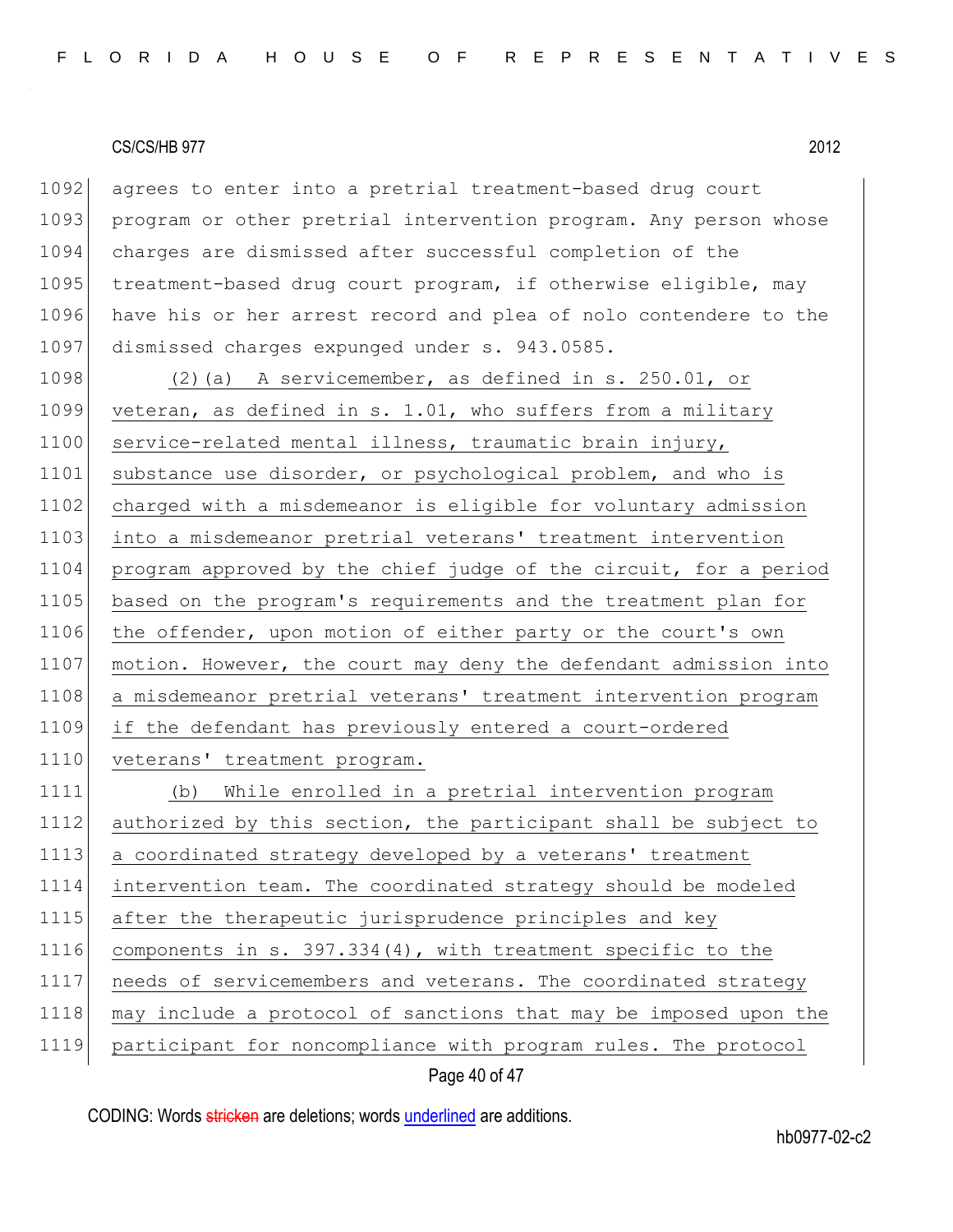1120 of sanctions may include, but need not be limited to, placement in a treatment program offered by a licensed service provider or in a jail-based treatment program or serving a period of incarceration within the time limits established for contempt of court. The coordinated strategy must be provided in writing to the participant before the participant agrees to enter into a misdemeanor pretrial veterans' treatment intervention program or other pretrial intervention program. Any person whose charges 1128 are dismissed after successful completion of the misdemeanor pretrial veterans' treatment intervention program, if otherwise eligible, may have his or her arrest record to the dismissed charges expunged under s. 943.0585.

1132 (3) $(2)$  At the end of the pretrial intervention period, the 1133 court shall consider the recommendation of the treatment program 1134 and the recommendation of the state attorney as to disposition 1135 of the pending charges. The court shall determine, by written 1136 finding, whether the defendant successfully completed the 1137 pretrial intervention program. Notwithstanding the coordinated 1138 strategy developed by a drug court team pursuant to s. 1139 397.334(4) or by the veterans' treatment intervention team, if 1140 the court finds that the defendant has not successfully 1141 completed the pretrial intervention program, the court may order 1142 the person to continue in education and treatment or return the 1143 charges to the criminal docket for prosecution. The court shall 1144 dismiss the charges upon finding that the defendant has 1145 successfully completed the pretrial intervention program.

1146 (4) $(4)$  Any public or private entity providing a pretrial 1147 substance abuse education and treatment program under this

# Page 41 of 47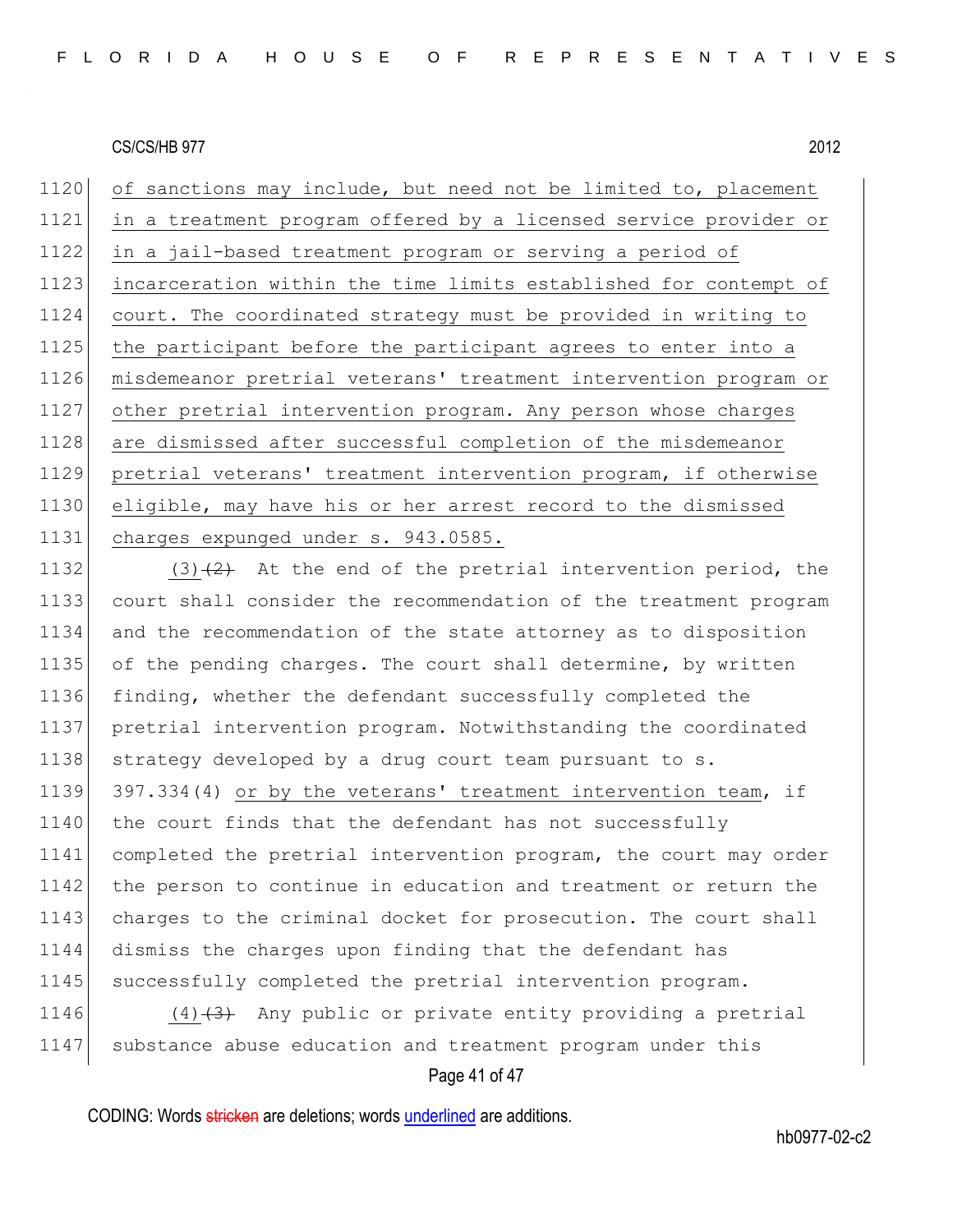1148 section shall contract with the county or appropriate 1149 governmental entity. The terms of the contract shall include, 1150 but not be limited to, the requirements established for private 1151 entities under s. 948.15(3). This requirement does not apply to 1152 services provided by the Department of Veterans' Affairs or the 1153 United States Department of Veterans Affairs.

1154 Section 20. Section 948.21, Florida Statutes, is created 1155 to read:

1156 948.21 Condition of probation or community control; 1157 military servicemembers and veterans.-Effective for a 1158 probationer or community controllee whose crime was committed on 1159 or after July 1, 2012, and who is a servicemember, as defined in 1160 s. 250.01, or veteran, as defined in s. 1.01, who suffers from a 1161 military service-related mental illness, traumatic brain injury, 1162 or substance abuse disorder, the court may, in addition to any 1163 other conditions imposed, impose a condition requiring the 1164 probationer or community controllee to participate in a 1165 treatment program capable of treating the probationer or 1166 community controllee's mental illness, traumatic brain injury, 1167 or substance abuse disorder. The court shall give preference to 1168 treatment programs for which the probationer or community 1169 controllee is eligible through the United States Department of 1170 Veterans Affairs or the Florida Department of Veterans' Affairs. 1171 The Department of Corrections is not required to spend state 1172 funds to implement this section. 1173 Section 21. Section 1004.075, Florida Statutes, is created 1174 to read:

# Page 42 of 47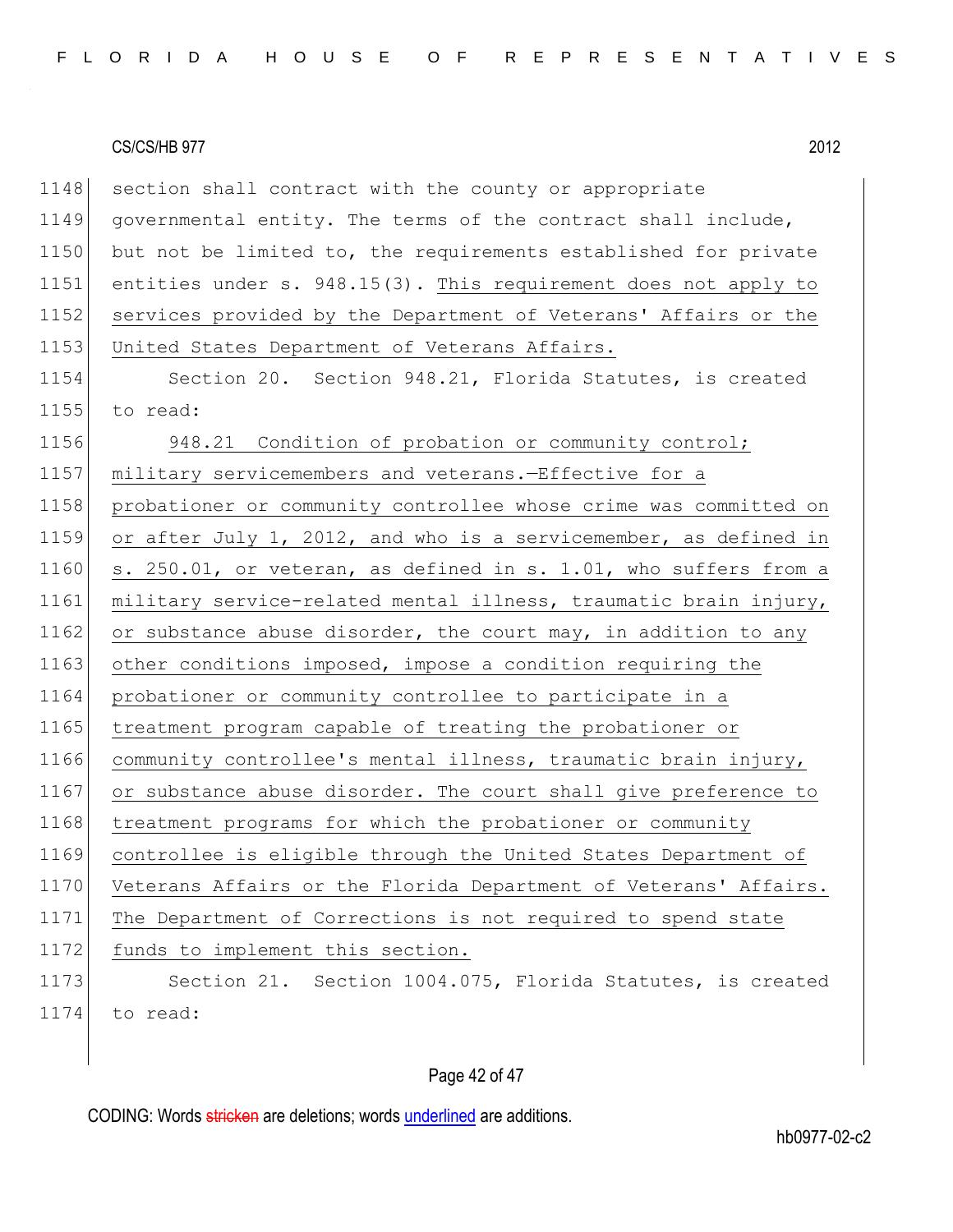1175 1004.075 Priority course registration for veterans. - Each 1176 Florida College System institution and state university that 1177 offers priority course registration for a segment of the student 1178 population, or upon implementation of priority course 1179 registration for a segment of the student population, shall 1180 provide priority course registration for each veteran of the 1181 United States Armed Forces who is receiving GI Bill educational 1182 benefits or for the spouse or dependent children of the veteran 1183 to whom the GI Bill educational benefits have been transferred. 1184 Each eligible veteran, or his or her spouse or dependent 1185 children, shall be granted priority for course registration 1186 until the expiration of the GI Bill educational benefits. 1187 Section 22. Section 1005.09, Florida Statutes, is created 1188 to read: 1189 1005.09 Priority course registration for veterans. - Each 1190 independent postsecondary educational institution defined in s. 1191 1005.02(11) that offers priority course registration for a 1192 segment of the student population, or upon implementation of 1193 priority course registration for a segment of the student 1194 population, is encouraged to provide priority course 1195 registration for each veteran of the United States Armed Forces, 1196 or his or her spouse or dependent children, who is receiving GI 1197 Bill educational benefits, in accordance with s. 1004.075. 1198 Section 23. SP4 Thomas Berry Corbin Memorial Highway 1199 designated; Department of Transportation to erect suitable 1200 markers.-1201 (1) That portion of U.S. Highway 19/27A/98/State Road 55 1202 between the Suwannee River Bridge and N.E. 592nd Street/Chavous

Page 43 of 47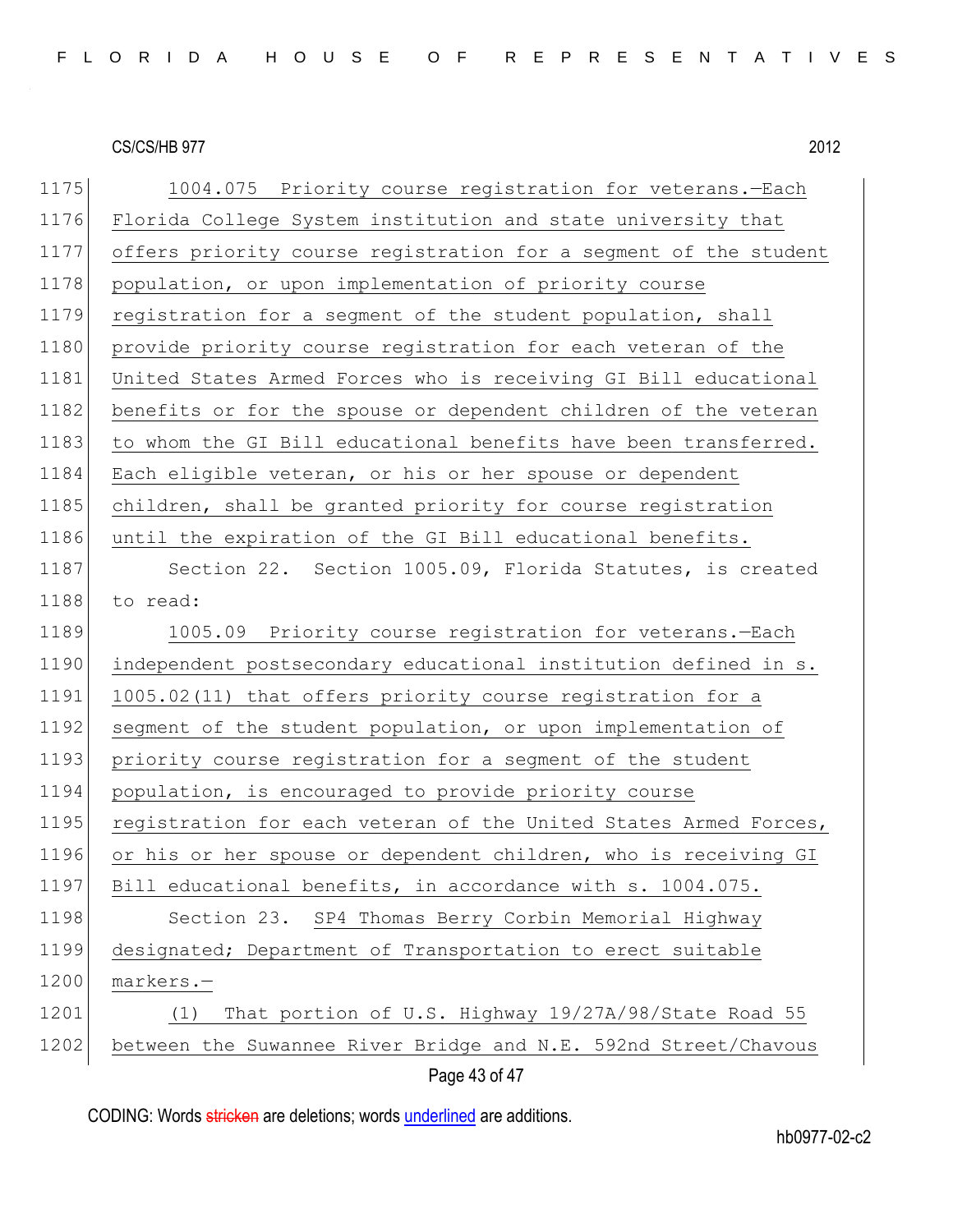|  |  |  |  |  | FLORIDA HOUSE OF REPRESENTATIVES |  |  |  |  |  |  |  |  |
|--|--|--|--|--|----------------------------------|--|--|--|--|--|--|--|--|
|  |  |  |  |  |                                  |  |  |  |  |  |  |  |  |

| 1203 | Road/Kate Green Road in Dixie County is designated as "SP4       |
|------|------------------------------------------------------------------|
| 1204 | Thomas Berry Corbin Memorial Highway."                           |
| 1205 | The Department of Transportation is directed to erect<br>(2)     |
| 1206 | suitable markers designating SP4 Thomas Berry Corbin Memorial    |
| 1207 | Highway as described in subsection (1).                          |
| 1208 | Section 24. U.S. Navy BMC Samuel Calhoun Chavous, Jr.,           |
| 1209 | Memorial Highway designated; Department of Transportation to     |
| 1210 | erect suitable markers.-                                         |
| 1211 | (1) That portion of U.S. Highway 19/98/State Road 55             |
| 1212 | between N.E. 592nd Street/Chavous Road/Kate Green Road and N.E.  |
| 1213 | 170th Street in Dixie County is designated as "U.S. Navy BMC     |
| 1214 | Samuel Calhoun Chavous, Jr., Memorial Highway."                  |
| 1215 | The Department of Transportation is directed to erect<br>(2)     |
| 1216 | suitable markers designating U.S. Navy BMC Samuel Calhoun        |
| 1217 | Chavous, Jr., Memorial Highway as described in subsection (1).   |
| 1218 | Section 25. Marine Lance Corporal Brian R. Buesing               |
| 1219 | Memorial Highway designated; Department of Transportation to     |
| 1220 | erect suitable markers.-                                         |
| 1221 | That portion of State Road 24 between County Road 347<br>(1)     |
| 1222 | and Bridge Number 340053 in Levy County is designated as "Marine |
| 1223 | Lance Corporal Brian R. Buesing Memorial Highway."               |
| 1224 | The Department of Transportation is directed to erect<br>(2)     |
| 1225 | suitable markers designating Marine Lance Corporal Brian R.      |
| 1226 | Buesing Memorial Highway as described in subsection (1).         |
| 1227 | Section 26.<br>United States Army Sergeant Karl A. Campbell      |
| 1228 | Memorial Highway designated; Department of Transportation to     |
| 1229 | erect suitable markers.-                                         |
| 1230 | That portion of U.S. Highway 19/98/State Road 55/S.<br>(1)       |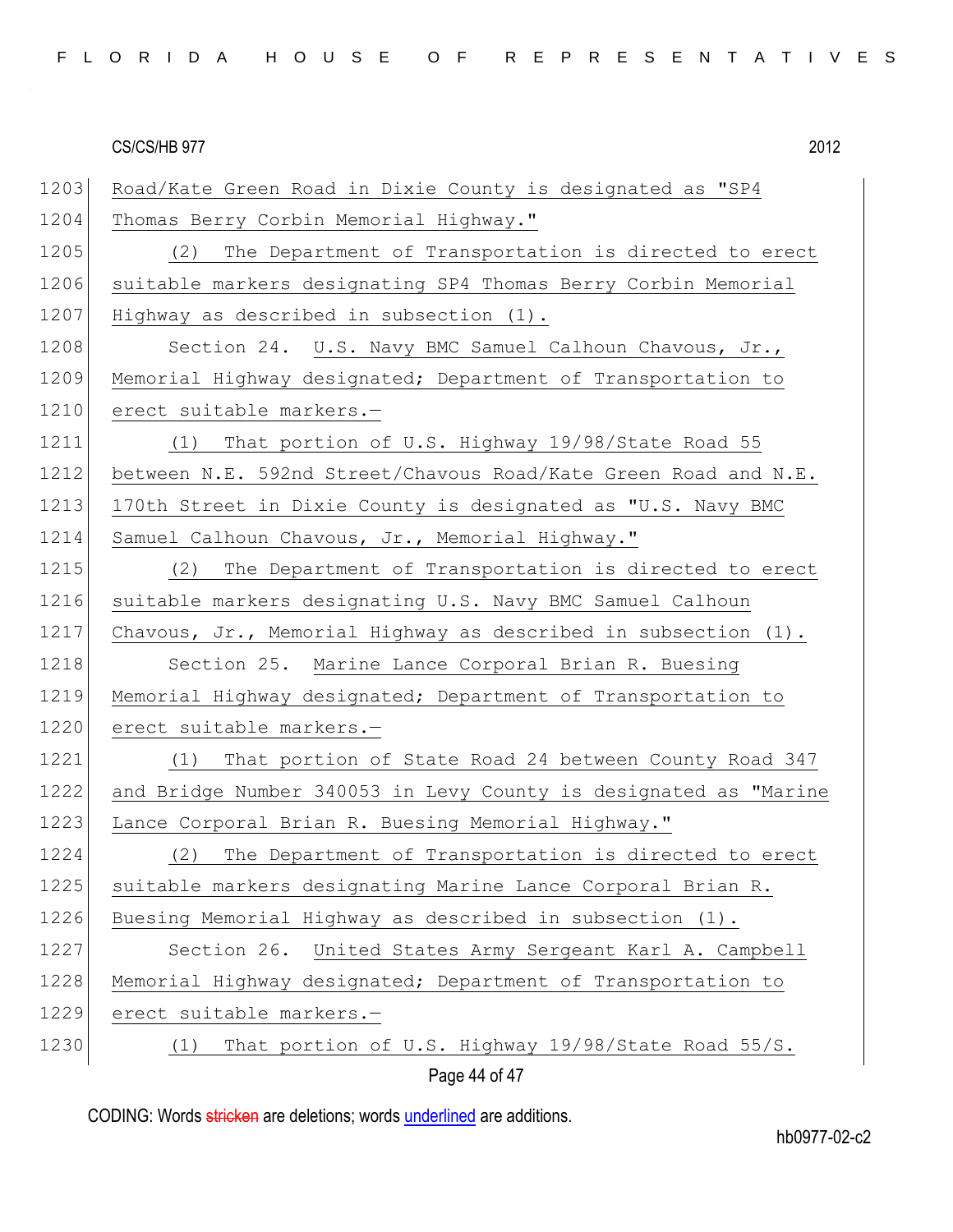|  |  |  |  |  | FLORIDA HOUSE OF REPRESENTATIVES |  |  |  |  |  |  |  |  |
|--|--|--|--|--|----------------------------------|--|--|--|--|--|--|--|--|
|  |  |  |  |  |                                  |  |  |  |  |  |  |  |  |

| 1231 | Main Street between N.W. 1st Avenue and S.E. 2nd Avenue in Levy  |
|------|------------------------------------------------------------------|
| 1232 | County is designated as "United States Army Sergeant Karl A.     |
| 1233 | Campbell Memorial Highway."                                      |
| 1234 | (2)<br>The Department of Transportation is directed to erect     |
| 1235 | suitable markers designating United States Army Sergeant Karl A. |
| 1236 | Campbell Memorial Highway as described in subsection (1).        |
| 1237 | Section 27. U.S. Army SPC James A. Page Memorial Highway         |
| 1238 | designated; Department of Transportation to erect suitable       |
| 1239 | markers.-                                                        |
| 1240 | That portion of U.S. Highway 27A/State Road<br>(1)               |
| 1241 | 500/Hathaway Avenue between State Road 24/Thrasher Drive and     |
| 1242 | Town Court in Levy County is designated as "U.S. Army SPC James  |
| 1243 | A. Page Memorial Highway."                                       |
| 1244 | The Department of Transportation is directed to erect<br>(2)     |
| 1245 | suitable markers designating U.S. Army SPC James A. Page         |
| 1246 | Memorial Highway as described in subsection (1).                 |
| 1247 | Section 28. USS Stark Memorial Drive designated;                 |
| 1248 | Department of Transportation to erect suitable markers.-         |
| 1249 | That portion of State Road 101/Mayport Road between<br>(1)       |
| 1250 | State Road A1A and Wonderwood Connector in Duval County is       |
| 1251 | designated as "USS Stark Memorial Drive."                        |
| 1252 | (2) The Department of Transportation is directed to erect        |
| 1253 | suitable markers designating USS Stark Memorial Drive as         |
| 1254 | described in subsection (1).                                     |
| 1255 | Section 29. Captain Jim Reynolds, Jr., USAF "Malibu" Road        |
| 1256 | designated; Department of Transportation to erect suitable       |
| 1257 | markers.-                                                        |
| 1258 | That portion of State Road 44 between U.S. Highway 441<br>(1)    |
|      | Page 45 of 47                                                    |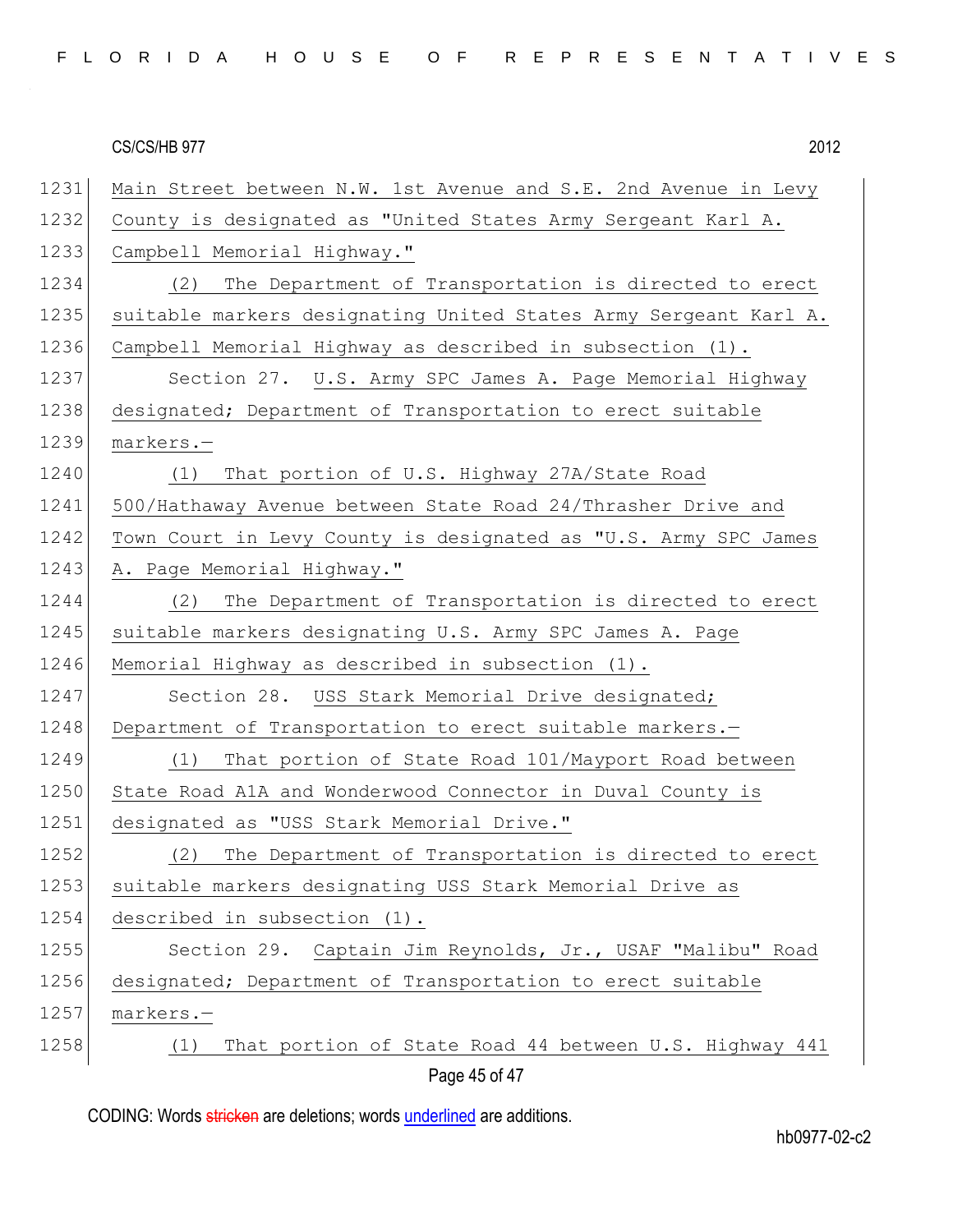|  |  |  |  |  | FLORIDA HOUSE OF REPRESENTATIVES |  |  |  |  |  |  |  |  |
|--|--|--|--|--|----------------------------------|--|--|--|--|--|--|--|--|
|  |  |  |  |  |                                  |  |  |  |  |  |  |  |  |

|      | CS/CS/HB 977<br>2012                                            |
|------|-----------------------------------------------------------------|
| 1259 | and State Road 44/East Orange Avenue near the City of Eustis in |
| 1260 | Lake County is designated as "Captain Jim Reynolds, Jr., USAF   |
| 1261 | 'Malibu' Road."                                                 |
| 1262 | The Department of Transportation is directed to erect<br>(2)    |
| 1263 | suitable markers designating Captain Jim Reynolds, Jr., USAF    |
| 1264 | "Malibu" Road as described in subsection (1).                   |
| 1265 | Section 30. Veterans Memorial Highway designated;               |
| 1266 | Department of Transportation to erect suitable markers.-        |
| 1267 | That portion of State Road 19 between U.S. 17/State<br>(1)      |
| 1268 | Road 15 and Carriage Drive in Putnam County is designated as    |
| 1269 | "Veterans Memorial Highway."                                    |
| 1270 | The Department of Transportation is directed to erect<br>(2)    |
| 1271 | suitable markers designating Veterans Memorial Highway as       |
| 1272 | described in subsection (1).                                    |
| 1273 | Section 31. U.S. Army Sergeant Robert Daniel Sanchez            |
| 1274 | Memorial Highway designated; Department of Transportation to    |
| 1275 | erect suitable markers.-                                        |
| 1276 | (1)<br>That portion of State Road 513 between Banana River      |
| 1277 | Drive and Eau Gallie Boulevard in Brevard County is designated  |
| 1278 | as "U.S. Army Sergeant Robert Daniel Sanchez Memorial Highway." |
| 1279 | The Department of Transportation is directed to erect<br>(2)    |
| 1280 | suitable markers designating U.S. Army Sergeant Robert Daniel   |
| 1281 | Sanchez Memorial Highway as described in subsection (1).        |
| 1282 | Section 32. U.S. Marine Corps Corporal Dustin Schrage           |
| 1283 | Highway designated; Department of Transportation to erect       |
| 1284 | suitable markers.-                                              |
| 1285 | That portion of State Road A1A between Pinetree Drive<br>(1)    |
| 1286 | and Eau Gallie Boulevard in Brevard County is designated as     |
|      |                                                                 |

Page 46 of 47